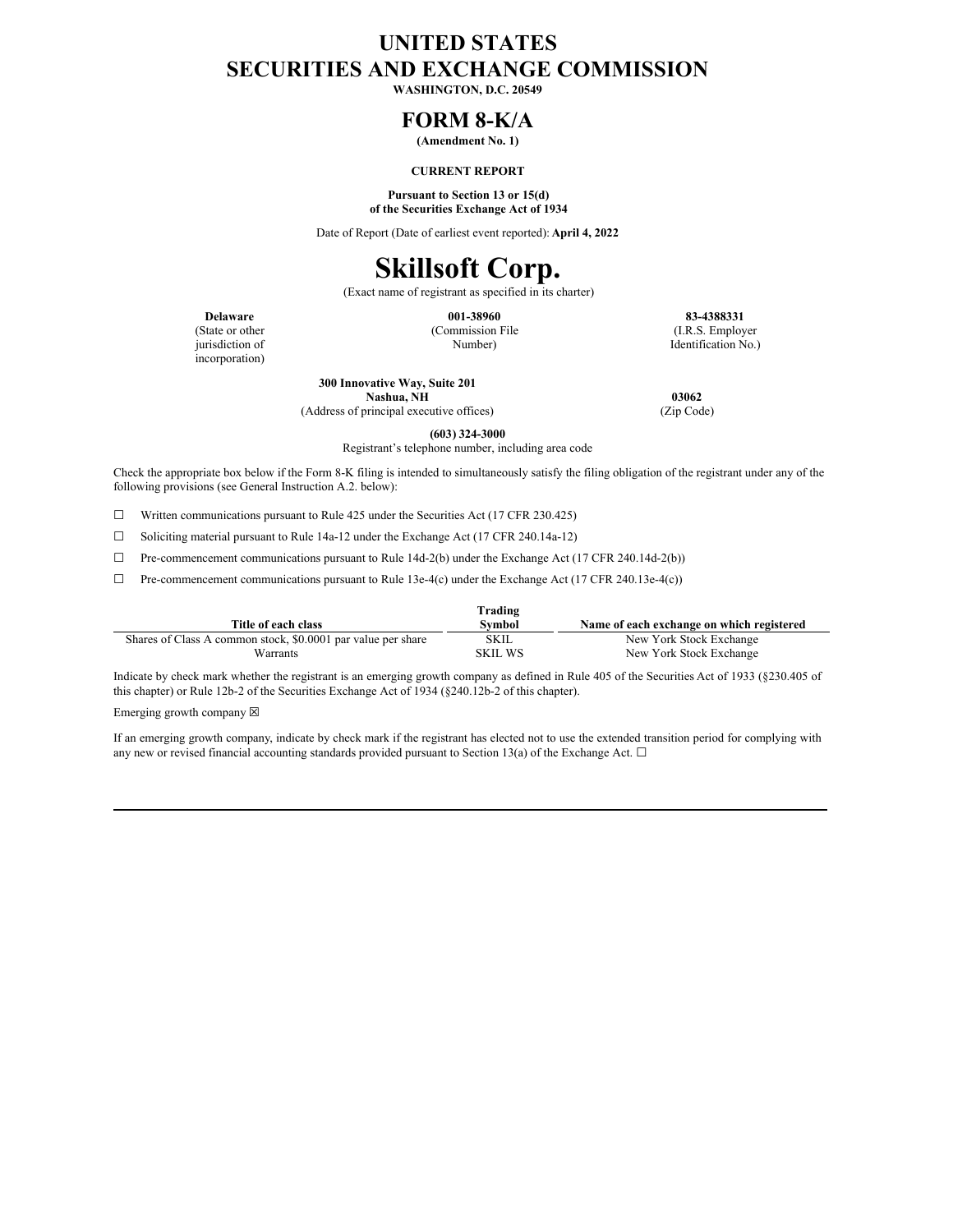#### **Explanatory Note.**

This Amendment No. 1 on Form 8-K/A (the "Amended Form 8-K") amends the Current Report on Form 8-K filed by Skillsoft Corp. (the "Company") with the Securities and Exchange Commission on April 5, 2022 (the "Original Form 8-K"). The Original Form 8-K reported the completion of the mergers ("Mergers") pursuant to that certain Agreement and Plan of Merger, by and among the Company, Ryzac, Inc., a Delaware corporation ("Codecademy"), Skillsoft Finance II, Inc., a Delaware corporation (the "Borrower"), Skillsoft Newco I, Inc., a Delaware corporation and direct wholly-owned subsidiary of Borrower ("Merger Sub I"), Skillsoft Newco II, LLC, a Delaware limited liability company and direct wholly-owned subsidiary of Borrower ("Merger Sub II"), and Fortis Advisors LLC, a Delaware limited liability company, solely in its capacity as the representative of the equity holders of Codecademy. Pursuant to the completion of the Mergers, the Company acquired Codecademy on April 4, 2022.

This Amended Form 8-K is being filed solely to provide the financial statements and pro forma financial information required by Item 9.01 of Form 8-K. The pro forma financial information included in this Amended Form 8-K has been presented for informational purposes only, as required by Item 9.01 of Form 8-K. It does not purport to represent the actual results of operations that the Company and Codecademy would have achieved had the companies been combined during the periods presented in the pro forma financial information and is not intended to project the future results of operations that the combined company may achieve after completion of the Mergers. Except as described in this Amended Form 8-K, all other information in the Original Form 8-K remains unchanged.

### **Item 9.01. Financial Statement and Exhibits.**

(a) Financial statements of businesses acquired.

The audited financial statements of Codecademy as of and for the years ended December 31, 2021 and 2020 and the notes related thereto, are filed as Exhibit 99.1 hereto and incorporated herein by reference.

(b) Pro forma financial information.

The unaudited pro forma combined condensed balance sheet of the Company as of January 31, 2022, giving effect to the Mergers as if they had been completed on January 31, 2022, and the unaudited pro forma combined condensed income statement of the Company for the fiscal year ended January 31, 2022, giving effect to the Mergers as if they had been completed on February 1, 2021, and the notes related thereto, are filed as Exhibit 99.2 hereto and incorporated herein by reference.

### (d) Exhibits.

| <b>Exhibit Number</b> | <b>Description</b>                                                                                            |
|-----------------------|---------------------------------------------------------------------------------------------------------------|
| 99.1                  | Ryzac, Inc. (D.B.A. Codecademy) audited financial statements as December 31, 2021 and 2020                    |
| 99.2                  | Unaudited Pro Forma Condensed Combined Financial Information                                                  |
| 104                   | The cover page from this Amendment No. 1 on Form 8-K/A, formatted in Inline XBRL (included as Exhibit<br>101) |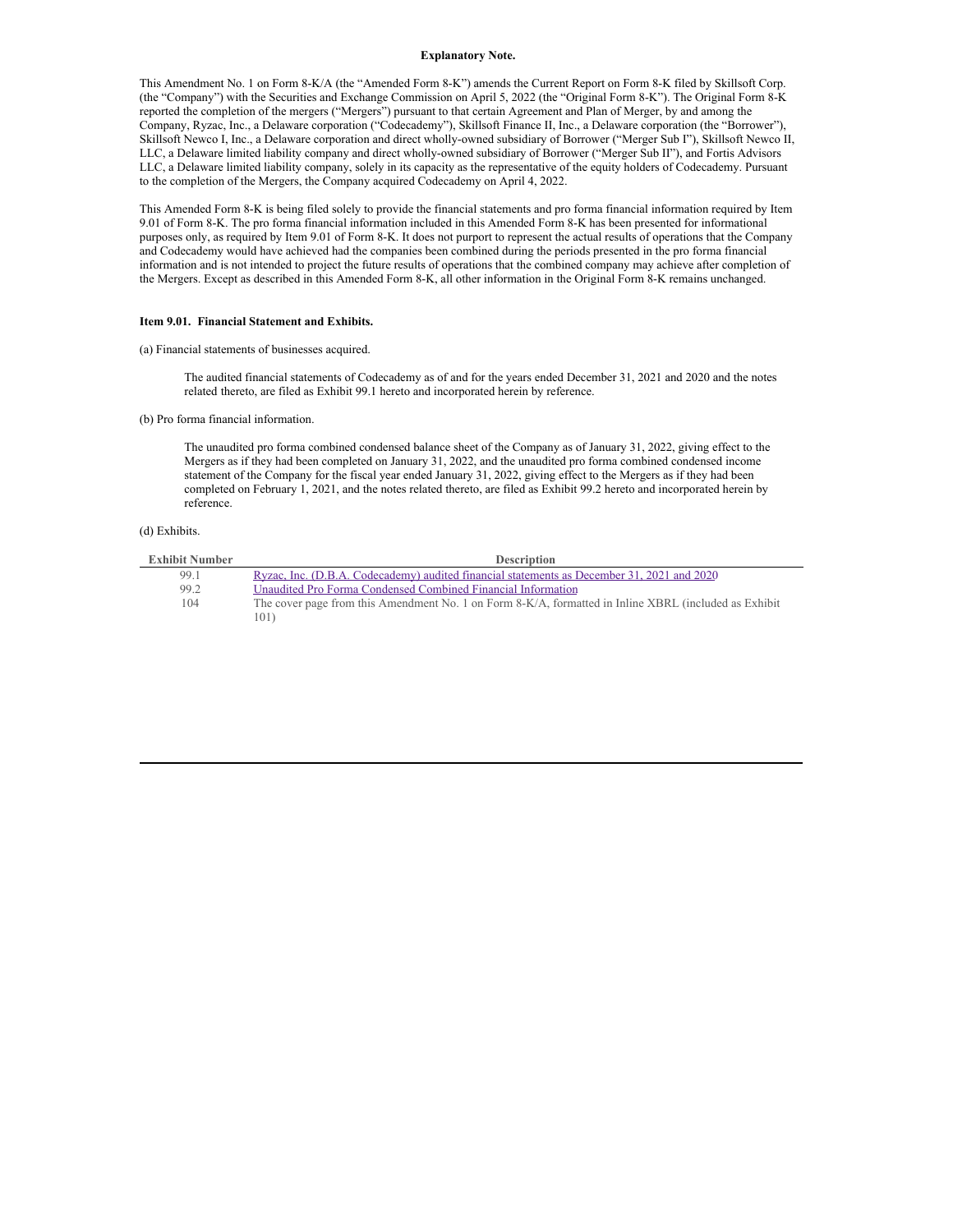### **SIGNATURE**

Pursuant to the requirements of the Securities Exchange Act of 1934, the registrant has duly caused this report to be signed on its behalf by the undersigned hereunto duly authorized.

Dated: June 21, 2022

SKILLSOFT CORP.

By: /s/ Gary W. Ferrera Gary W. Ferrera Chief Financial Officer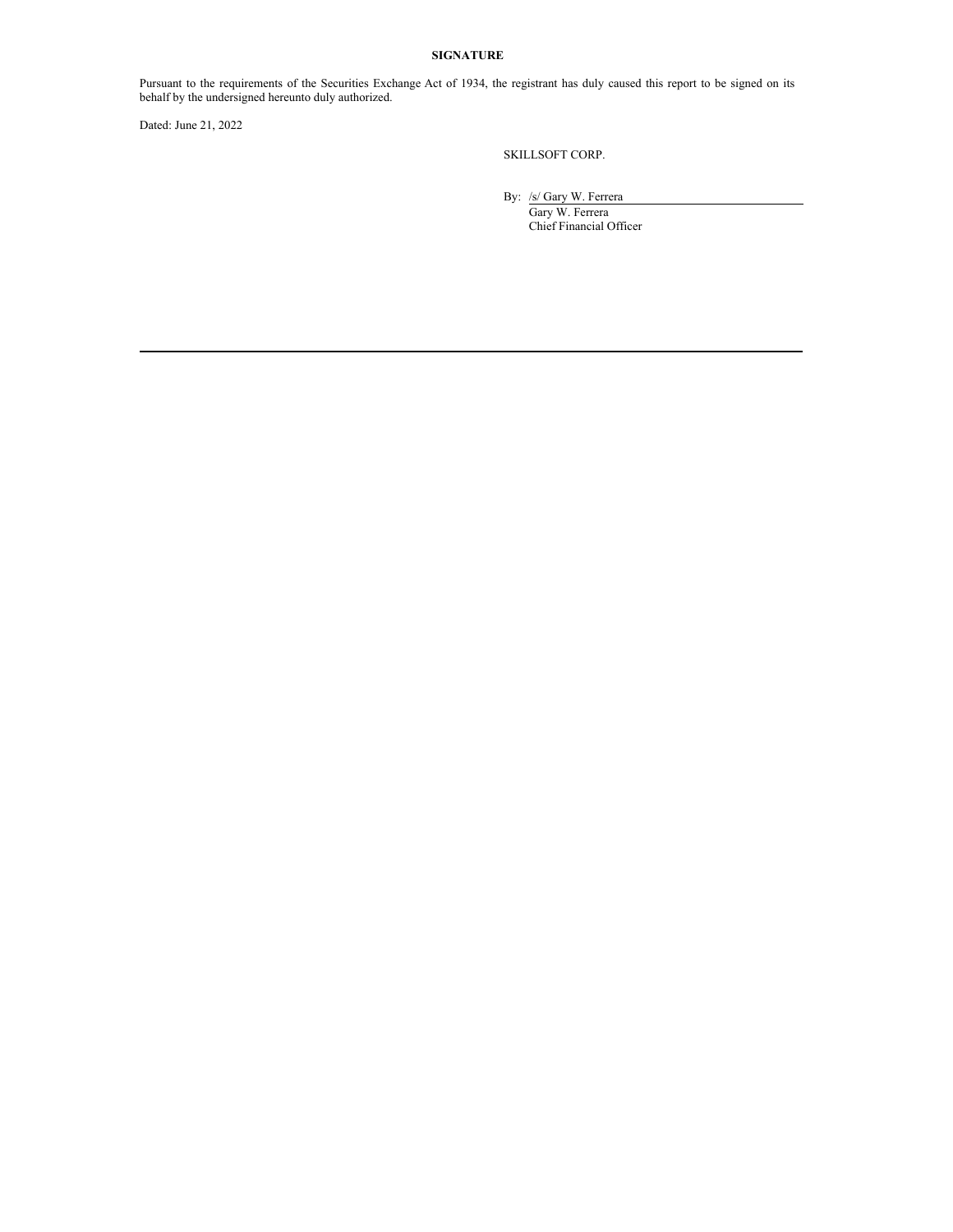**Exhibit 99.1**

**RYZAC, INC. (D.B.A. CODECADEMY) Financial Statements December 31, 2021 and 2020 With Independent Auditor's Report**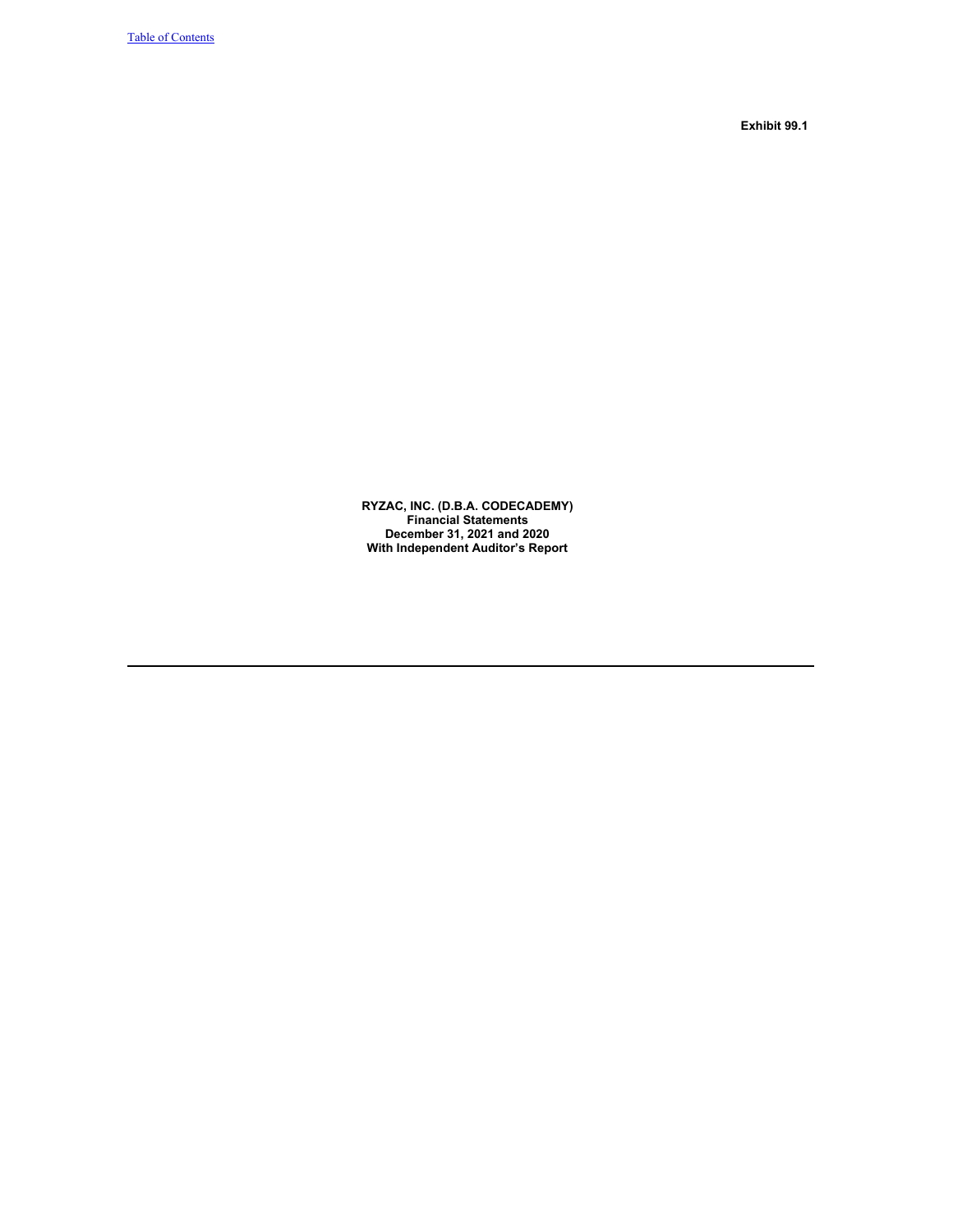### <span id="page-4-0"></span>**Ryzac, Inc. (D.B.A. Codecademy) Table of Contents December 31, 2021 and 2020**

| <b>Independent Auditor's Report</b>                                                                                                     | $1 - 2$ |
|-----------------------------------------------------------------------------------------------------------------------------------------|---------|
| <b>Financial Statements</b>                                                                                                             |         |
| <b>Balance Sheets</b>                                                                                                                   | 3       |
| <b>Statements of Operations</b>                                                                                                         | 4       |
| Statements of Changes in Stockholders' Equity                                                                                           | 5       |
| <b>Statements of Cash Flows</b>                                                                                                         | 6       |
| <b>Notes to Financial Statements</b>                                                                                                    | $7-20$  |
| <b>Supplementary Information</b>                                                                                                        |         |
| Schedules of Cost of Revenue, Research and Development, Sales and Marketing, Content, and General and<br><b>Administrative Expenses</b> | 22      |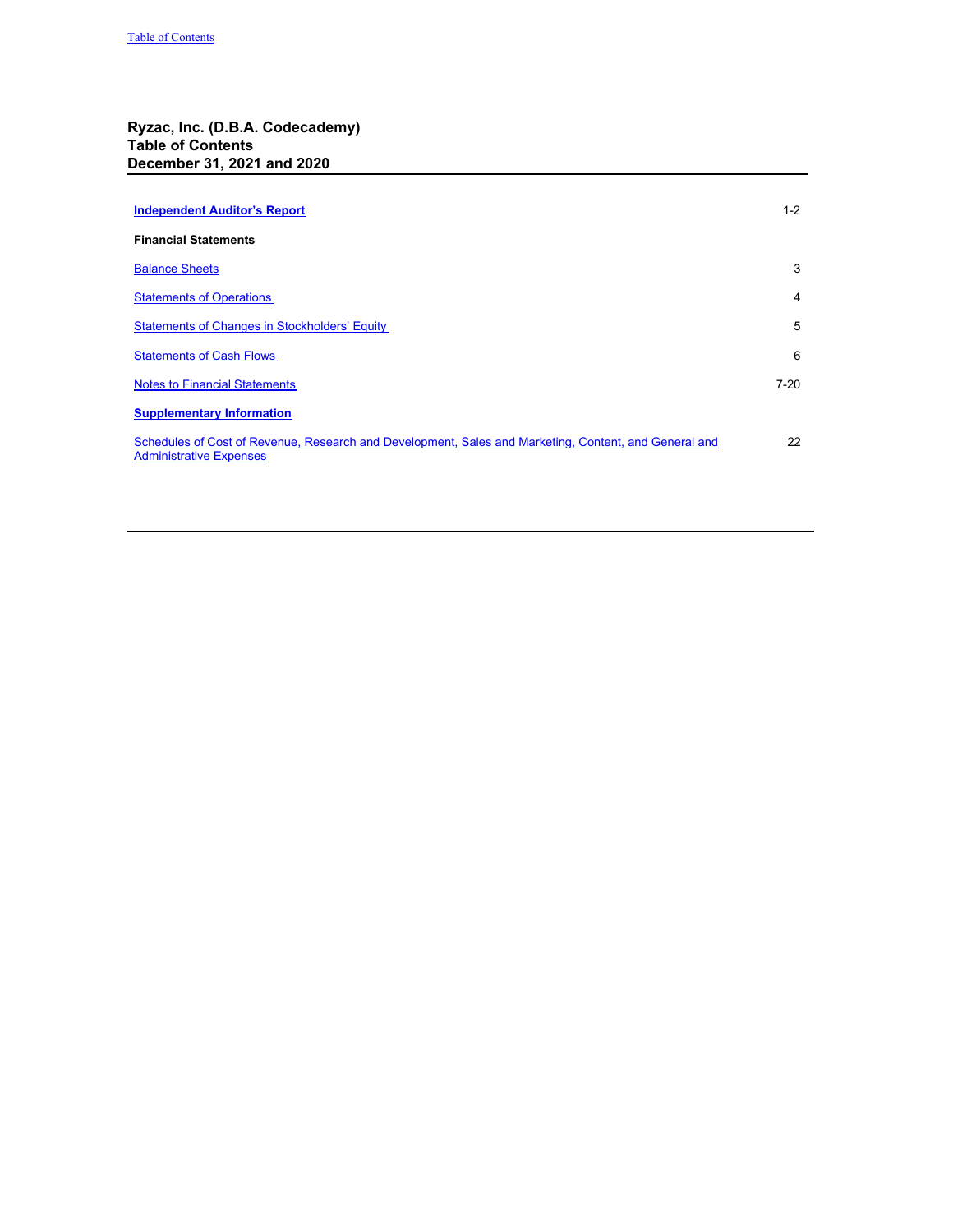### <span id="page-5-0"></span>**INDEPENDENT AUDITOR'S REPORT**

To the Stockholders, Ryzac, Inc. (D.B.A. Codecademy):

#### **Report on the Audit of the Financial Statements**

### **Opinion**

We have audited the financial statements of Ryzac, Inc. D.B.A. Codecademy) (the "Company"), which comprise the balance sheets as of December 31, 2021 and 2020, and the related statements of operations, changes in stockholders' equity, and cash flows for the years then ended, and the related notes to the financial statements.

In our opinion, the accompanying financial statements present fairly, in all material respects, the financial position of Ryzac, Inc. D.B.A. Codecademy) as of December 31, 2021 and 2020, and the results of its operations and its cash flows for the years then ended in accordance with accounting principles generally accepted in the United States of America.

#### **Basis of Opinion**

We conducted our audits in accordance with auditing standards generally accepted in the United States of America ("GAAS"). Our responsibilities under those standards are further described in the Auditor's Responsibilities for the Audit of the Financial Statements section of our report. We are required to be independent of the Company and to meet our other ethical responsibilities in accordance with the relevant ethical requirements relating to our audits. We believe that the audit evidence we have obtained is sufficient and appropriate to provide a basis for our audit opinion.

#### **Responsibilities of Management for the Financial Statements**

Management is responsible for the preparation and fair presentation of the financial statements in accordance with accounting principles generally accepted in the United States of America and for the design, implementation, and maintenance of internal control relevant to the preparation and fair presentation of financial statements that are free from material misstatement, whether due to fraud or error.

In preparing the financial statements, management is required to evaluate whether there are conditions or events, considered in the aggregate, that raise substantial doubt about the Company's ability to continue as a going concern for one year after the date that the financial statements are issued.

#### **Auditor's Responsibilities for the Audit of the Financial Statements**

Our objectives are to obtain reasonable assurance about whether the financial statements as a whole are free from material misstatement, whether due to fraud or error, and to issue an auditor's report that includes our opinion. Reasonable assurance is a high level of assurance but is not absolute assurance and therefore is not a guarantee that an audit conducted in accordance with GAAS will always detect a material misstatement when it exists. The risk of not detecting a material misstatement resulting from fraud is higher than for one resulting from error, as fraud may involve collusion, forgery, intentional omissions, misrepresentations, or the override of internal control. Misstatements are considered material if there is a substantial likelihood that, individually or in the aggregate, they would influence the judgment made by a reasonable user based on the financial statements.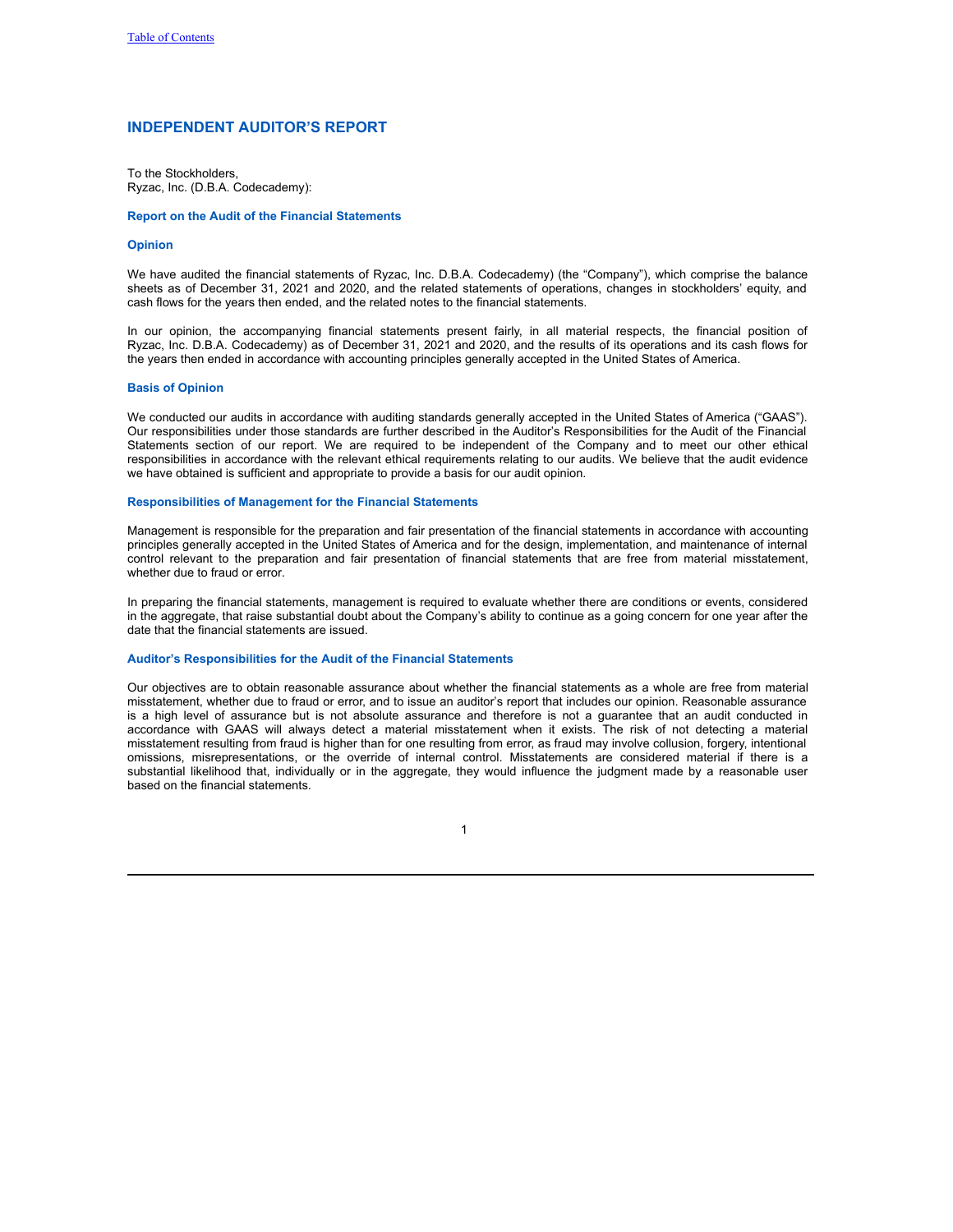In performing an audit in accordance with GAAS, we:

- Exercise professional judgment and maintain professional skepticism throughout the audit.
- Identify and assess the risks of material misstatement of the financial statements, whether due to fraud or error, and design and perform audit procedures responsive to those risks. Such procedures include examining, on a test basis, evidence regarding the amounts and disclosures in the financial statements.
- Obtain an understanding of internal control relevant to the audit in order to design audit procedures that are appropriate in the circumstances, but not for the purpose of expressing an opinion on the effectiveness of the Company's internal control. Accordingly, no such opinion is expressed.
- Evaluate the appropriateness of accounting policies used and the reasonableness of significant accounting estimates made by management, as well as evaluate the overall presentation of the financial statements.
- Conclude whether, in our judgment, there are conditions or events, considered in the aggregate, that raise substantial doubt about the Company's ability to continue as a going concern for a reasonable period of time.

We are required to communicate with those charged with governance regarding, among other matters, the planned scope and timing of the audit, significant audit findings, and certain internal control–related matters that we identified during the audit.

### **Report on Supplementary Information**

Our audits were conducted for the purpose of forming an opinion on the financial statements as a whole. The supplementary information on page 20 is presented for purposes of additional analysis and is not a required part of the financial statements. Such information is the responsibility of management and was derived from and relates directly to the underlying accounting and other records used to prepare the financial statements. The information has been subjected to the auditing procedures applied in the audits of the financial statements and certain additional procedures, including comparing and reconciling such information directly to the underlying accounting and other records used to prepare the financial statements or to the financial statements themselves, and other additional procedures in accordance with auditing standards generally accepted in the United States of America. In our opinion, the information is fairly stated, in all material respects, in relation to the financial statements as a whole.

/s/ WithumSmith+Brown, PC March 30, 2022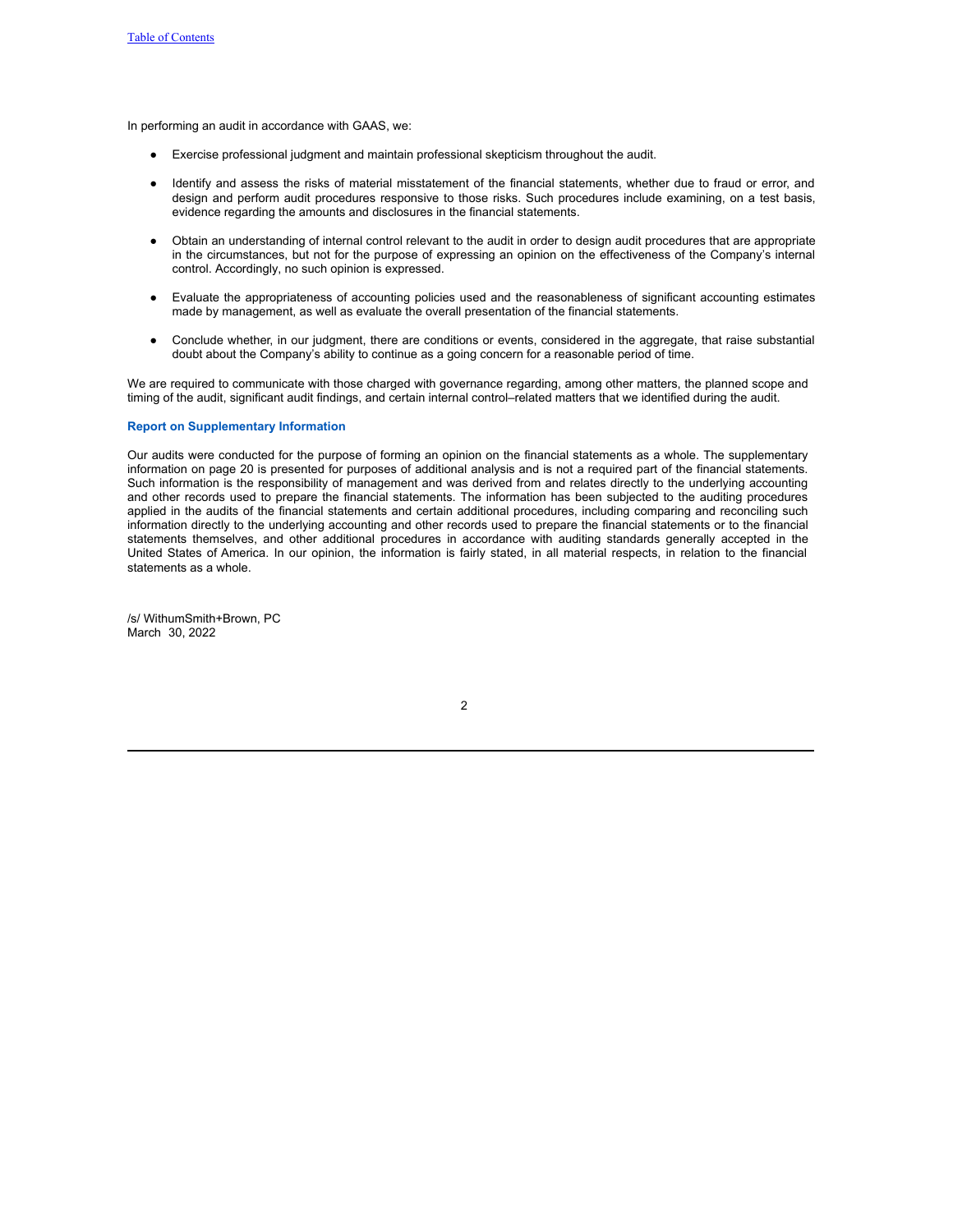### <span id="page-7-0"></span>**Ryzac, Inc. (D.B.A. Codecademy) Balance Sheets December 31, 2021 and 2020**

|                                                                                                                                                                        |                           | 2021           | 2020             |
|------------------------------------------------------------------------------------------------------------------------------------------------------------------------|---------------------------|----------------|------------------|
| <b>Assets</b>                                                                                                                                                          |                           |                |                  |
| <b>Current assets</b>                                                                                                                                                  |                           |                |                  |
| Cash and cash equivalents                                                                                                                                              | \$                        | 45,004,800     | \$<br>59,961,475 |
| Contract assets, net                                                                                                                                                   |                           | 310,644        | 215,662          |
| Prepaid expenses and other current assets                                                                                                                              |                           | 2,338,464      | 1,493,343        |
| <b>Total current assets</b>                                                                                                                                            |                           | 47.653.908     | 61.670.480       |
| <b>Restricted cash</b>                                                                                                                                                 |                           | 766,025        | 766,025          |
| Property and equipment, net                                                                                                                                            |                           | 443,384        | 412,283          |
| Intangible assets, net                                                                                                                                                 |                           | 2,260,171      | 727,718          |
| Digital content, net                                                                                                                                                   |                           | 2,033,034      | 1,347,066        |
|                                                                                                                                                                        | \$                        | 53,156,522     | \$<br>64,923,572 |
|                                                                                                                                                                        |                           |                |                  |
| <b>Liabilities and Stockholders' Equity</b>                                                                                                                            |                           |                |                  |
| <b>Current liabilities</b>                                                                                                                                             |                           |                |                  |
| Accounts payable, accrued expenses, and other current liabilities                                                                                                      | $\boldsymbol{\mathsf{S}}$ | 3,597,361      | \$<br>2,921,013  |
| <b>Contract liabilities</b>                                                                                                                                            |                           | 16,744,139     | 11,943,351       |
| Deferred rent, current portion                                                                                                                                         |                           | 63,194         | 98,954           |
| Total current liabilities                                                                                                                                              |                           | 20.404.694     | 14.963.318       |
|                                                                                                                                                                        |                           |                |                  |
| Deferred rent, net of current portion                                                                                                                                  |                           |                | 63,194           |
| Stockholders' equity                                                                                                                                                   |                           |                |                  |
| Series A convertible preferred stock, \$.00001 par value, 2,231,860 shares authorized,                                                                                 |                           |                |                  |
| issued and outstanding; liquidation preference \$2,530,929                                                                                                             |                           | 22             | 22               |
| Series B convertible preferred stock, \$.00001 par value, 2,710,028 shares authorized,                                                                                 |                           |                |                  |
| 2,705,259 shares issued and outstanding: liquidation preference \$9,982,406                                                                                            |                           | 27             | 27               |
| Series C convertible preferred stock, \$.00001 par value, 6,390,000 shares authorized,                                                                                 |                           | 64             | 64               |
| 6,389,639 shares issued and outstanding: liquidation preference \$31,038,949<br>Series D convertible preferred stock, \$.00001 par value, 3,131,432 shares authorized, |                           |                |                  |
| 3,132,432 shares issued and outstanding: liquidation preference \$39,999,973                                                                                           |                           | 32             | 32               |
| Common stock, \$.00001 par value, 33,000,000 shares authorized, 10,907,419 and                                                                                         |                           |                |                  |
| 10,473,028 shares issued and outstanding as of December 31, 2021 and 2020,                                                                                             |                           |                |                  |
| respectively                                                                                                                                                           |                           | 109            | 105              |
| Paid-in capital                                                                                                                                                        |                           | 91,191,287     | 87,923,438       |
| <b>Accumulated deficit</b>                                                                                                                                             |                           | (58, 439, 713) | (38,026,628)     |
| Total stockholders' equity                                                                                                                                             |                           | 32,751,828     | 49,897,060       |
|                                                                                                                                                                        | \$                        | 53,156,522     | \$<br>64,923,572 |

The Notes to Financial Statements are an integral part of these statements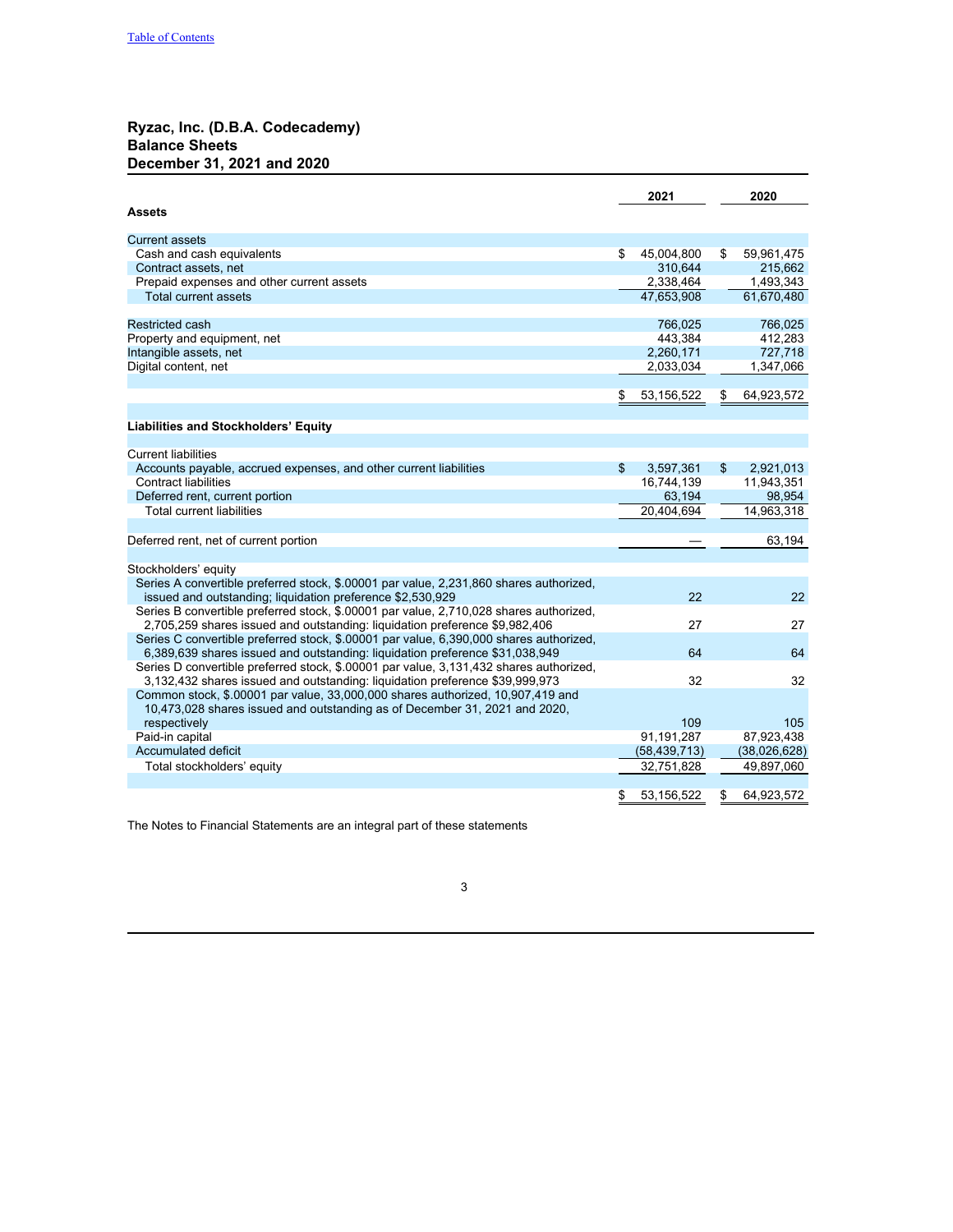### <span id="page-8-0"></span>**Ryzac, Inc. (D.B.A. Codecademy) Statements of Operations Years Ended December 31, 2021 and 2020**

|                                                             | 2021                 | 2020              |
|-------------------------------------------------------------|----------------------|-------------------|
| Revenue, net                                                | \$<br>41,853,306     | \$<br>32,841,335  |
|                                                             |                      |                   |
| <b>Cost of revenue</b>                                      | 5,284,423            | 3,573,750         |
|                                                             |                      |                   |
| Gross margin                                                | 36,568,883           | 29,267,585        |
|                                                             |                      |                   |
| <b>Operating expenses</b>                                   |                      |                   |
| Research and development                                    | 19,923,292           | 13,075,616        |
| Sales and marketing                                         | 19,336,120           | 8,724,411         |
| Content                                                     | 4,674,759            | 2,857,076         |
| General and administrative                                  | 12,825,627           | 9,121,106         |
| Total operating expenses                                    | 56,759,798           | 33,778,209        |
|                                                             |                      |                   |
| Loss from operations                                        | (20,190,915)         | (4,510,624)       |
|                                                             |                      |                   |
| Other income (expense)                                      |                      |                   |
| Other income                                                | 20,966               | 3,481             |
| Interest income                                             | 2.323                | 58,677            |
| Dividend income                                             | 486                  | 12,710            |
| Other expense                                               | (312, 938)           | (257, 878)        |
|                                                             | (289, 163)           | (183, 010)        |
|                                                             |                      |                   |
| Loss before (benefit from) provision for state income taxes | (20, 480, 078)       | (4,693,634)       |
|                                                             |                      |                   |
| (Benefit from) provision for state income taxes             | (66, 993)            | 64,719            |
|                                                             |                      |                   |
| <b>Net loss</b>                                             | \$<br>(20, 413, 085) | \$<br>(4,758,353) |

The Notes to Financial Statements are an integral part of these statements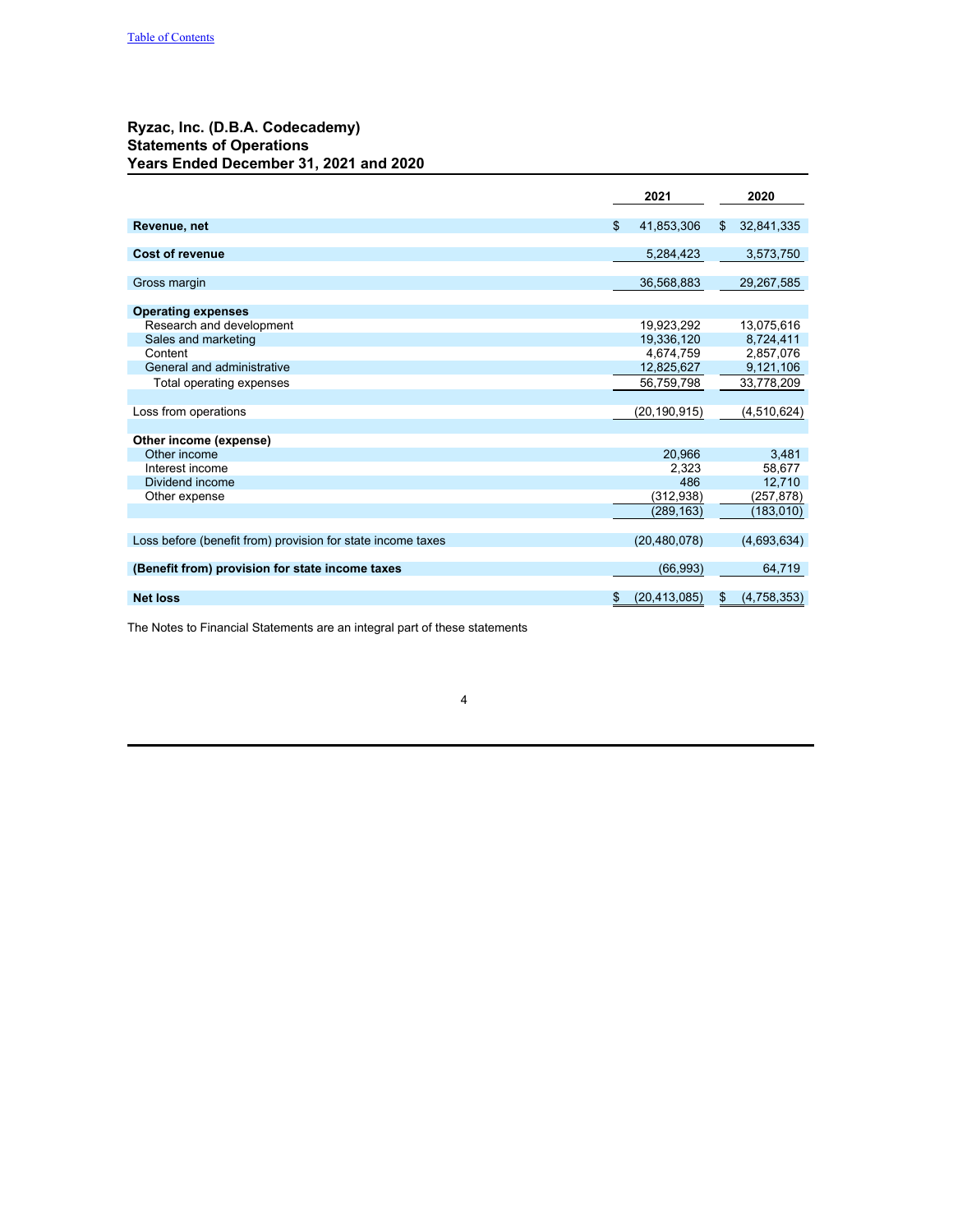### <span id="page-9-0"></span>**Ryzac, Inc. (D.B.A. Codecademy) Statements of Changes in Stockholders' Equity Years Ended December 31, 2021 and 2020**

|                                                                                      | <b>Series A</b><br><b>Preferred Stock</b> |                        | <b>Series B</b><br><b>Preferred Stock</b> |          | Series <sub>C</sub><br><b>Preferred Stock</b> |            | <b>Series D</b><br><b>Preferred Stock</b> |        | <b>Common Stock</b>     |                       |                    |                               | <b>Total</b>                               |
|--------------------------------------------------------------------------------------|-------------------------------------------|------------------------|-------------------------------------------|----------|-----------------------------------------------|------------|-------------------------------------------|--------|-------------------------|-----------------------|--------------------|-------------------------------|--------------------------------------------|
|                                                                                      | No. of<br><b>Shares</b>                   | Amount                 | No. of<br><b>Shares</b>                   | Amount   | No. of<br><b>Shares</b>                       | Amount     | No. of<br><b>Shares</b>                   | Amount | No. of<br><b>Shares</b> | Amount                | Paid-in<br>Capital | <b>Deficit</b>                | <b>Accumulated Stockholders'</b><br>Equity |
| January 1,<br>2020                                                                   | 2,231,860 \$                              |                        | 22 2,705,259 \$                           | 27       | 6,389,639 \$                                  | 64         |                                           | \$     | 10,328,616 \$           |                       | 103 \$45,384,841   | $$(33,268,275)$ \$ 12,116,782 |                                            |
| <b>Issuance of</b><br>Series D<br>preferred<br>stock for<br>cash, net of<br>expenses |                                           |                        |                                           |          |                                               |            | 3,131,432                                 | 32     |                         |                       | 39,847,189         |                               | 39,847,221                                 |
| <b>Issuance of</b><br>common<br>stock for cash                                       |                                           |                        |                                           |          |                                               |            |                                           |        | 144,412                 | $\overline{2}$        | 194,250            |                               | 194,252                                    |
| Stock-based<br>compensation<br>expense                                               |                                           |                        |                                           |          |                                               |            |                                           |        |                         |                       | 2,497,158          |                               | 2,497,158                                  |
| <b>Net loss</b>                                                                      |                                           |                        |                                           |          |                                               |            |                                           |        |                         |                       |                    | (4,758,353)                   | (4, 758, 353)                              |
| December 31,<br>2020                                                                 | 2,231,860                                 |                        | 22 2,705,259                              | 27       | 6,389,639                                     |            | 64 3,131,432                              |        | 32 10,473,028           | 105                   | 87,923,438         | (38,026,628)                  | 49,897,060                                 |
| Exercise of<br>stock options<br>in association<br>with tender<br>offer               |                                           |                        |                                           |          |                                               |            |                                           |        | 228,837                 | $\overline{2}$        | 333,104            |                               | 333,106                                    |
| <b>Issuance of</b><br>common<br>stock                                                |                                           |                        |                                           |          |                                               |            |                                           |        | 205,554                 | $\overline{2}$        | 340,907            |                               | 340,909                                    |
| Stock-based<br>compensation<br>expense                                               |                                           |                        |                                           |          |                                               |            |                                           |        |                         |                       | 2,593,838          |                               | 2,593,838                                  |
| <b>Net loss</b>                                                                      |                                           |                        |                                           |          |                                               |            |                                           |        |                         |                       |                    | (20, 413, 085)                | (20, 413, 085)                             |
| December 31,<br>2021                                                                 | 2,231,860                                 | -\$<br>22 <sub>2</sub> | 2,705,259                                 | \$<br>27 | 6,389,639                                     | - \$<br>64 | 3,131,432 \$                              | 32     | 10,907,419              | $\mathfrak{F}$<br>109 | \$91,191,287       | \$(58,439,713) \$ 32,751,828  |                                            |

The Notes to Financial Statements are an integral part of these statements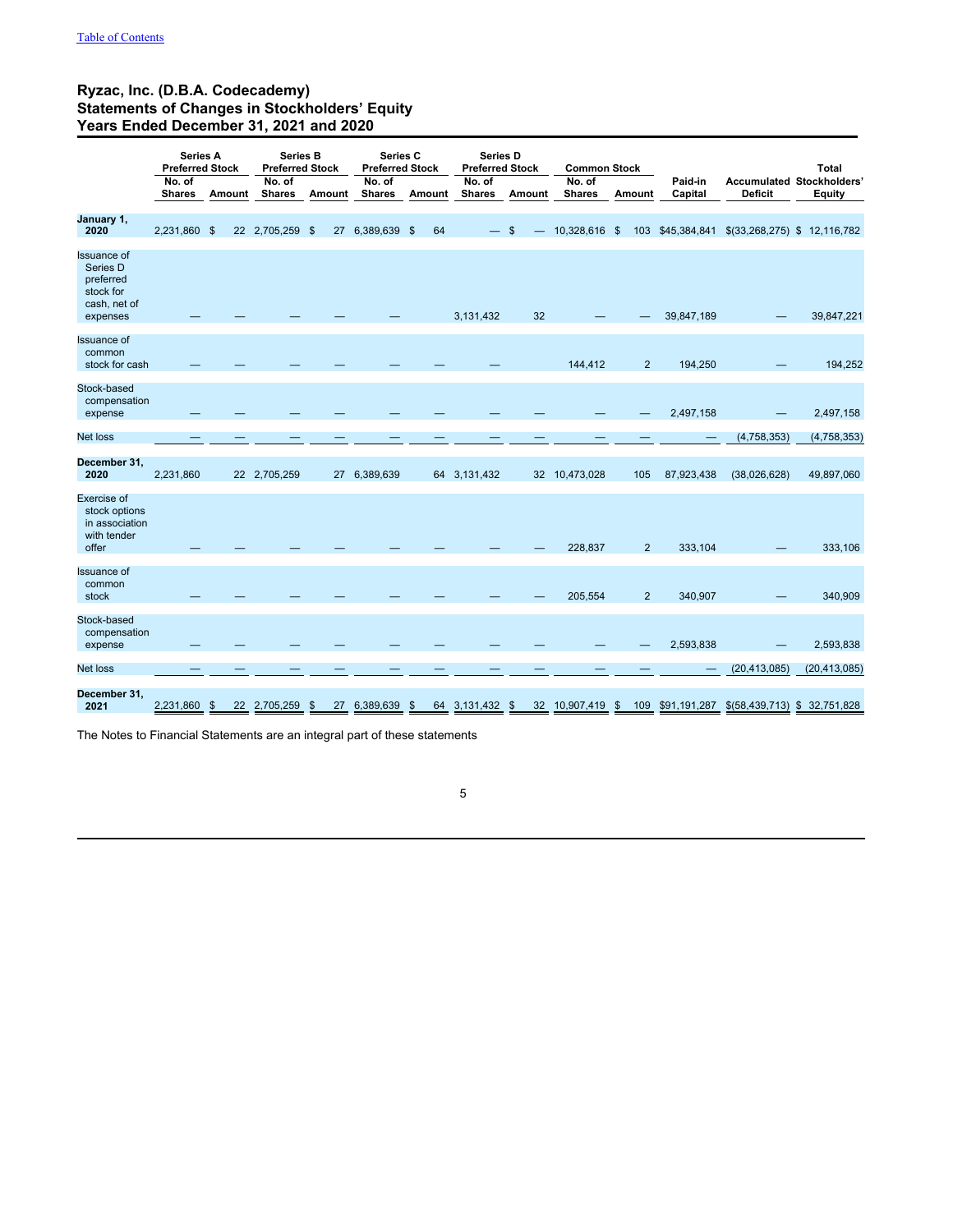### <span id="page-10-0"></span>**Ryzac, Inc. (D.B.A. Codecademy) Statements of Cash Flows Years Ended December 31, 2021 and 2020**

|                                                                                          |    | 2021           |    | 2020        |  |
|------------------------------------------------------------------------------------------|----|----------------|----|-------------|--|
|                                                                                          |    |                |    |             |  |
| <b>Operating activities</b>                                                              |    |                |    |             |  |
| Net loss                                                                                 | \$ | (20, 413, 085) | S  | (4,758,353) |  |
| Adjustments to reconcile net loss to net cash provided by (used in) operating activities |    |                |    |             |  |
| Depreciation and amortization                                                            |    | 1,794,101      |    | 871,420     |  |
| Gain on disposal of property and equipment                                               |    | (11, 130)      |    |             |  |
| Stock-based compensation                                                                 |    | 2.593.838      |    | 2,497,158   |  |
| Changes in operating assets and liabilities                                              |    |                |    |             |  |
| Contract assets                                                                          |    | (94, 982)      |    | (7,978)     |  |
| Prepaid expenses and other current assets                                                |    | (811.381)      |    | (682.184)   |  |
| Accounts payable, accrued expenses, and other current liabilities                        |    | 676.348        |    | 2,024,668   |  |
| Security deposits                                                                        |    |                |    | (66, 150)   |  |
| <b>Contract liabilities</b>                                                              |    | 4.800.788      |    | 5,040,667   |  |
| Deferred rent                                                                            |    | (98, 954)      |    | (63, 112)   |  |
| Net cash (used in) provided by operating activities                                      |    | (11.564.457)   |    | 4.856.136   |  |
|                                                                                          |    |                |    |             |  |
| <b>Investing activities</b>                                                              |    |                |    |             |  |
| Purchases of property and equipment                                                      |    | (308, 983)     |    | (342, 412)  |  |
| Proceeds from sale of equipment                                                          |    | 11,130         |    | 522         |  |
| Capitalization of internal use software                                                  |    | (2, 248, 724)  |    | (511, 910)  |  |
| Capitalization of digital content                                                        |    | (1,485,916)    |    | (1,246,700) |  |
| Net cash used in investing activities                                                    |    | (4,032,493)    |    | (2,100,500) |  |
|                                                                                          |    |                |    |             |  |
| <b>Financing activities</b>                                                              |    |                |    |             |  |
| Proceeds from issuance of Series D preferred stock, net of issuance costs                |    |                |    | 39,847,221  |  |
| Proceeds from exercise of options in associate with tender offer                         |    | 333,106        |    |             |  |
| Proceeds from issuance of common stock                                                   |    | 307,169        |    | 194,252     |  |
| Net cash provided by financing activities                                                |    | 640.275        |    | 40.041.473  |  |
|                                                                                          |    |                |    |             |  |
| Net change in cash, cash equivalents, and restricted cash                                |    | (14, 956, 675) |    | 42,797,109  |  |
|                                                                                          |    |                |    |             |  |
| Cash, cash equivalents, and restricted cash                                              |    |                |    |             |  |
| Beginning of year                                                                        |    | 60,727,500     |    | 17,930,391  |  |
|                                                                                          |    |                |    |             |  |
| End of year                                                                              | S  | 45,770,825     | S  | 60,727,500  |  |
|                                                                                          |    |                |    |             |  |
| Reconciliation of cash, cash equivalents, and restricted cash                            |    |                |    |             |  |
| Cash and cash equivalents                                                                | \$ | 45,004,800     | \$ | 59,961,475  |  |
| Restricted cash                                                                          |    | 766.025        |    | 766.025     |  |
| Total cash, cash equivalents, and restricted cash                                        | \$ | 45,770,825     | \$ | 60,727,500  |  |
|                                                                                          |    |                |    |             |  |
| Supplemental disclosure of cash flow information                                         |    |                |    |             |  |
| Cash paid for income taxes                                                               | \$ | 49,123         | S  | 25,390      |  |
|                                                                                          |    |                |    |             |  |
| Supplemental disclosure of noncash financing activity                                    |    |                |    |             |  |
| During 2021, the Company issued 20,000 shares of common stock for \$33,740 which         |    |                |    |             |  |
| is reflected in other receivables.                                                       | \$ | 33.740         | \$ |             |  |
|                                                                                          |    |                |    |             |  |

The Notes to Financial Statements are an integral part of these statements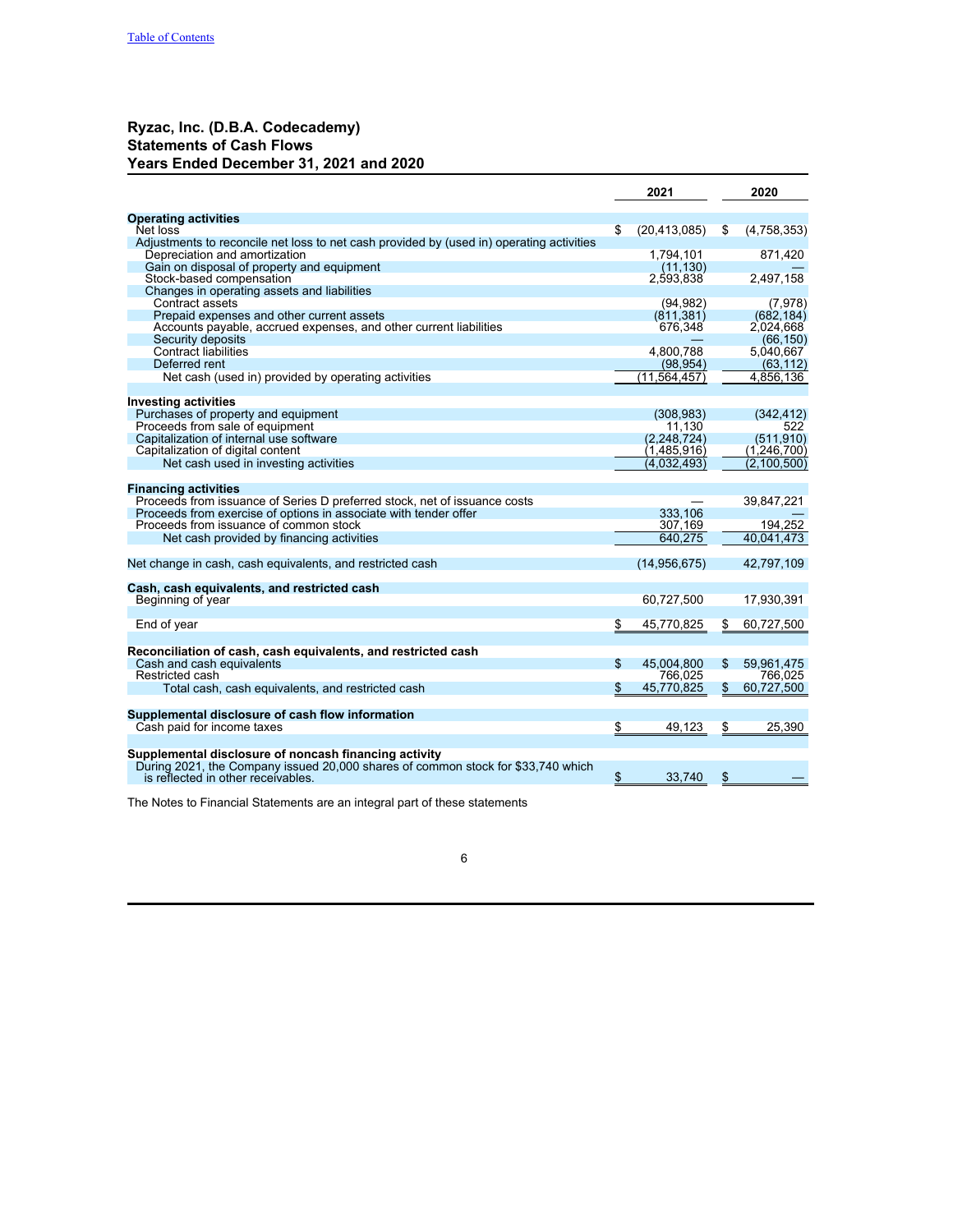### **1. SUMMARY OF SIGNIFICANT ACCOUNTING POLICIES**

#### <span id="page-11-0"></span>**Nature of Business**

Ryzac, Inc. (D.B.A. Codecademy) (the "Company"), a Delaware corporation incorporated on May 27, 2011, is engaged in developing interactive software that allows users to learn computer programming in an online learning platform. The Company provides a curriculum catalog to teach computer programming on a subscription basis. The Company offers a "Pro" monthly and annual membership that provides access to the full catalog. This is referred to as Codecademy Pro. The Company also offers membership to organizations to help teams with customized curriculum guides and team progress reporting. This is referred to as Codecademy for Teams; there is also a premium product for organizations referred to as Codecademy for Teams+. The Company's other offerings to organizations include reseller and distribution deals as well as sponsored content deals to develop and maintain dedicated courses that teach learners to code on particular products.

On December 22, 2021, the Company entered into a certain agreement and Plan of Merger with Skillsoft Corp, ("Skillsoft") and certain other parties thereto, pursuant to which Skillsoft will acquire all of the outstanding equity interests of the Company (such acquisition, the "Merger") in exchange for \$204,943,210 in cash (the "Cash Consideration") and a number of shares of Skillsoft's common stock (including shares of Skillsoft's common stock underlying restricted stock units of Skillsoft) determined by dividing the aggregate share consideration value of \$320,056,790 by the 15-trading day volume-weighted average price of Skillsoft's common stock at two (2) trading days prior to the date of closing of the Merger (the "Closing Average Price" provided, that if the Closing Average Price is (a) more than \$11.43879 (the "Maximum Price"), then the number of shares shall be determined by dividing \$320,056,790 by the Maximum Price and (b) less than \$9.35901 (the "Minimum Price"), then the number of shares shall be determined by dividing \$320,056,790 by the Minimum Price. Skillsoft will fund the cash consideration with a combination of available cash on hand and committed debt financing. The Merger is expected to be accounted for using the acquisition method of accounting for business combinations with Skillsoft as the accounting acquirer in accordance with ASC 805, *Business Combinations*. As of the report date, the closing of the Merger is anticipated to occur in April 2022.

#### **Use of Estimates**

The preparation of financial statements in conformity with accounting principles generally accepted in the United States of America requires management to make estimates and assumptions that affect the reported amounts of assets and liabilities and disclosure of contingent assets and liabilities at the date of the financial statements and reported amounts of revenues and expenses during the reporting period. Significant estimates include deferred income taxes, capitalized costs for creation of curriculum content and website development, depreciation, amortization, and stock-based compensation. Actual results may differ from those estimates.

### **Cash and Cash Equivalents**

The Company considers cash equivalents to be those investments which are highly liquid, readily convertible to cash and which have a maturity date within ninety days from the date of purchase. The Company considers balances held in money market accounts to be cash equivalents. As of December 31, 2021 and 2020, the Company maintained \$2,524,140 and \$5,482,222 of its cash balance with a financial institution, respectively. As of December 31, 2021 and 2020, the Company maintained \$42,480,660 and \$54,479,253 of its cash equivalents balance with a financial institution, respectively.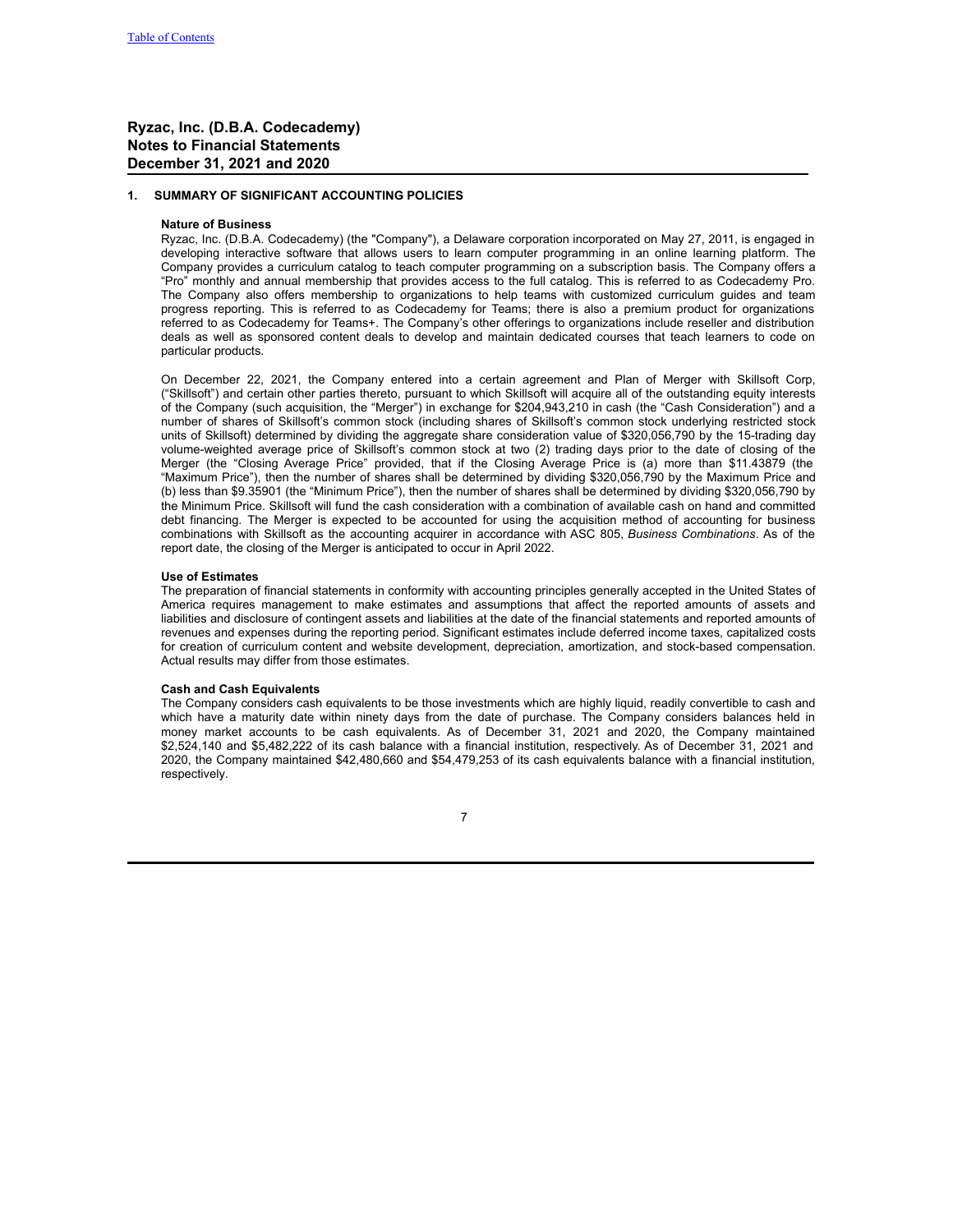### **Property and Equipment**

Property and equipment are carried at cost less depreciation and amortization. Depreciation and amortization of property and equipment is provided using the straight-line method at the following rates:

| <b>Description</b>      | Estimated<br>Life (Years) |
|-------------------------|---------------------------|
| Machinery and equipment |                           |
| Furniture and fixtures  | 5                         |
| Leasehold improvements  | $5^*$                     |

\*Lesser of useful life or life of the lease.

Expenditures for major renewals and betterments that extend the useful lives of property and equipment and furniture and fixtures are capitalized. Expenditures for maintenance and repairs are charged to expense as incurred.

### **Intangible Assets**

Intangible assets are carried at amortized cost, less any impairment recognized. Intangible assets that have finite useful lives are amortized over the estimated useful life of the assets. The Company evaluates the remaining useful life of an intangible asset that is being amortized each reporting period to determine whether events or circumstances warrant a revision to the remaining period of amortization.

If the estimate of the remaining life is changed, the remaining carrying amount of the intangible assets will be amortized prospectively over the revised remaining useful life.

The Company capitalizes qualifying website development costs during the application development stage. Capitalized costs are amortized on a straight-line basis over the expected useful lives, which approximates three years. Costs related to preliminary project activities and post-implementation operational activities, including training and maintenance, are expensed as incurred. For the years ended December 31, 2021 and 2020, the Company capitalized software of \$2,248,724 and \$511,910, respectively.

### **Digital Content**

The Company produces digital content in order to offer members unlimited use of its interactive coding catalog in various programming languages. The Company capitalizes costs associated with the production of such content, including development costs and direct costs. These amounts are included in digital content, net on the balance sheets.

Based on factors including historical and estimated relevance of the course's subject matter, the Company amortizes the digital content on the statements of operations over the shorter of each title's contractual window of availability or estimated period of use of approximately three years, beginning with the month of first availability. The Company's business model is subscription based as opposed to a model generating revenues at a specific title level; therefore, as a result, capitalized content is amortized on a straight-line basis. Each course is reviewed for when an event or change in circumstances indicates a change in the expected usefulness of the digital content. The Company reviews factors impacting the amortization of the digital content on an ongoing basis. The Company's estimates related to these factors require considerable management judgment. To date, the Company has not identified any such event or changes in circumstances. In addition, unamortized costs for assets that have been, or are expected to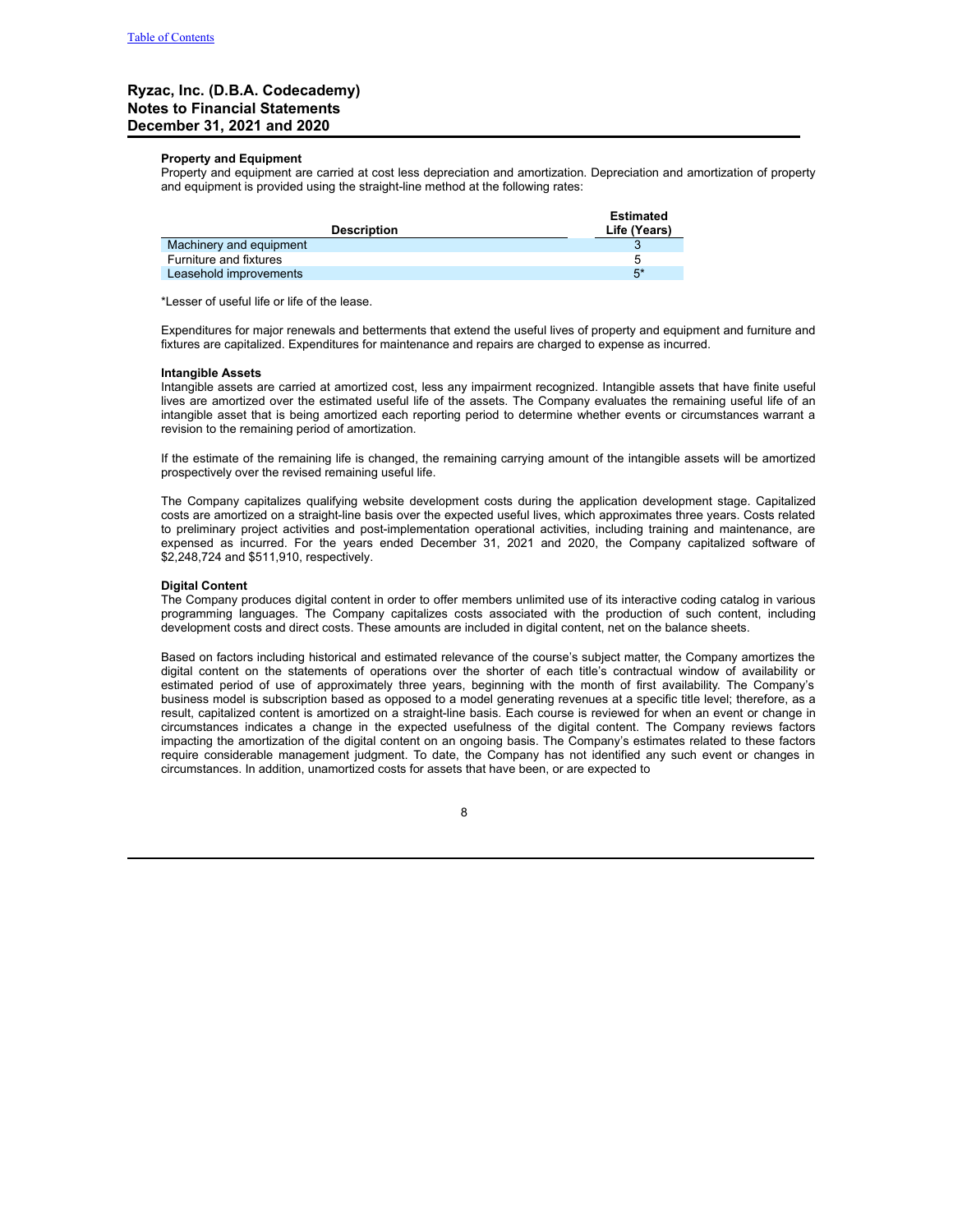be, abandoned are written off. For the years ended December 31, 2021 and 2020, the Company capitalized digital production of \$1,485,916 and \$1,246,700, respectively.

#### **Stock-Based Compensation**

Stock-based compensation cost is estimated at the grant date based on the fair value of the award and is recognized as expense ratably over the vesting period of the award. In addition, the pronouncement dealing with stock-based compensation requires additional accounting related to the income tax effects and disclosures regarding the cash flow effects resulting from stock-based payment arrangements.

Calculating stock-based compensation expense requires the input of highly subjective assumptions, including the expected term of the stock-based awards, volatility, dividend yield, and risk-free rates. The assumptions used in calculating the fair value of stock-based awards represent the Company's best estimates, but these estimates involve inherent uncertainties and the application of management's judgment. The Company has elected to account for forfeitures as they occur and utilizes a practical expedient to estimate the expected term of all awards. The Company elected to account for its graded vesting options on a straight-line basis over the requisite service period.

### **Revenue Recognition**

In determining the appropriate amount of revenue to be recognized as it fulfills its obligations under its agreements, the Company performs the following steps: (i) identify contracts with customers; (ii) identify performance obligations; (iii) determine the transaction price; (iv) allocation of the transaction price to the performance obligations; and (v) recognition of revenue when (or as) the Company satisfies each performance obligation.

A performance obligation is a promise in a contract to transfer a distinct good or service to the customer and is the unit of account in Accounting Standards Codification ("ASC") Topic 606. The Company's performance obligations primarily consist of subscriptions to the Company's online platform, including Codecademy Pro and Codecademy for Teams. Pro access is charged to customers on a recurring basis for monthly and twelve-month subscriptions, each at different price points. Codecademy for Teams, typically a twelve-month subscription, is offered to help teams with customized curriculum guides and team progress reporting.

Reseller / distribution deals are recognized when invoiced, and sponsored content deals are recognized when the associated content has gone live in the Company's course catalog.

As part of the accounting for these arrangements, the Company must develop assumptions that require judgment to determine the stand-alone selling price of each performance obligation identified in the contracts. Each contract is based on the customer's location and the plan subscribed for. The total transaction prices for the contracts are based on the total fixed consideration offered in the contracts, consisting of fees for each of the Codecademy Pro or Codecademy for Teams subscriptions, with discounts being available during advertised promotions for the former and for high volume seat purchases of the latter. The performance obligations have a pricing structure within the preexisting contracts that define the pricing for those services. Therefore, the Company uses the observable selling price method for these performance obligations. Pricing for Codecademy Pro is based upon set terms on the Company's website, while pricing for Codecademy for Teams is based on individual agreements.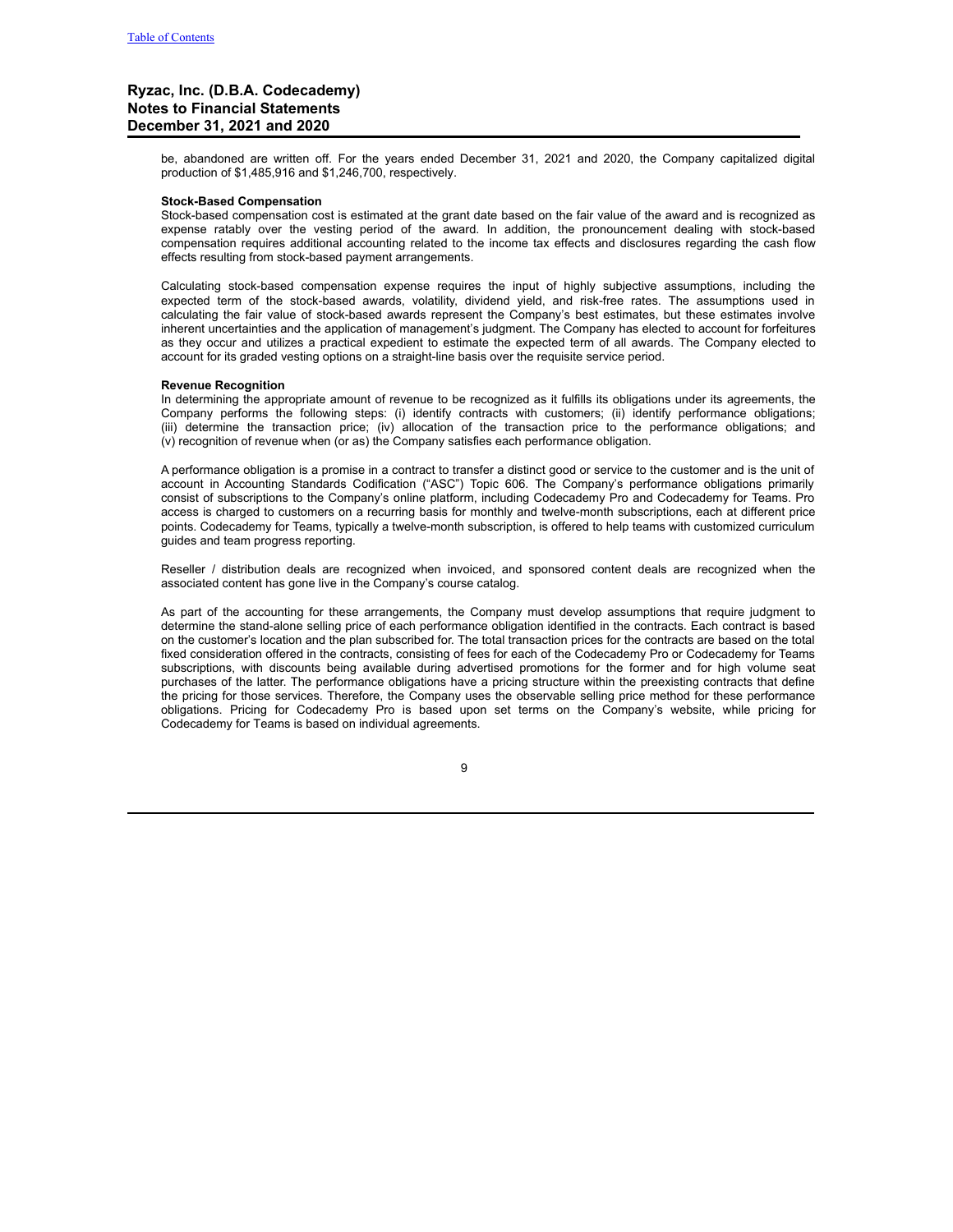<span id="page-14-0"></span>The Company's revenue is primarily generated from the following sources:

#### *Subscription Revenue*

The Company provides a curriculum catalog to teach computer programming on a subscription basis through Codecademy Pro and Codecademy for Teams. Revenues related to the subscription revenues are recognized ratably over the remaining term of the applicable contract based on the output of value transferred to the customer. The time period of the subscription is based on the measurement method. Contract liabilities arise when contracts are billed and/or paid in advance and represent the unearned portion of fees from the monthly and annual subscriptions.

Subscription revenue amounted to approximately \$41,758,000 and \$32,452,000 for the years ended December 31, 2021 and 2020, respectively.

### *Sponsored Content Revenue*

The Company develops custom course content for third parties. Development of the course is the Company's sole performance obligation. These projects are short-term in duration. Revenue is recognized at the point in time in which the relevant courses have gone live. Sponsored content revenue approximated \$10,000 and \$135,000 for the years ended December 31, 2021 and 2020, respectively.

Other revenue streams represent less than 1% of the Company's total revenue.

### **Contract Assets and Liabilities**

A contract asset or liability is generated when either party to a contract performs, depending on the relationship between the Company's performance and the customer's payment. If a customer pays consideration before the Company transfers goods or services, the amount of consideration is presented as a contract liability. A contract asset is the Company's right to consideration in exchange for goods or services that the Company has transferred to a customer but has not yet billed or received payment. Contract assets and liabilities amounted to approximately \$208,000 and \$6,903,000 as of January 1, 2020, respectively.

### **Costs to Obtain or Fulfill a Contract**

The Company has elected to apply the practical expedient to expense costs to fulfill a contract as incurred for any arrangements where the expected amortization period is twelve months or less.

### **Cost of Revenue**

Cost of revenue represents infrastructure costs; payments to coaches for platform support; salaries, payroll taxes, benefits, and stock-based compensation for particular departments; subscription / payment processing fees; and other technology costs.

#### **Research and Development**

Costs incurred for research and development (which consist primarily of salaries, payroll taxes, benefits, and stock-based compensation for particular departments; outside services; information technology; and other technology costs) are expensed as incurred except for costs incurred in during the application development stage, which are capitalized in accordance with accounting for website development costs.

### **Advertising**

The Company expenses the cost of advertising and marketing as incurred. For the years ended December 31, 2021 and 2020, advertising expense charged to operations totaled \$11,622,522 and \$5,454,857, respectively, and is included in sales and marketing expenses.

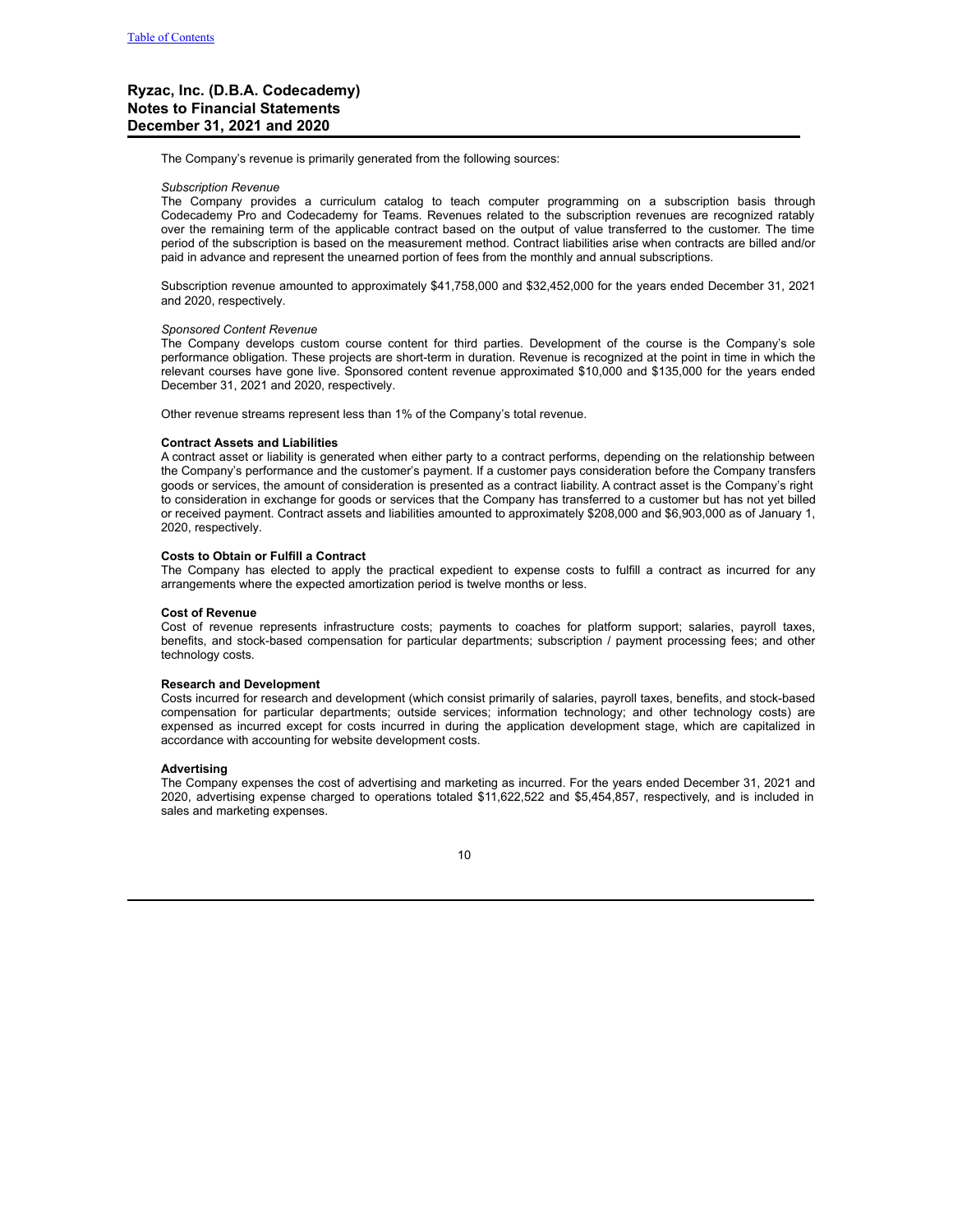#### **Concentration of Credit Risk**

The Company periodically maintains cash balances in excess of the Federal Deposit Insurance Corporation ("FDIC") insurance limit of its financial institutions. The Company has had no losses related to these financial institutions.

#### **Income Taxes**

The Company accounts for its income taxes using the asset and liability method. Under the asset and liability method, deferred taxes are determined for differences between the carrying values of assets and liabilities for financial and tax reporting purposes. Deferred income taxes are recognized as assets for net operating loss carryforwards that are available to offset future taxable income. Valuation allowances are established when necessary, to reduce deferred income tax assets to the amount expected to be realized.

The accounting pronouncement dealing with uncertain tax positions clarifies the accounting for uncertainty in income taxes recognized in a company's financial statements and prescribes a recognition threshold and measurement process for financial statement recognition and measurement of a tax position taken or expected to be taken in a tax return.

The pronouncement also provides guidance on derecognition, classification, interest and penalties, accounting in interim periods, disclosure, and transition. The Company had no uncertain tax positions as of December 31, 2021 and 2020. There are no income tax related penalties or interest included in the financial statements presented. The Company is required to file tax returns in the U.S. federal jurisdiction and various state jurisdictions.

### **Reclassifications**

Certain amounts from the prior year have been reclassed to the conform to the current year presentation. There was no effect on net loss or stockholders' equity.

#### **Recent Accounting Pronouncements**

In February 2016, the Financial Accounting Standards Board ("FASB") issued Accounting Standards Update ("ASU") 2016-02, *Leases*, which requires lessees to recognize most leases on the balance sheet as a right-of-use asset. The ASU is effective for fiscal years, and interim periods within those fiscal years, beginning after December 15, 2021 and interim periods within fiscal years beginning after December 15, 2022, with early adoption permitted. The Company is currently evaluating the impact of the adoption of this ASU on its financial statements.

In May 2016, the FASB issued ASU 2016-13, *Financial Instruments - Credit Losses* . This ASU requires a financial asset (or a group of financial assets) measured at amortized cost basis to be presented at the net amount expected to be collected. The measurement of expected credit losses is based on relevant information about past events, including historical experience, current conditions, and reasonable and supportable forecasts that affect the collectability of the reported amount. ASU 2016-13 was amended by ASU 2019-10 and is effective for entities (other than public business entities) for fiscal years beginning after December 15, 2022. The Company is currently evaluating the impact of the adoption of this pronouncement.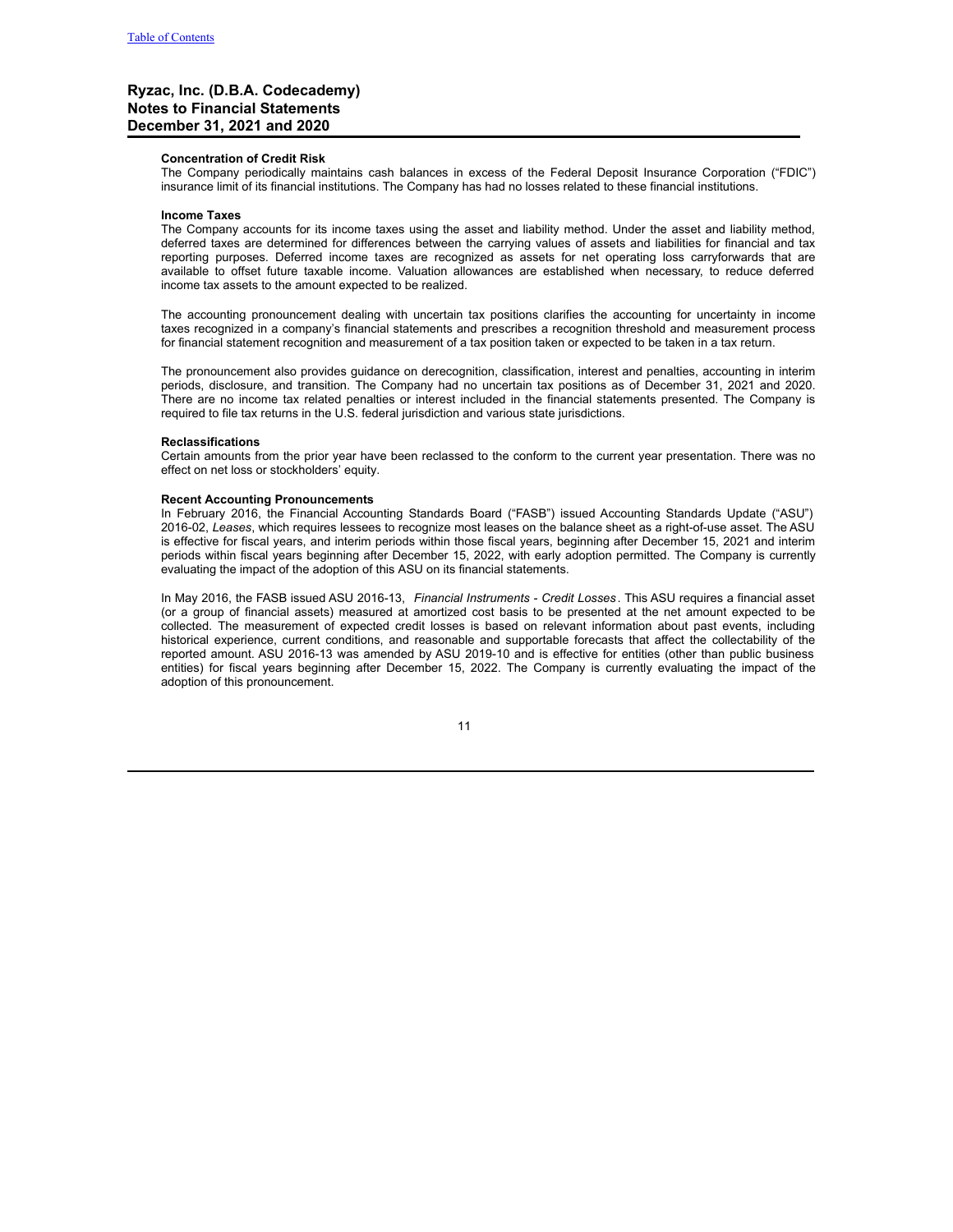### **2. PROPERTY AND EQUIPMENT**

Property and equipment consist of the following as of December 31:

|                                           | 2021        | 2020       |
|-------------------------------------------|-------------|------------|
| Machinery and equipment                   | 1.142.536   | 854.580    |
| <b>Furniture and fixtures</b>             | 129.858     | 119.961    |
| Leasehold improvements                    | 304,649     | 304,649    |
|                                           | 1.577.043   | 1,279,190  |
| Accumulated depreciation and amortization | (1,133,659) | (866, 907) |
| Property and equipment, net               | 443.384     | 412.283    |

Depreciation expense charged to operations was \$277,882 and \$206,128 for the years ended December 31, 2021 and 2020, respectively.

### **3. INTANGIBLE ASSETS AND DIGITAL CONTENT**

Capitalized website development costs consist of the following as of December 31:

|                            | 2021         | 2020        |
|----------------------------|--------------|-------------|
|                            |              |             |
| Capitalized software costs | \$ 3.672.032 | \$1.423.308 |
| Accumulated amortization   | (1.411.861)  | (695, 590)  |
| Capitalized software, net  | \$2.260.171  | 727.718     |

Amortization expense for the years ended December 31, 2021 and 2020 was \$716,271 and \$348,032, respectively.

Estimated future amortization expense for each of the three years ending December 31 is as follows:

| 2022 | 987,031   |
|------|-----------|
| 2023 | 864,373   |
| 2024 | 408,767   |
|      | 2,260,171 |

Digital content consists of the following as of December 31:

|                                 | 2021         | 2020        |
|---------------------------------|--------------|-------------|
|                                 |              |             |
| Capitalized course content      | \$ 3.300,040 | \$1.814.124 |
| Accumulated amortization        | (1,267,006)  | (467.058)   |
| Capitalized course content, net | \$2.033.034  | \$1.347.066 |

Amortization expense for the years ended December 31, 2021 and 2020 was \$799,948 and \$317,260, respectively.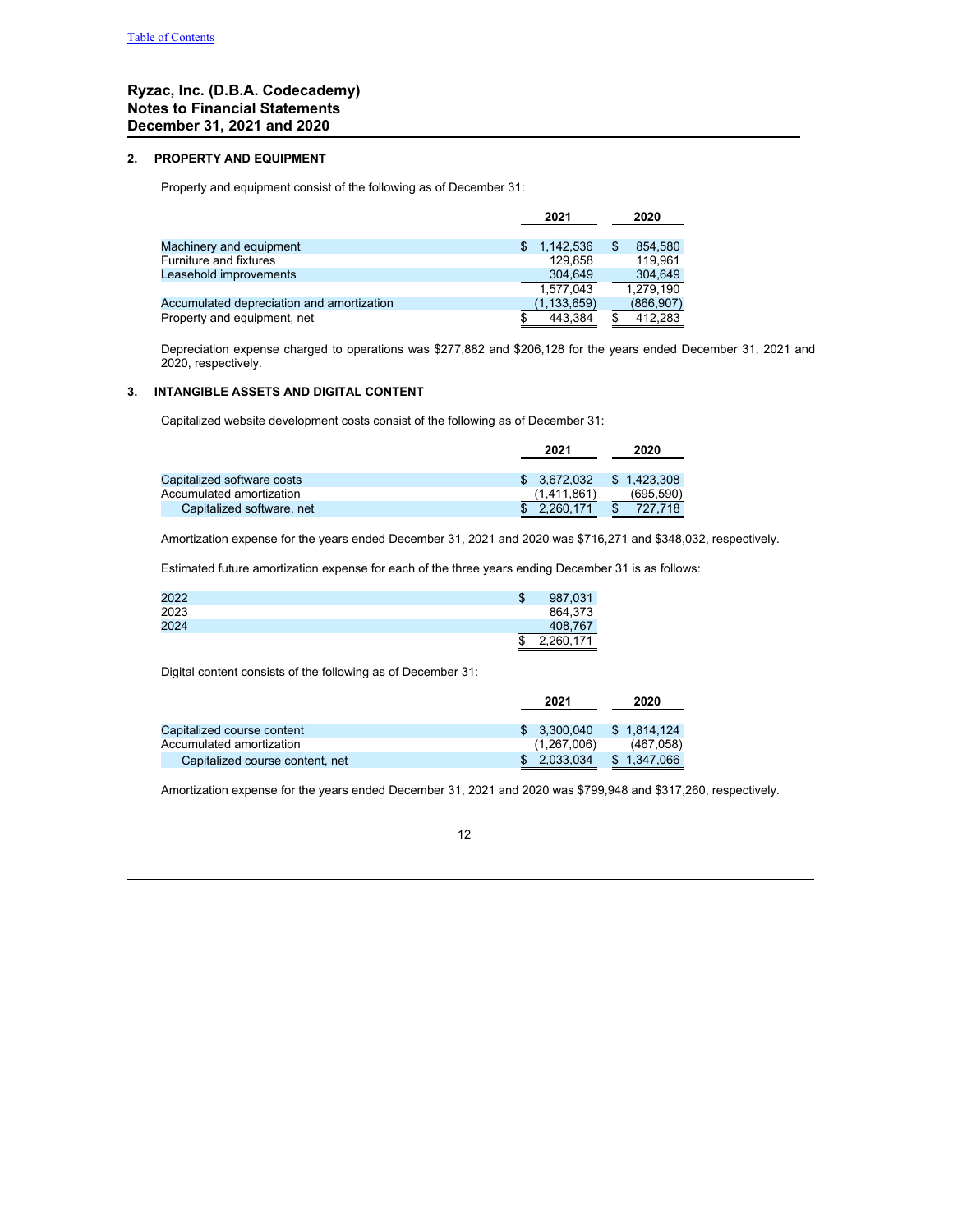Estimated future amortization expense for each of the four years ending December 31 is as follows:

| 2022 | \$<br>964,598   |
|------|-----------------|
| 2023 | 778,875         |
| 2024 | 286,794         |
| 2025 | 2.767           |
|      | 2,033,034<br>\$ |

### **4. COMMITMENTS AND CONTINGENCIES**

### *Commitments*

The Company is party to a lease agreement expiring June 2022. The lease provides for minimum rent of \$127,671 per month, with nominal increases over the term of the lease. As part of the lease, the Company is required to maintain a letter of credit with a financial institution in the amount of \$766,025, and the financial institution requires the Company to maintain an amount of cash on deposits equivalent to the letter of credit; this cash is reported as restricted cash in the accompanying balance sheets. Future minimum lease payments amount to \$828,117 through June 2022.

Rent expense for the years ended December 31, 2021 and 2020 was \$1,529,847 and \$1,530,149, respectively.

### *Contingencies*

The Company has estimated a liability for unpaid sales tax of approximately \$496,000 and \$960,000 for years ended December 31, 2021 and 2020, respectively. This amount is recorded in accounts payable, accrued expenses, and other current liabilities on the accompanying balance sheets and is expected to be settled in 2022.

### *COVID–19 Risk*

Management continues to evaluate the impact of the 2019 novel coronavirus ("COVID-19") pandemic on the industry and has concluded that while it is reasonably possible that the virus could have a negative effect on the Company's financial position, and results of its operations, the specific impact is not readily determinable as of the date of these financial statements. The financial statements do not include any adjustments that might result from the outcome of this uncertainty.

### **5. INCOME TAXES**

The Company's current tax expense (benefit) is as follows for the years ended December 31:

|                                                 | 2021     | 2020     |
|-------------------------------------------------|----------|----------|
|                                                 |          |          |
| (Benefit from) provision for state income taxes | (66.993) | \$64,719 |

During 2013, the Company was awarded \$500,000 from the State of New York through the "Excelsior Job Creation Program" as an incentive to increase jobs within the State of New York. The award is payable ratably over a ten-year period; however, each year the amount to be paid to the Company is contingent upon the Company attaining specified job creation criteria. Credits to be received under this program as of December 31, 2021 and 2020 resulted in the approximate \$67,000 and \$66,000 state income tax provision, respectively, which has been recorded in other current assets.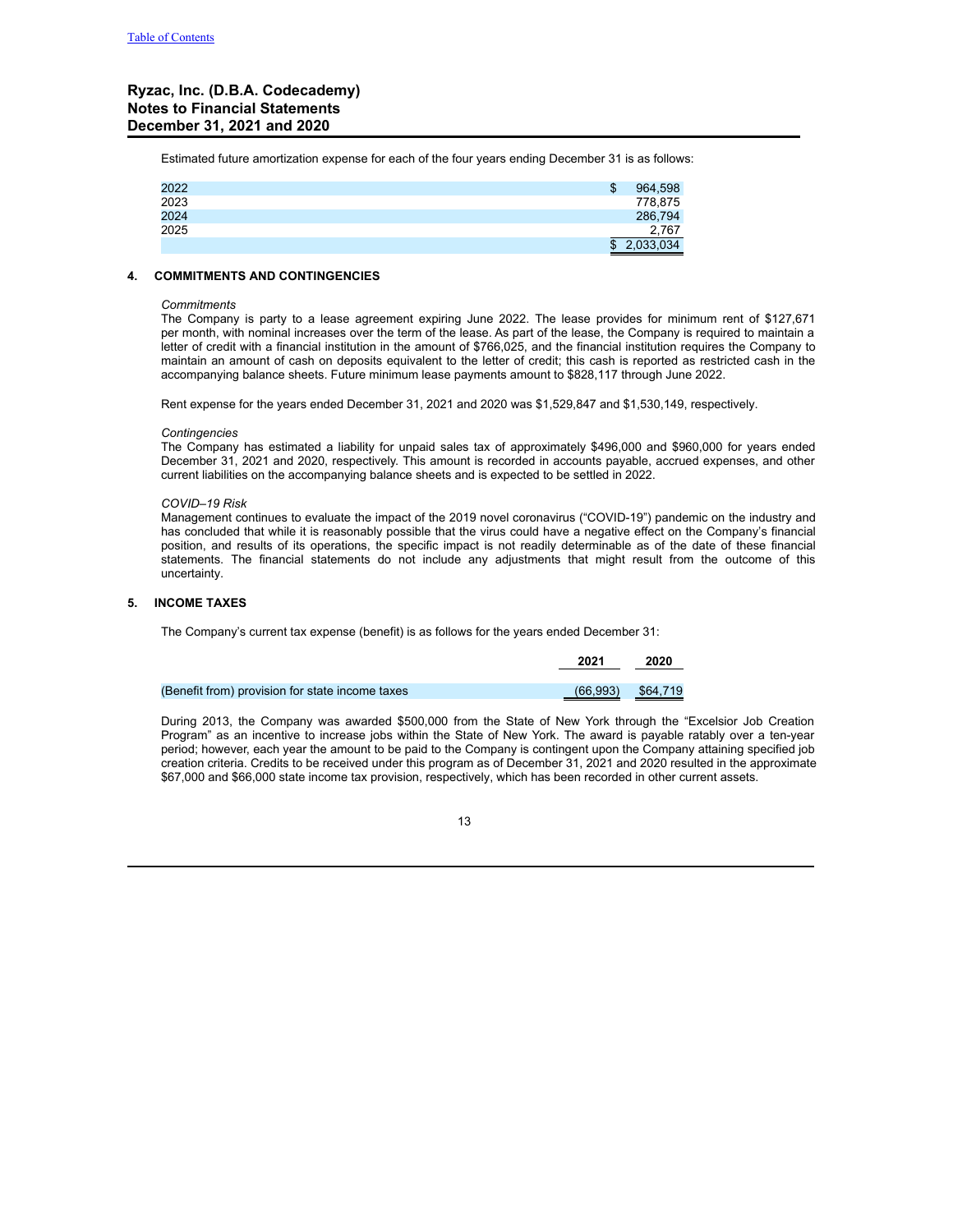The Company's deferred income tax assets (liabilities) are as follows as of December 31:

|                                                    | 2021            | 2020            |
|----------------------------------------------------|-----------------|-----------------|
| Federal and state net operating loss carryforwards | 15,111,513<br>S | 6,565,120<br>\$ |
| Stock-based compensation                           | 212.681         | 153.287         |
| Deferred rent                                      | 16.275          | 41,893          |
| Accrued expenses                                   | 270,542         | 6,533           |
| Property and equipment                             | 69,375          | 61,133          |
| Total deferred tax assets                          | 15,680,386      | 6.827.966       |
| Deferred tax liabilities - intangible assets       | (1, 105, 664)   | (536,050)       |
|                                                    | 14,574,722      | 6,291,916       |
| <b>Valuation allowance</b>                         | (14, 574, 722)  | (6, 291, 916)   |
| Net deferred tax assets                            | \$              |                 |

The Company has provided for a full valuation allowance as of December 31, 2021 and 2020 on its deferred income tax assets as the realization of sufficient future taxable income during the expiration period of the net operating loss carryforwards is uncertain. The valuation allowance increased by \$8,283,000 from December 31, 2020 to December 31, 2021.

As of December 31, 2021, the Company had approximately \$20,919,000 in federal net operating loss ("NOL") carryforwards available to offset future taxable income that will begin to expire in 2031 and approximately \$34,406,000 in federal net operating loss carryforwards available to offset future taxable income that have an indefinite life. The Company had approximately \$49,719,000 in state net operating loss carryforwards that will begin to expire in 2034 and approximately \$2,200,000 in state net operating loss carryforwards available to offset future taxable income that have an indefinite life. On March 27, 2020, the Coronavirus Aid, Relief, and Economic Security Act ("CARES Act") was enacted in response to the COVID-19 pandemic. The CARES Act, among other things, permits NOL carryovers and carrybacks to offset 100% of taxable income for taxable years beginning before 2021. Previously, NOLs generated after December 31, 2017 were limited to 80% of taxable income in future years. The difference in the statutory tax rate and effective tax rate is primarily due to the valuation allowance recorded against deferred tax assets.

In addition, the CARES Act allows NOLs incurred in 2018, 2019, and 2020 to be carried back to each of the five preceding taxable years to generate a refund of previously paid income taxes. The Company evaluated the various aspects of the CARES Act and determined it did not impact the Company's income tax provision.

On December 27, 2020, the Consolidations Appropriations Act, 2021 ("CAA" or the "Act) was signed into law and included government appropriations and additional economic stimulus. Notable provisions of the CAA included changes to the Paycheck Protection Program, including legislation concluding that expenses used to obtain loan forgiveness are tax deductible, as well as extension and expansion of other COVID-19 relief programs and payroll tax credits. The Company evaluated the various aspects of the Act and determined it did not meet criteria to benefit from the relief measures.

### **6. STOCKHOLDERS' EQUITY**

The authorized capital of the Company consists of 33,000,000 shares of Common Stock with a \$0.00001 par value. The Company also authorized 14,463,320 shares of Preferred Stock with a \$0.00001 par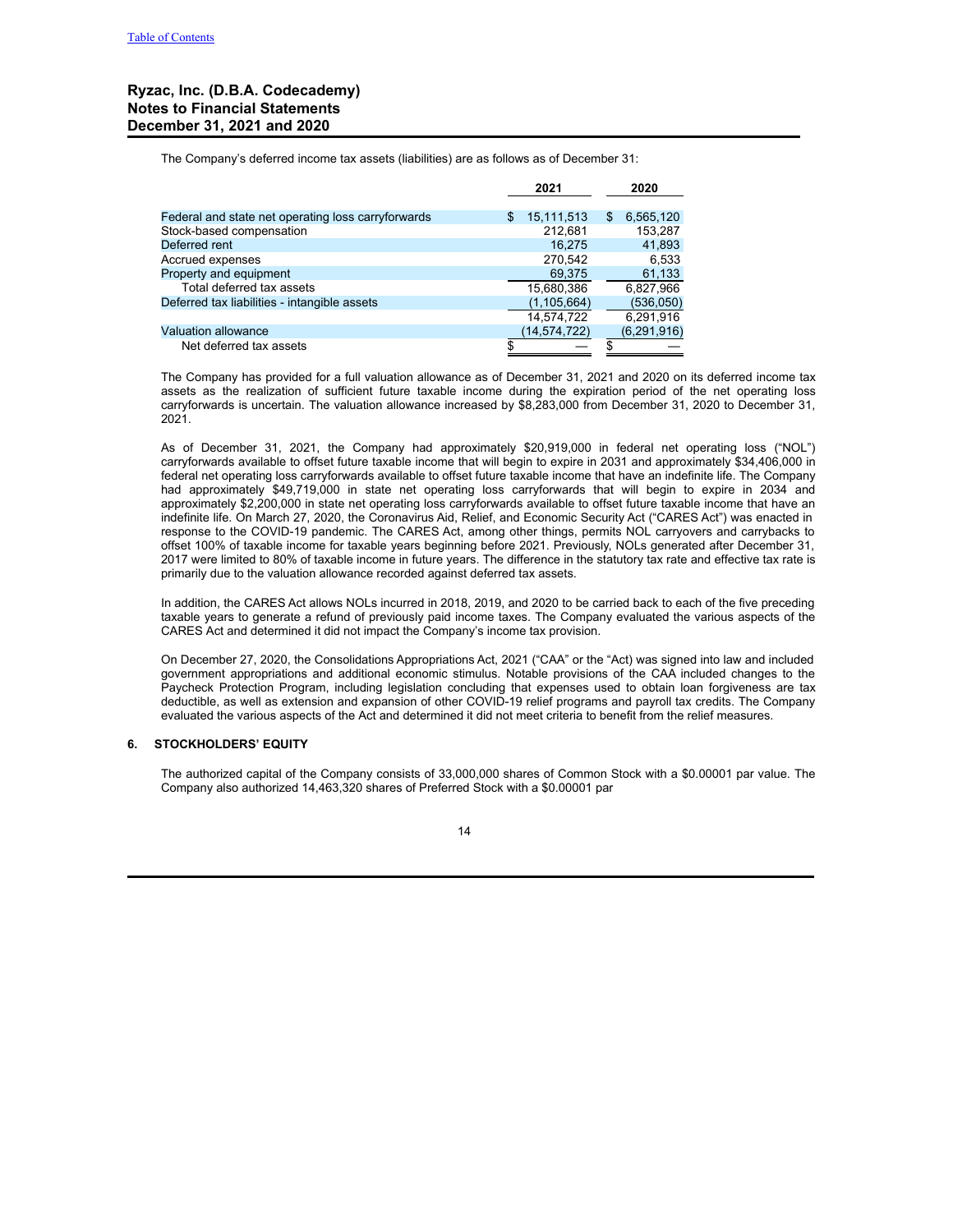value, of which 2,231,860 shares have been designated as Series A Preferred Stock ("Series A"), 2,710,028 shares have been designated Series B Preferred Stock ("Series B"), 6,390,000 shares have been designated Series C Preferred Stock ("Series C"), and 3,131,432 shares have been designated Series D Preferred Stock ("Series D").

During December 2020, the Company issued 3,131,432 shares of Series D shares raising approximately \$40,000,000 and incurring approximately \$152,000 of direct issuance costs.

In 2021, the Company approved an investor sponsored tender offer and exchange of outstanding shares and vested options amounting to 1,077,349 shares of common stock on a one-to-one basis. The fair value of the shares was \$5,063,540; however, the investor purchase price amounted to \$12,385,560. In accordance with ASC 718, *Stock Compensation* the excess over fair market value for shares sold by employees was \$1,331,129 which is included in compensation expense in the Company's financial statements. This amount is included in general and administrative expenses in the statements of operations. Of the 1,077,349 shares of common stock purchased, 228,837 shares were newly issued with the exercise of options.

### **Voting**

Preferred shareholders are entitled to one vote for each share of Common Stock into which such Preferred Stock could then be converted into and shall have voting rights and powers equal to the voting rights of the Common Stock (except as otherwise expressly provided in the Amended and Restated Certificate of Incorporation or as required by law, voting together with the Common Stock as a single class). Additionally, (i) the Series A and Series B, voting together, are entitled to elect one director of the Board of Directors, (ii) the Series C, voting separately, is entitled to elect one director of the Board of Directors, and (iii) the Series D, voting separately, is entitled to elect one director of the Board of Directors.

### **Dividends**

The holders of shares of Preferred Stock shall be entitled to receive, when, as, and if declared by the Board of Directors, out of any assets of the Company legally available therefore, any dividends as may be declared from time to time by the Board of Directors. No dividend may be declared or paid on the Common Stock (other than dividends payable in shares of Common Stock) unless any and all such dividends or distributions are distributed among all holders of Common Stock and Preferred Stock in proportion to the number of shares of Common Stock that would be held by each such holder if all shares of Preferred Stock were converted to Common Stock at the then-effective conversion rate (as defined below).

### **Liquidation**

In the event of any liquidation, dissolution, winding-up, or sale of the Company, whether voluntary or involuntary, the holders of each series of Preferred Stock shall be entitled to receive, prior and in preference to any distribution of any of the assets or surplus funds of the Company to the holders of Common Stock, an amount equal to the sum of the Original Issue Price (\$1.13, \$3.69, and \$4.86, and \$12.77 per share for each share of Series A, Series B, Series C, and Series D Preferred Stock, respectively) (as adjusted for dividends, combinations, subdivisions or splits) plus any and all declared and unpaid dividends as of the date of payment. Upon completion of the distributions to holders of Preferred Stock, all remaining proceeds legally available for distribution to stockholders shall be distributed among the holders of Common Stock pro rata based on the number of shares of Common Stock held by each shareholder.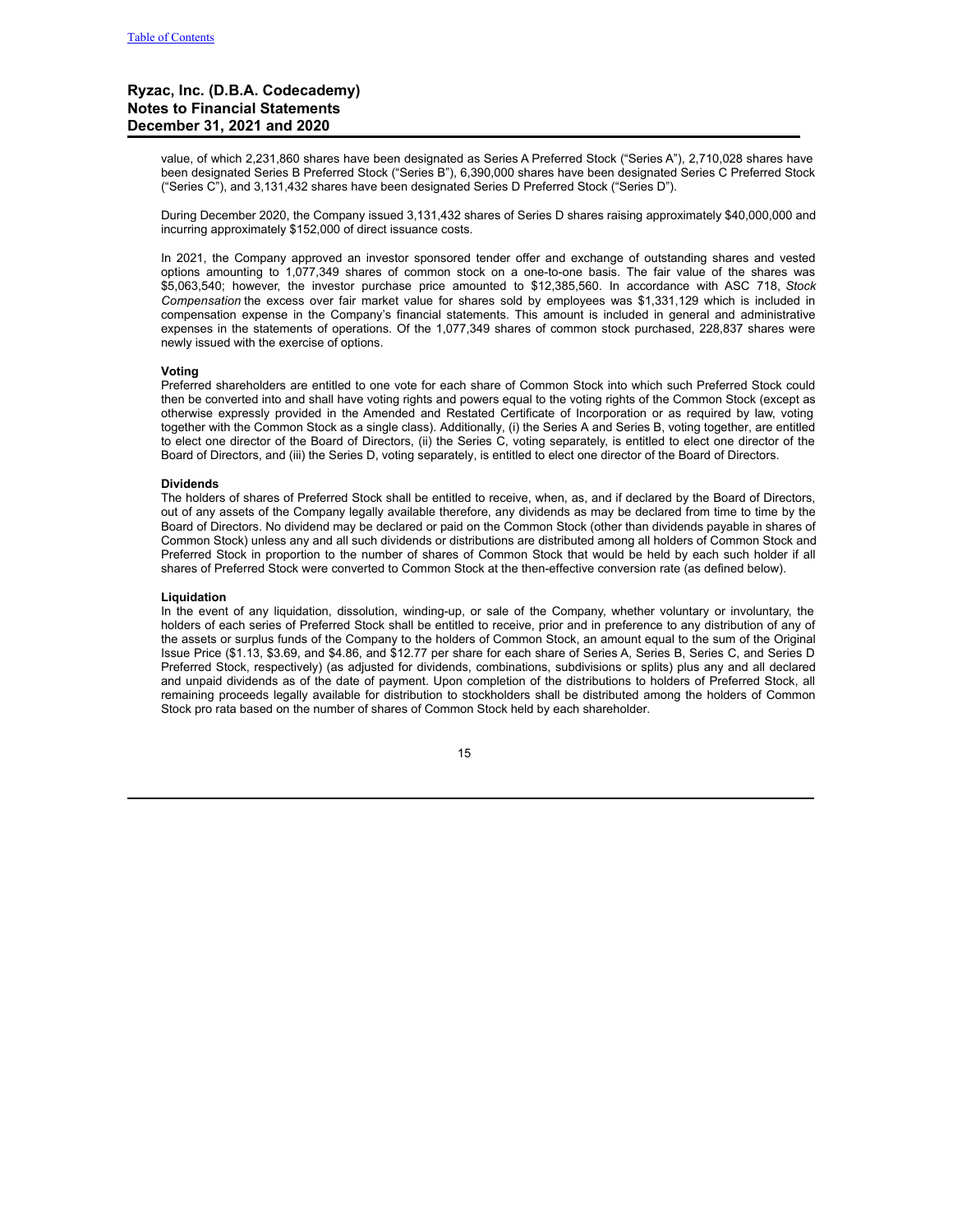In the event of any liquidation, for the purposes of determining the amount each holder of shares of Preferred Stock is entitled to receive, each holder shall be deemed to have converted their shares into Common Stock immediately prior to the liquidation event if, as a result of an actual conversion, the shareholder will receive an amount greater than the amount that would be distributed to that shareholder if they did not convert their shares.

If a shareholder has been deemed to have converted their shares into Common Stock, then they shall not be entitled to receive any distribution that would have been made to holders of Preferred Stock that have not converted.

### **Anti-Dilution**

If the Company issues additional stock (as defined in the Amended and Restated Certificate of Incorporation) without consideration or for consideration per share less than the conversion price applicable to the Series A, Series B, Series C, or Series D Preferred Stock, the conversion price for said Series A, Series B, Series C, or Series D Preferred Stock shall be adjusted.

The adjusted price will be determined by multiplying the conversion price by a fraction, the numerator of which shall be the number of shares of Common Stock outstanding immediately prior to such issuance plus the number of shares of Common Stock that the aggregate consideration received by the Company for such issuance would purchase at such conversion price. The denominator of which shall be the number of shares of Common Stock (as defined in the Amended and Restated Certificate of Incorporation) outstanding immediately prior to such issuance plus the number of shares of such additional stock.

### **Conversion**

Each share of Preferred Stock shall be convertible into Common Stock, at the option of the holder, at any time after the date of issuance. The number of common shares is determined by dividing the applicable original issue price for such series by the applicable conversion price for such series. The initial conversion price for each series will be the original issue price subject to adjustment as set forth in the Amended and Restated Certificate of Incorporation. As of December 31, 2021, the Series A, Series B, Series C, and Series D Preferred Stock are convertible into 2,231,860, 2,705,259, 6,389,639, and 3,131,432 shares of Common Stock, respectively. Each share of Preferred Stock shall automatically be converted into shares of Common Stock at the conversion rate at the time in effect for each series immediately upon (i) the consummation of a Qualified IPO (as defined in the Amended and Restated Certificate of Incorporation) or (ii) the date specified by written consent or agreement of the holders of (iii) at least a majority of the outstanding shares of Series B Preferred Stock, (iv) a majority of the then outstanding shares of Series C and (v) a majority of the then outstanding shares of Series D.

#### **Protective Provisions**

So long as 2,831,689 shares of Preferred Stock remain outstanding (as adjusted for any stock splits, stock dividends, combinations, subdivisions, recapitalizations or the like), the Company shall not take any of the following actions without the vote or written consent of the holders of a majority of the shares of Preferred Stock: (i) consummate a liquidation event or effect any merger or consolidation, (ii) amend the Certificate of Incorporation or its bylaws so as to adversely affect the preferences and rights of the shares of Preferred Stock or any series thereof, (iii) increase or decrease the total number of authorized shares of Preferred or Common Stock, (iv) authorize or issue any class or series of shares of capital stock or equity security having any rights or privileges senior to the existing shares of Series A, Series B, Series C, and Series D, (v) redeem purchase, or otherwise acquire any shares of stock, (vi) change the authorized number of directors of the Company, (vii) declare or pay any dividends on any shares of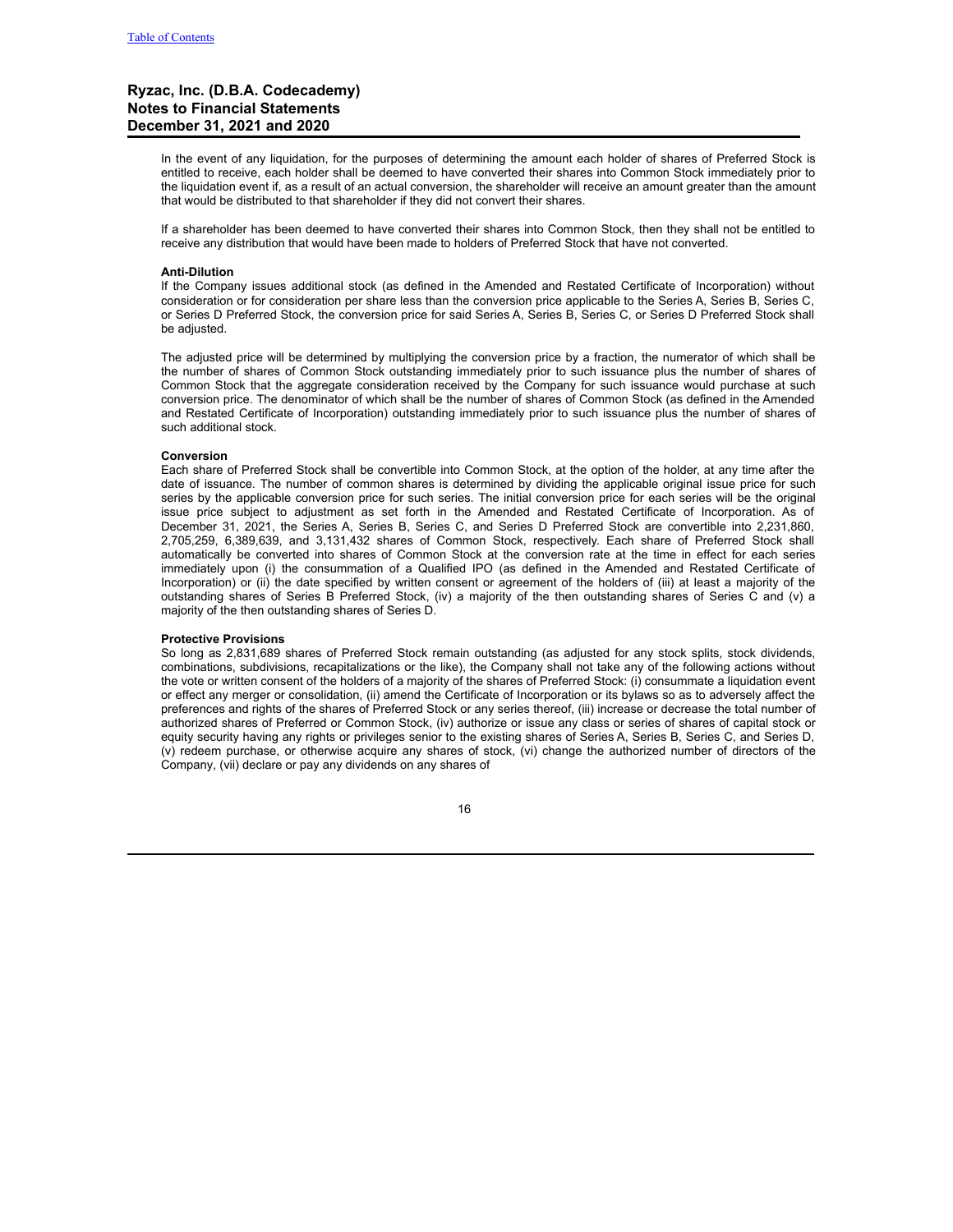Preferred Stock, (viii) establish any stock option plan (or any similar plan) or increase the total number of shares of Common Stock reserved for issuance under any such plan, (ix) create or hold capital stock in any subsidiary that is not wholly owned by the Company or permit any subsidiary to create, or authorize the creation of, or issue or obligate itself to issue any shares of capital stock, or sell, transfer or otherwise dispose of any capital stock of any direct or indirect subsidiary of the Company or permit any direct or indirect subsidiary to sell, lease, exclusively license or otherwise dispose of all or substantially all of the assets of such subsidiary or (x) increase or decrease the authorized number of directors of the Company.

So long as 676,314 shares of Series B Preferred Stock remain outstanding (as adjusted for any stock splits, stock dividends, combinations, subdivisions, recapitalizations or the like), the Company shall not take any of the following actions without the vote or written consent of the holders of a majority of the Series B: (i) take any action or amend the Certificate of Incorporation so as to adversely affect the preferences and rights of the Series B Preferred Stock holders without similarly affecting the entire class of Preferred Stock, or (ii) increase or decrease the total number of authorized shares of Series B Preferred Stock.

So long as 1,597,409 shares of Series C Preferred Stock remain outstanding (as adjusted for any stock splits, stock dividends, combinations, subdivisions, recapitalizations or the like), the Company shall not take any of the following actions without the vote or written consent of the holders of a majority of the Series C: (i) take any action or amend the Certificate of Incorporation so as to adversely affect the preferences and rights of the Series C Preferred Stock holders without similarly affecting the entire class of Preferred Stock, or (ii) increase or decrease the total number of authorized shares of Series C Preferred Stock.

So long as 782,858 shares of Series D Preferred Stock remain outstanding (as adjusted for any stock splits, stock dividends, combinations, subdivisions, recapitalizations or the like), the Company shall not take any of the following actions without the vote or written consent of the holders of a majority of the Series D: (i) amend the Company's Restated Certificate of Incorporation or Bylaws so as to adversely affect the powers, rights of the shares of Preferred Stock, or any series thereof; or (ii) increase or decrease other than by conversion the total number of authorized shares of Series D Preferred Stock.

### **7. STOCK-BASED COMPENSATION**

The Company has a stock option plan (the "Plan") for certain employees and officers that provides for the granting of options at the discretion of the Board of Directors. The option price is determined by the Board of Directors at the date of grant. Under the Plan, the total number of shares that may be granted is 6,928,346 shares of Common Stock. Option agreements generally expire in ten years, with options vesting between one and four years from the date of grant.

The fair value of each option award is estimated on the date of the grant using the Black-Scholes option valuation model based on the assumptions noted in the following table. The expected term of options represents the period that the Company's stock-based awards are expected to be outstanding.

The risk- free interest rate for periods related to the expected life of the options is based on the U.S. Treasury yield curve in effect at the time of the grant.

The expected volatility is based on historical volatilities noted within the Company's industry. The expected dividend yield is zero, as the Company does not anticipate paying dividends in the near future.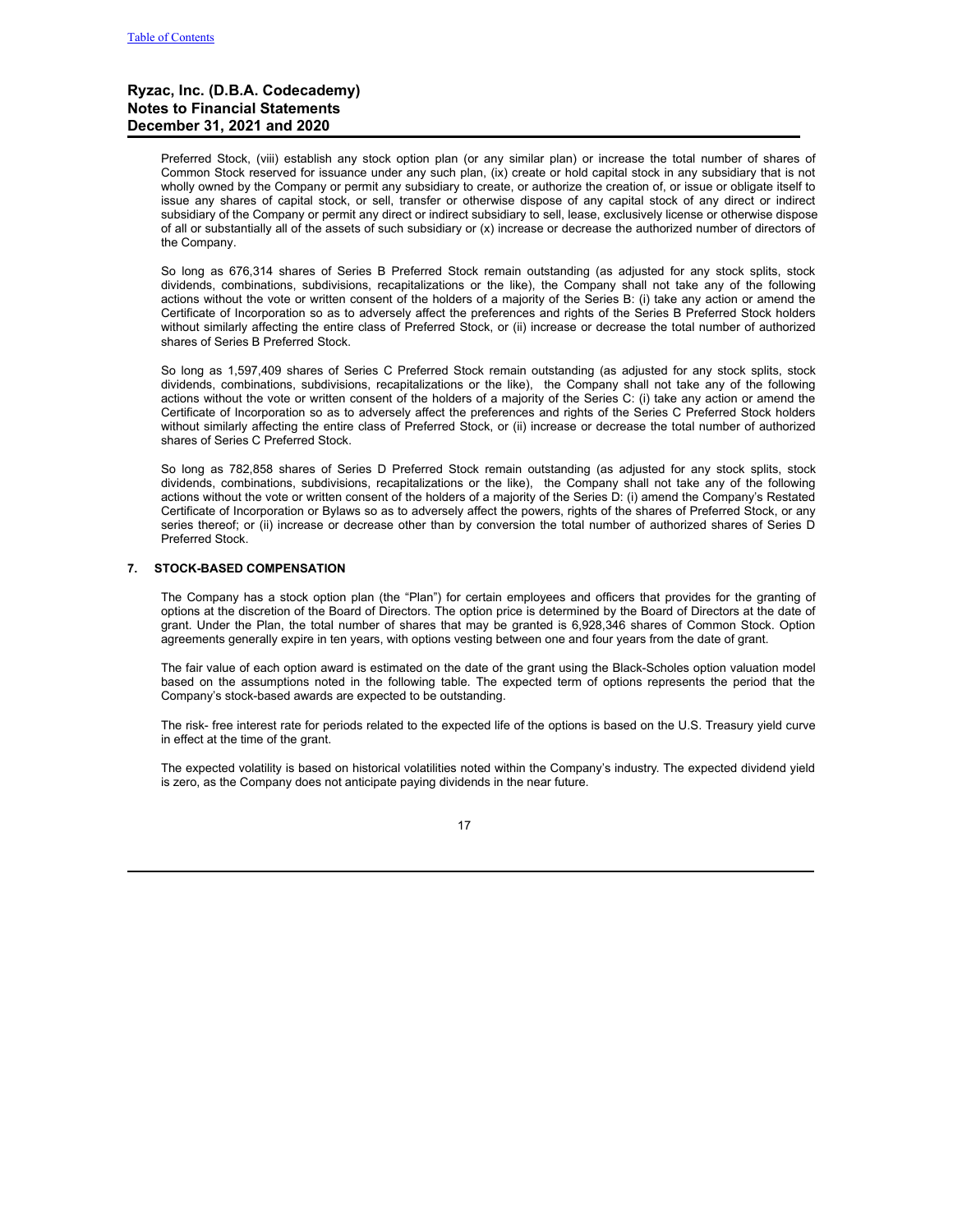Stock-based compensation expense recognized under the Plan during the years ended December 31, 2021 and 2020 was \$1,262,709 and \$2,497,158, respectively. As of December 31, 2021, the total unrecognized stock-based compensation balance for unvested options under the Plan was approximately \$3,762,761, which is expected to be recognized ratably through December 2024.

The weighted average grant date fair value of options granted during the years ended December 31, 2021 and 2020 was \$1.97 and \$2.73 per share, respectively, and the weighted average contractual term of remaining options as of December 31, 2021 is 5.91 years.

The following assumptions were used to determine stock-based compensation for the years ended December 31:

|                         | 2021              | 2020        |
|-------------------------|-------------------|-------------|
| Expected term           | 6                 | 6           |
| Volatility              | 47%-48%           | 41%-44%     |
| Risk-free interest rate | $0.56\% - 1.33\%$ | 2.70%-3.09% |
| Dividend yield          | $0\%$             | $0\%$       |

**Expected term**: The Company's expected term represents the period that the awards are expected to be outstanding and was determined as a function of contractual terms of the stock-based awards and vesting schedules. The Company used the simplified method of calculation for estimating expected term.

**Expected volatility**: The volatility factor for the Company's stock options was estimated using the average volatility of comparable publicly traded companies as a proxy for what would have been the Company's volatility had the Company been public.

**Risk-free interest rate**: The Company bases the risk-free interest rate used in the Black-Scholes model on implied yield currently available on U.S. Treasury zero-coupon issues with an equivalent remaining term.

**Expected dividend yield**: The Company does not anticipate that dividends will be distributed in the near future.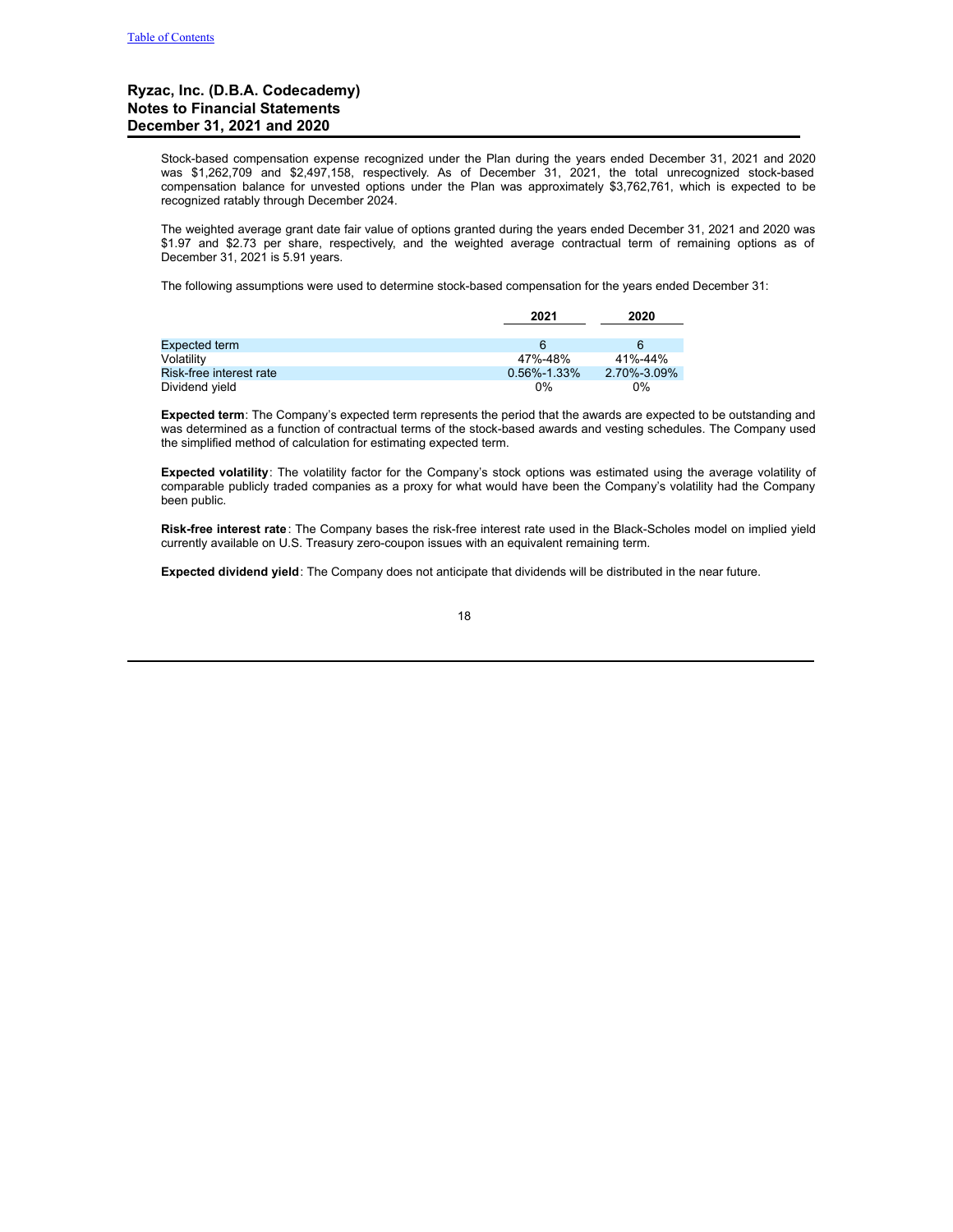The following summarizes the Company's stock option plan as of December 31, 2021 and the related activity for the year then ended:

|                                  | <b>Options</b><br>Outstanding | Weighted<br>Average<br><b>Exercise Price</b> |      | Aggregate<br><b>Intrinsic</b><br>Value |
|----------------------------------|-------------------------------|----------------------------------------------|------|----------------------------------------|
| Balance at January 1, 2021       | 3,975,488                     | \$                                           | 1.65 | \$<br>9,400,283                        |
| <b>Options forfeited</b>         | (843,999)                     | \$                                           | 1.98 |                                        |
| Options exercised                | (434, 391)                    | \$                                           | 1.55 |                                        |
| Options granted                  | 2,184,599                     | \$                                           | 4.36 |                                        |
| Balance at December 31, 2021     | 4,881,697                     | \$                                           | 2.82 | \$<br>72,827,529                       |
| Exercisable at December 31, 2021 | 2,995,136                     | \$                                           | 2.44 | \$<br>46.064.722                       |

In 2020, the Company approved the exchange of 268,182 shares of common stock on a one-to-one basis. The fair value of the shares was \$1,075,410; however, the sales price amounted to \$2,950,002. The difference of the excess over fair market value was recorded as compensation expense in the Company's financial statements. This amount is included in general and administrative expenses in the statements of operations.

The Company modified the stock option Plan subsequent to year end. Refer to Note 10, Subsequent Events, for additional information.

### **8. RELATED PARTY**

During 2021, a local company in India (Codecademy India Private Limited) was established for the purpose of enabling acceptance of more widely adopted payment methods in the country. The relationship with Ryzac, Inc. is reflected in a letter permitting the local entity to sell products and services to customers in India on behalf of the Company and on its website. Codecademy India Private Limited is capitalized locally, and no share transfer has been made to the Company. Results from operations for 2021 were immaterial to the Company's financial statements and are not included in these financial statements.

### **9. RETIREMENT PLAN**

The Company has a savings plan pursuant to Section 401(k) of the Internal Revenue Code (the "Code") under which all employees meeting eligibility requirements are able to participate. Subject to certain limits set forth in the Code, employees are permitted to make contributions on a pre-tax salary reduction basis. The Company's contributions are made at the discretion of management, and there were no employer contributions for the years ended December 31, 2021 and 2020.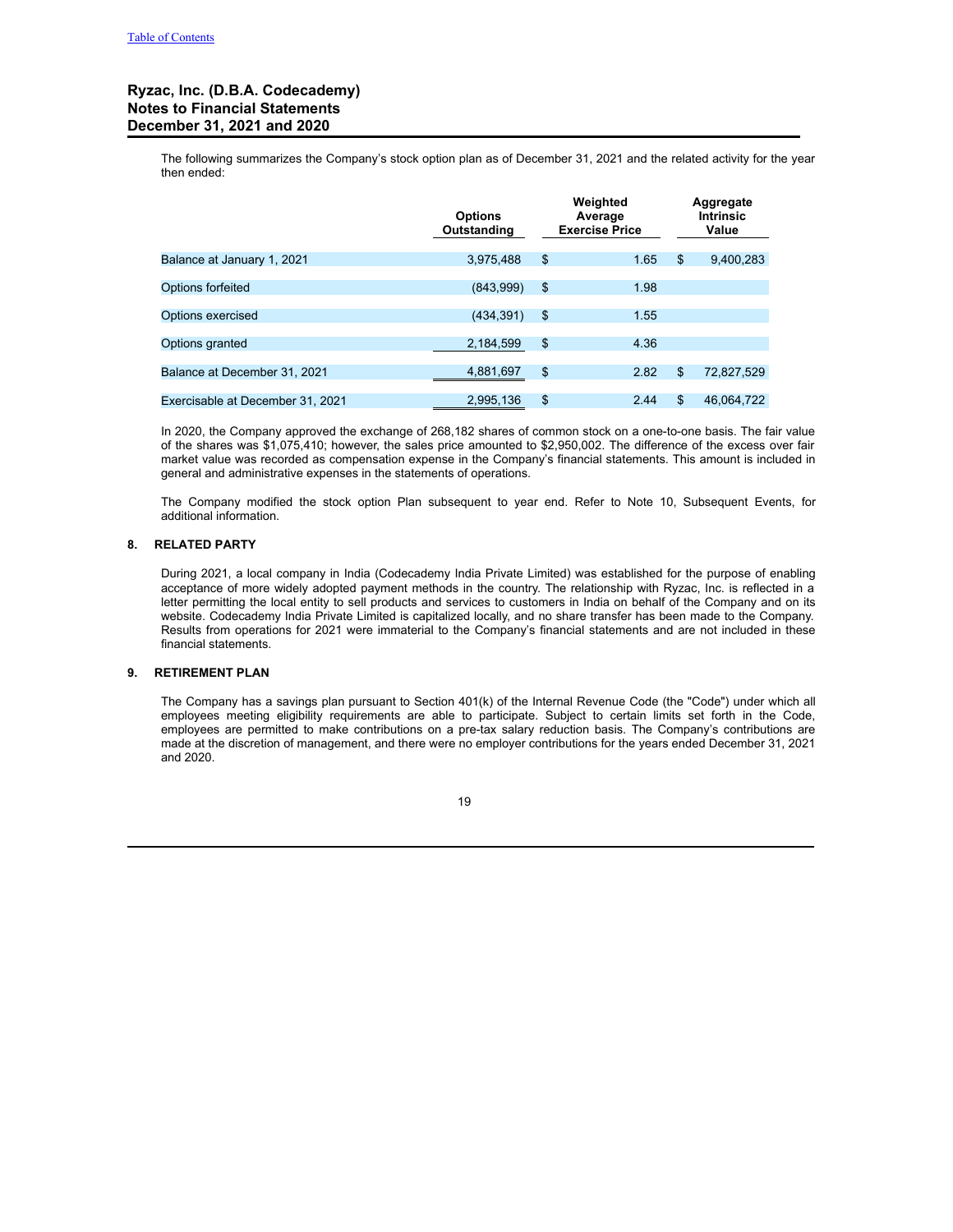### **10. SUBSEQUENT EVENTS**

The Company has evaluated subsequent events through March 30, 2022, the date the financial statements were available to be issued. Based on this evaluation, the Company has determined that except for the events disclosed below, there are no other subsequent events that require adjustment to or disclosure in the financial statements.

In February 2022, the Russian Federation commenced a military action in the country of Ukraine. As a result of this action, various nations, including the United States, have instituted economic sanctions against, and tightened export control restrictions related to, the Russian Federation and its ally Belarus. The impact of this action and related sanctions on the world economy is not determinable as of the date of these financial statements. The specific impact on the Company's financial condition, results of operations, and cash flows is also not determinable as of the date of these financial statements.

In March 2022, the Company modified the Plan to allow for the issuance of Restricted Stock Units.

As discussed in Note1 Nature of Business, the Company entered into a certain agreement and Plan of Merger with Skillsoft Corp. which is expected to close in April 2022. Refer to Note 1 for additional information.

<span id="page-24-0"></span>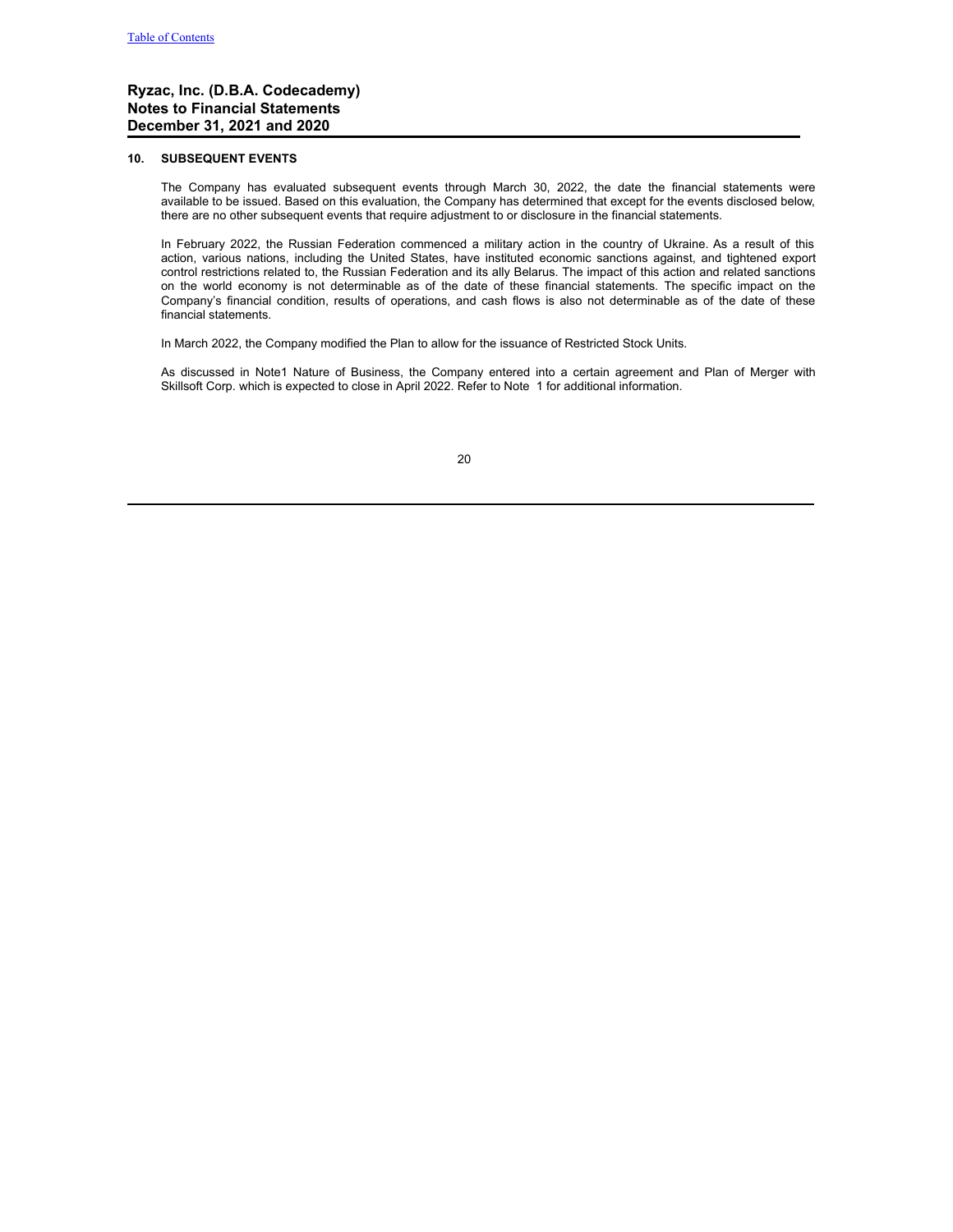## <span id="page-25-0"></span>**SUPPLEMENTARY INFORMATION**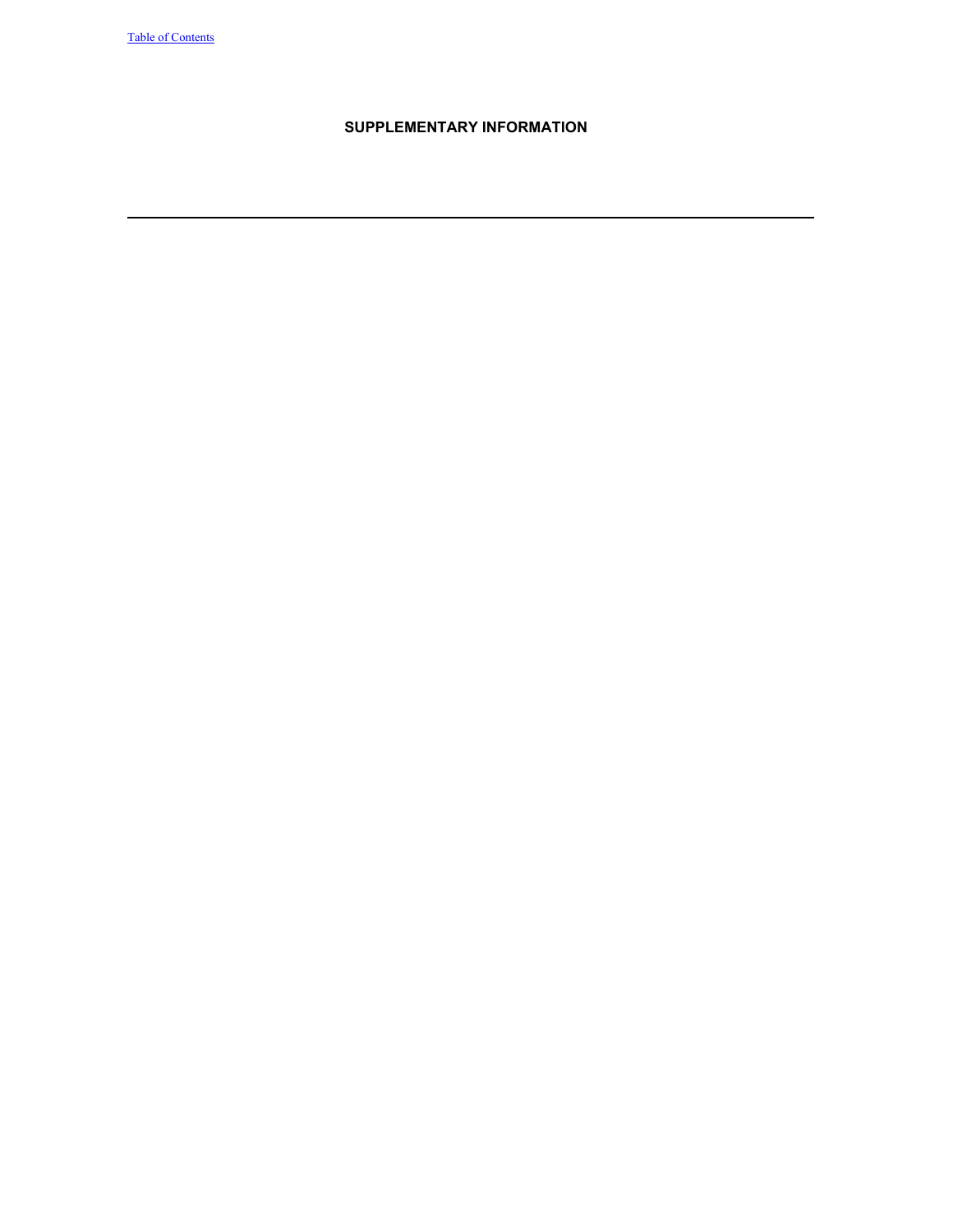### **Ryzac, Inc. (D.B.A. Codecademy) Schedules of Cost of Revenues, Research and Development, Sales and Marketing, Content, and General and Administrative Expenses Years Ended December 31, 2021 and 2020**

|                                              |                         | 2021       |                         | 2020       |
|----------------------------------------------|-------------------------|------------|-------------------------|------------|
| <b>Cost of revenues</b>                      |                         |            |                         |            |
| Salaries, taxes, benefits and payroll fees   | \$                      | 965,726    | \$                      | 533,538    |
| Infrastructure                               |                         | 1,831,306  |                         | 1.276.306  |
| Instructors                                  |                         |            |                         | 94,625     |
| Processing fees                              |                         | 2.050.864  |                         | 1,547,844  |
| Technology expense                           |                         | 293,827    |                         | 90.696     |
| Stock-based compensation expense             |                         | 139,491    |                         | 7.645      |
| Outside services                             |                         |            |                         | 21,994     |
| Travel, meals and entertainment              |                         | 3.209      |                         | 1.102      |
|                                              | \$                      | 5,284,423  | \$                      | 3,573,750  |
|                                              |                         |            |                         |            |
| <b>Research and development</b>              |                         |            |                         |            |
| Salaries, taxes, benefits and payroll fees   | \$                      | 16,508,671 | \$                      | 10,659,329 |
| Stock-based compensation expense             |                         | 1,650,576  |                         | 333,359    |
| Outside services                             |                         | 163,419    |                         | 1,191,309  |
| Technology expense                           |                         | 819,653    |                         | 530,414    |
| Depreciation and amortization                |                         | 716,271    |                         | 348,032    |
| Travel, meals and entertainment              |                         | 64.702     |                         | 13,174     |
|                                              | \$                      | 19.923.292 | \$                      | 13.075.617 |
|                                              |                         |            |                         |            |
| Sales and marketing                          |                         |            |                         |            |
| Salaries, taxes, benefits and payroll fees   |                         | 4.760.008  | \$                      | 1,999,300  |
| Stock-based compensation expense             |                         | 94,757     |                         | 69,076     |
| Technology expense                           |                         | 977.088    |                         | 715.800    |
| Outside services                             |                         | 1,845,217  |                         | 483,047    |
| Travel. meals and entertainment              |                         | 36.528     |                         | 2.231      |
| Advertising                                  |                         | 11,622,522 |                         | 5,454,957  |
|                                              | s                       | 19,336,120 | \$                      | 8.724.411  |
| <b>Content</b>                               |                         |            |                         |            |
| Salaries, taxes, benefits and payroll fees   | \$                      | 2,109,157  | \$                      | 1.486.525  |
| Stock-based compensation expense             |                         | 196.937    |                         | 59.970     |
| Technology expense                           |                         | 10,002     |                         | 9,730      |
| Content production and curriculum experience |                         | 1,546,085  |                         | 972,776    |
| Depreciation and amortization                |                         | 799,948    |                         | 317,260    |
| Travel, meals and entertainment              |                         | 12,630     |                         | 10,815     |
|                                              | $\overline{\mathbb{S}}$ | 4,674,759  | \$                      | 2,857,076  |
|                                              |                         |            |                         |            |
| <b>General and administrative</b>            |                         |            |                         |            |
| Salaries, taxes, benefits and payroll fees   | $\mathbf{s}$            | 5,693,544  | $\overline{\mathbb{S}}$ | 2.658.534  |
| Stock-based compensation expense             |                         | 512,077    |                         | 2,027,106  |
| Technology expense                           |                         | 673,643    |                         | 387,660    |
| Office expenses                              |                         | 163,912    |                         | 80.887     |
| <b>Rent and utilities</b>                    |                         | 1,557,749  |                         | 1,556,646  |
| Travel, meals and entertainment              |                         | 401,249    |                         | 250.955    |
| Legal and professional fees                  |                         | 1,718,476  |                         | 699,245    |
| Miscellaneous expense                        |                         | 657,094    |                         | 853.103    |
| Conferences and offsites                     |                         | 235,995    |                         | 36,235     |
| Recruiting and human resources               |                         | 296.291    |                         | 126.682    |
| Depreciation and amortization                |                         | 277,882    |                         | 206,128    |
| Outside services                             |                         | 563,034    |                         | 158,484    |
| Repairs and maintenance                      |                         | 74,681     |                         | 79,441     |
|                                              | \$                      | 12,825,627 | \$                      | 9,121,106  |
|                                              |                         |            |                         |            |

See Independent Auditor's Report.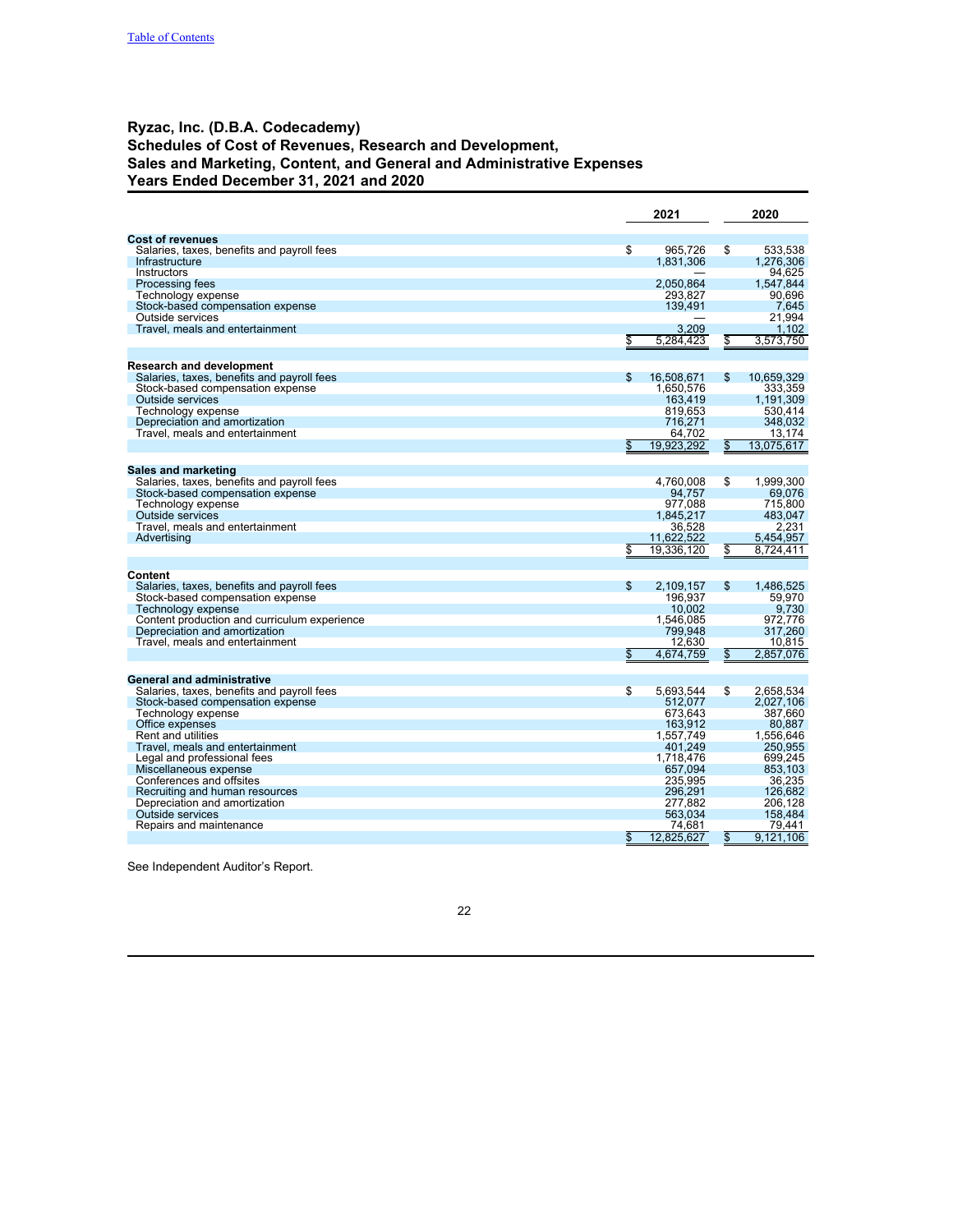### **UNAUDITED PRO FORMA CONDENSED COMBINED FINANCIAL INFORMATION**

On April 4, 2022, upon the completion of the mergers ("Mergers") pursuant to that certain Agreement and Plan of Merger, by and among Skillsoft Corp. (the "Company"), Ryzac, Inc., a Delaware corporation ("Codecademy"), Skillsoft Finance II, Inc., a Delaware corporation (the "Borrower"), Skillsoft Newco I, Inc., a Delaware corporation and direct wholly-owned subsidiary of Borrower ("Merger Sub I"), Skillsoft Newco II, LLC, a Delaware limited liability company and direct wholly-owned subsidiary of Borrower ("Merger Sub II"), and Fortis Advisors LLC, a Delaware limited liability company, solely in its capacity as the representative of the equity holders of Codecademy. Pursuant to the completion of the Mergers, the Company acquired Codecademy. The Codecademy acquisition was completed on April 4, 2022 for total consideration of approximately \$386.0 million, consisting of the issuance of 30.4 million common shares and a net cash payment of \$203.4 million.

In connection with the Mergers, the Borrower entered into Amendment No. 1 to the Credit Agreement, dated as of April 4, 2022 (the "First Amendment"), among Skillsoft Finance II, Holdings, certain subsidiaries of Skillsoft Finance II, as guarantors, Citibank N.A., as administrative agent, and the financial institutions parties thereto as Term B-1 Lenders, which amended the Credit Agreement (as amended by the First Amendment, the "Amended Credit Agreement"). The senior secured incremental term loan is referred to as the "*Codecademy Financing Transaction*."

The First Amendment provides for the incurrence of up to \$160 million of Term B-1 Loans (the "Term B-1 Loans") under the Amended Credit Agreement. In addition, the First Amendment, among other things, (a) provides for early opt-in to the Secured Overnight Financing Rate (SOFR) for the existing term loans under the Credit Agreement (such existing term loans together with the Term B-1 Loans, the "Initial Term Loans") and (b) provides for the applicable margin for the Initial Term Loans at 4.25% with respect to base rate borrowings and 5.25% with respect to SOFR borrowings.

Prior to the maturity thereof, the Initial Term Loans will be subject to quarterly amortization payments of 0.25% of the principal amount. The Amended Credit Agreement requires that any prepayment of the Initial Term Loans in connection with a repricing transaction shall be subject to (i) a 2.00% premium on the amount of Initial Term Loans prepaid if such prepayment occurs prior to July 16, 2022 and (ii) a 1.00% premium on the amount of Initial Term Loans prepaid in connection with a Repricing Transaction (as defined in the Amended Credit Agreement), if such prepayment occurs on or after July 16, 2022 but on or prior to January 16, 2023. The proceeds of the Term B-1 Loans were used by the Company to finance, in part, the Codecademy acquisition, and to pay costs, fees, and expenses related thereto.

The unaudited pro forma condensed combined financial information ("*Unaudited Pro Forma Financial Information*") included herein presents the unaudited pro forma condensed combined balance sheet ("*Pro Forma Balance Sheet*") and unaudited pro forma condensed combined statement of operations ("*Pro Forma Statement of Operations*") based upon the historical financial statements of Skillsoft and Codecademy, after giving effect to the Mergers and the Codecademy Financing Transaction (collectively, the "*Codecademy Transaction*"), and the adjustments described in the accompanying notes.

The Pro Forma Balance Sheet as of January 31, 2022 gives effect to the Mergers and the Codecademy Financing Transaction as if each of them had occurred on January 31, 2022. The Pro Forma Statements of Operations give effect to the Mergers and the Codecademy Financing Transaction as if each of them had occurred on February 1, 2021.

The Unaudited Pro Forma Financial Information set out below has been prepared in accordance with Article 11 of Regulation S-X, as amended by the SEC Final Rule Release No. 33 10786, Amendments to Financial Disclosures About Acquired and Disposed Businesses (" *Regulation S-X*"), using accounting policies in accordance with GAAP.

The Unaudited Pro Forma Financial Information reflects Codecademy Transaction accounting adjustments that Skillsoft management believes are necessary to present fairly the Pro Forma Balance Sheet and Pro Forma Statement of Operations.

The Unaudited Pro Forma Financial Information has been prepared for illustrative purposes only. The hypothetical financial position included in the Unaudited Pro Forma Financial Information may differ from Skillsoft's actual financial position following the Mergers. The Unaudited Pro Forma Financial Information has been prepared on the basis set out in the notes below and has been prepared in a manner consistent with the accounting policies applied by Skillsoft in its historical financial statements for the year ended January 31, 2022. In preparing the Unaudited Pro Forma Financial Information, no adjustments have been made to reflect the potential operating synergies, dis-synergies, and administrative cost savings or the costs of integration activities that could result from the combination of Skillsoft and Codecademy.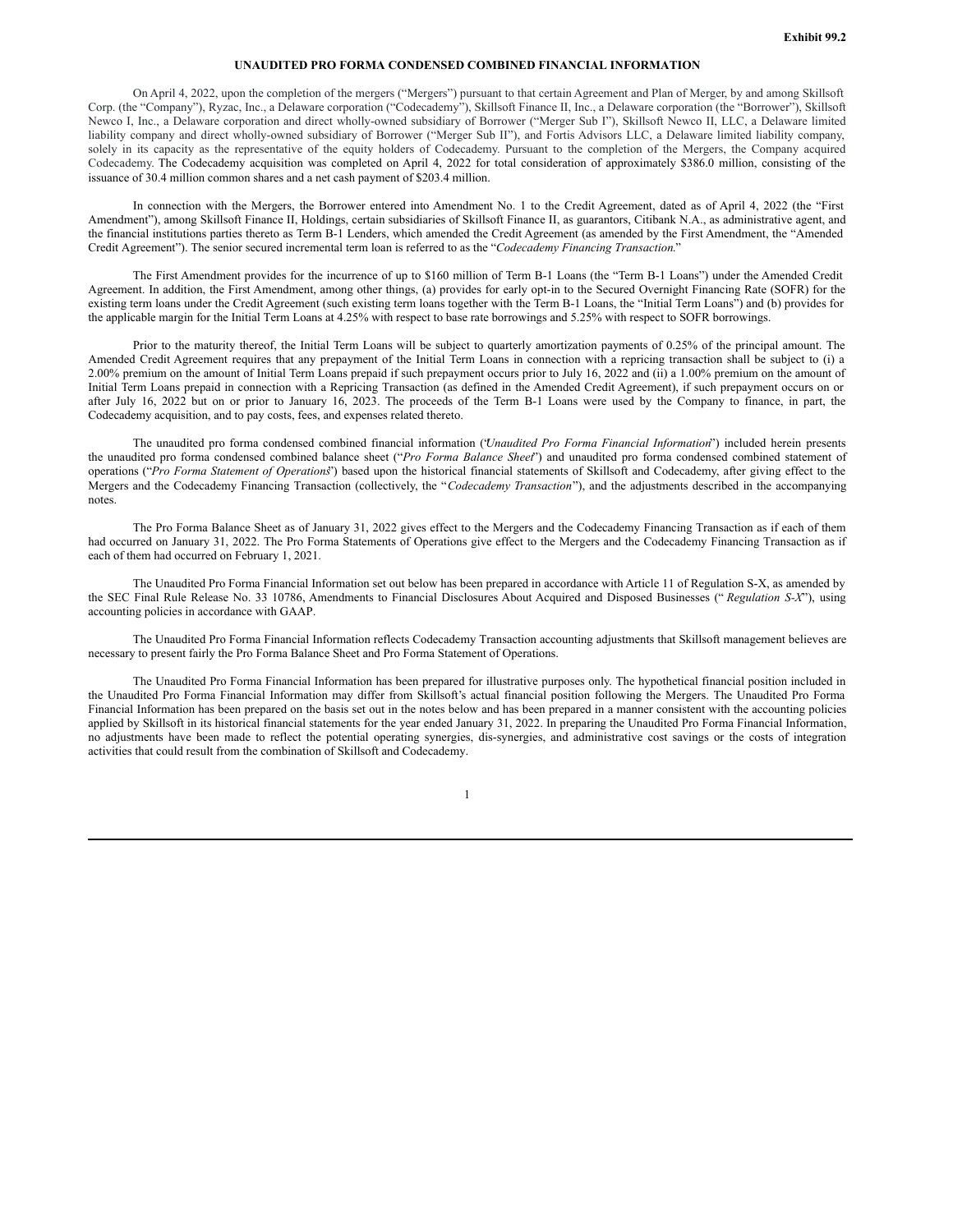### **Unaudited Condensed Pro Forma Combined Balance Sheet As of January 31, 2022** *(in thousands)*

|                                                | <b>Historical As of</b><br><b>January 31, 2022</b> |                        | <b>Historical As of</b><br><b>December 31, 2021</b> |                          |        |                                                    |                                                                           |    | As of<br><b>January 31, 2022</b>   |
|------------------------------------------------|----------------------------------------------------|------------------------|-----------------------------------------------------|--------------------------|--------|----------------------------------------------------|---------------------------------------------------------------------------|----|------------------------------------|
|                                                |                                                    | <b>Skillsoft Corp.</b> |                                                     | Codecademy<br>(Note 2)   |        | Codecademy<br>Financing<br>Transaction<br>(Note 3) | Codecademy<br>Transaction<br>Accounting<br><b>Adjustments</b><br>(Note 4) |    | Pro Forma<br>Condensed<br>Combined |
| <b>ASSETS</b>                                  |                                                    |                        |                                                     |                          |        |                                                    |                                                                           |    |                                    |
| <b>Current Assets</b>                          |                                                    |                        |                                                     |                          |        |                                                    |                                                                           |    |                                    |
| Cash and cash equivalents                      | $\mathbb{S}$                                       | 154,672                | S                                                   | 45,005 \$                |        | 157,088 3A\$                                       | $(42,005)$ 4A \$<br>$(203, 434)$ 4B                                       |    | 107.814                            |
| Restricted cash                                |                                                    | 14,251                 |                                                     |                          |        | J.                                                 | $(3,512)$ 4F                                                              |    | 14,251                             |
| Accounts receivable, net                       |                                                    | 212,463                |                                                     | 311                      |        |                                                    |                                                                           |    | 212,774                            |
| Prepaid expenses and other current assets      |                                                    | 45,837                 |                                                     | 2,338                    |        | ÷.                                                 | ÷.                                                                        |    | 48,175                             |
| <b>Total Current Assets</b>                    |                                                    | 427,223                |                                                     | 47,654                   |        | 157,088                                            | (248,951)                                                                 |    | 383,014                            |
| Property and equipment, net                    |                                                    | 18.084                 |                                                     | 443                      |        |                                                    |                                                                           |    | 18,527                             |
| Goodwill                                       |                                                    | 871,504                |                                                     | ä,                       |        |                                                    | 309,146 4E                                                                |    | 1,180,650                          |
| Intangible assets, net                         |                                                    | 869,487                |                                                     | 2,373                    |        | ä,                                                 | 109,627 4E                                                                |    | 981,487                            |
| Right of use assets                            |                                                    | 19,925                 |                                                     | 1,238                    |        | ä,                                                 |                                                                           |    | 21,163                             |
| Deferred tax assets                            |                                                    |                        |                                                     |                          |        | ÷,                                                 | $\overline{\phantom{a}}$                                                  |    |                                    |
| Other assets                                   |                                                    | 15,725                 |                                                     | 766                      |        |                                                    |                                                                           |    | 16,491                             |
| <b>TOTAL ASSETS</b>                            | \$                                                 | 2,221,948              | \$                                                  | 52,474                   | \$     | 157,088<br>S                                       | 169,822                                                                   | \$ | 2,601,332                          |
| <b>Current liabilities</b>                     |                                                    |                        |                                                     |                          |        |                                                    |                                                                           |    |                                    |
| Current maturities of long-term debt           | $\mathbf S$                                        | 4,800                  | S                                                   |                          | $-$ \$ | 1.600 3AS                                          | ÷.                                                                        | S  | 6,400                              |
| Borrowings under accounts receivable facility  |                                                    | 74,629                 |                                                     |                          |        |                                                    |                                                                           |    | 74,629                             |
| Accounts payable                               |                                                    | 25,661                 |                                                     | ÷.                       |        | J.                                                 | ä,                                                                        |    | 25,661                             |
| Accrued compensation                           |                                                    | 51,115                 |                                                     | L.                       |        | L,                                                 | L.                                                                        |    | 51,115                             |
| Accrued expenses and other current liabilities |                                                    | 51,017                 |                                                     | 3,661                    |        |                                                    |                                                                           |    | 54,678                             |
| Lease liability                                |                                                    | 6,895                  |                                                     | 1,238                    |        |                                                    | ä,                                                                        |    | 8,133                              |
| Deferred revenue                               |                                                    | 331,605                |                                                     | 16,744                   |        |                                                    | $\overline{\phantom{a}}$                                                  |    | 348,349                            |
| <b>Total Current Liabilities</b>               |                                                    | 545,722                |                                                     | 21,643                   |        | 1,600                                              | $\sim$                                                                    |    | 568,965                            |
| Long-term Debt                                 |                                                    | 462.185                |                                                     |                          |        | 155,488 3A                                         |                                                                           |    | 617.673                            |
| <b>Warrant liabilities</b>                     |                                                    | 28,199                 |                                                     | ÷.                       |        |                                                    | ä,                                                                        |    | 28,199                             |
| Deferred tax liabilities                       |                                                    | 99,911                 |                                                     | $\overline{\phantom{a}}$ |        | ä,                                                 | 21.615 4G                                                                 |    | 121,526                            |
| Long-term lease liabilities                    |                                                    | 13,355                 |                                                     | ٠                        |        | ä,                                                 |                                                                           |    | 13,355                             |
| Deferred revenue -non-current                  |                                                    | 1,248                  |                                                     | ä,                       |        | ä,                                                 | $\overline{\phantom{a}}$                                                  |    | 1,248                              |
| Other long-term liabilities                    |                                                    | 11,430                 |                                                     |                          |        | ÷.                                                 | ÷                                                                         |    | 11,430                             |
| <b>Total Liabilities</b>                       |                                                    | $1,162,050$ -          |                                                     | 21,643                   |        | 157,088                                            | 21,615                                                                    |    | 1,362,396                          |
| <b>Stockholders' Equity</b>                    |                                                    |                        |                                                     |                          |        |                                                    |                                                                           |    |                                    |
| Class A common stock                           |                                                    | 11                     |                                                     |                          |        |                                                    | 3 4C                                                                      |    | 14                                 |
| Common stock and additional paid-in capital    |                                                    |                        |                                                     | 91,191                   |        |                                                    | $(91,191)$ 4D                                                             |    |                                    |
| Additional paid-in capital                     |                                                    | 1,306,146              |                                                     |                          |        |                                                    | 182,547 4C                                                                |    | 1,488,693                          |
| Accumulated deficit                            |                                                    | (247, 229)             |                                                     | (60, 360)                |        |                                                    | 60,360 4D                                                                 |    | (250,741)                          |
|                                                |                                                    |                        |                                                     |                          |        |                                                    | $(3,512)$ <b>4F</b>                                                       |    |                                    |
| Accum. other comprehensive income (loss)       |                                                    | 970                    |                                                     |                          |        |                                                    |                                                                           |    | 970                                |
|                                                |                                                    |                        |                                                     |                          |        |                                                    |                                                                           |    |                                    |
| <b>Total Stockholders' Equity</b>              |                                                    | 1,059,898              |                                                     | 30,831                   |        |                                                    | 148,207                                                                   |    | 1,238,936                          |
| TOTAL LIABILITIES AND STOCKHOLDERS' EQUITY     | \$                                                 | 2,221,948              | \$                                                  | 52,474                   | S      | 157,088<br>S                                       | 169,822                                                                   | \$ | 2,601,332                          |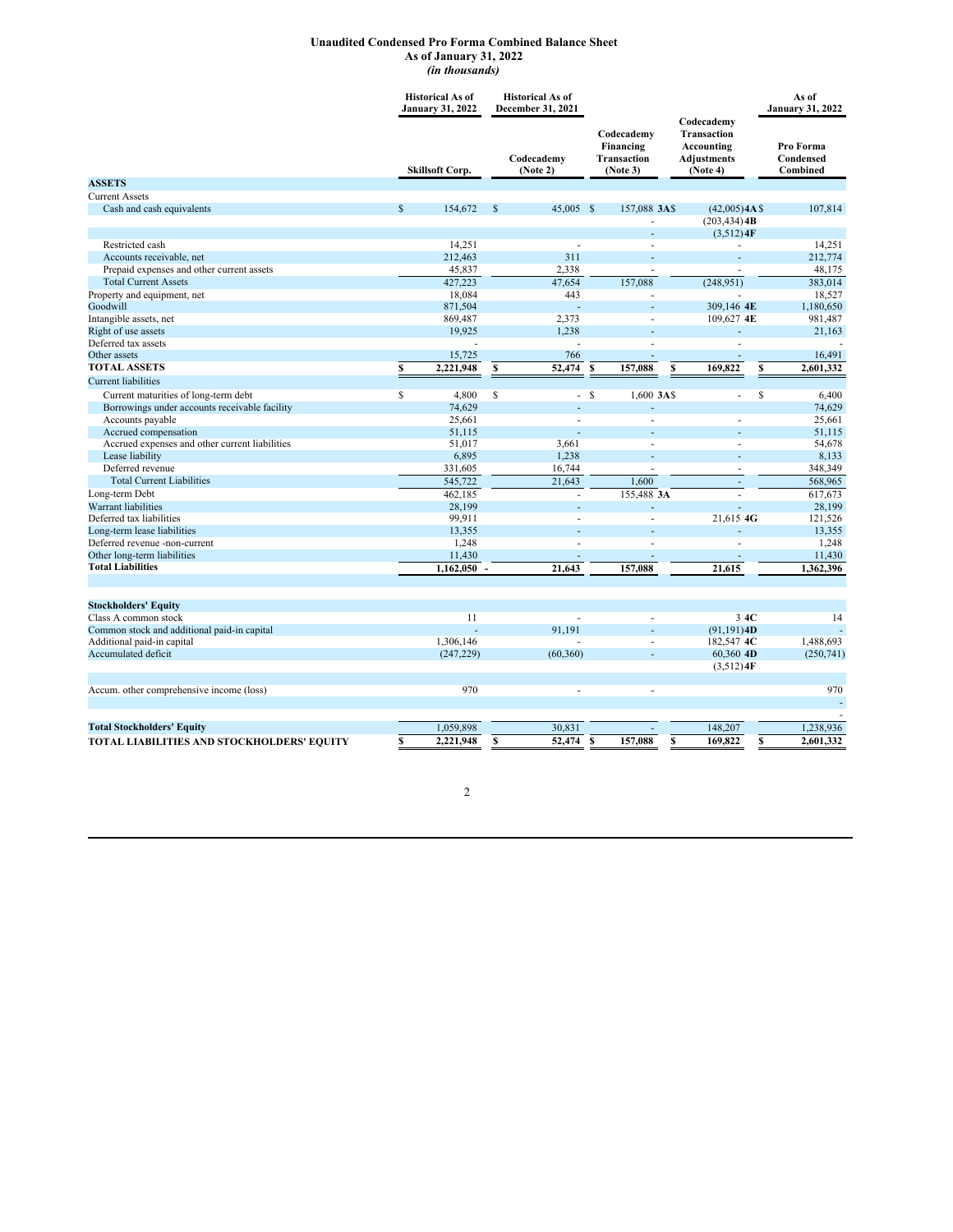### **Unaudited Pro Forma Condensed Combined Statement of Operations For the Year Ended January 31, 2022** *(in thousands, except per share amounts)*

|                                                            |   | <b>For the Year Ended</b><br>January 31, 2022 | <b>For the Year Ended</b><br>December 31, 2021 |                                                    |                                                                      |           |                                    | <b>For the Year Ended</b><br><b>January 31, 2022</b> |
|------------------------------------------------------------|---|-----------------------------------------------|------------------------------------------------|----------------------------------------------------|----------------------------------------------------------------------|-----------|------------------------------------|------------------------------------------------------|
|                                                            |   | <b>Skillsoft</b><br>(Note 5)                  | Codecademy<br>(Note 2)                         | Codecademy<br>Financing<br>Transaction<br>(Note 3) | Codecademy<br><b>Transaction</b><br>Accounting<br><b>Adjustments</b> |           | Pro Forma<br>Condensed<br>Combined |                                                      |
| <b>Revenues:</b>                                           |   |                                               |                                                |                                                    |                                                                      |           |                                    |                                                      |
| Total revenues                                             | S | 662,570 \$                                    | 41,853 \$                                      |                                                    | S                                                                    |           | S                                  | 704,423                                              |
| Operating expenses                                         |   |                                               |                                                |                                                    |                                                                      |           |                                    |                                                      |
| Cost of revenues                                           |   | 196,846                                       | 5,284                                          |                                                    |                                                                      |           |                                    | 202,130                                              |
| Content and software development                           |   | 71.258                                        | 26.084                                         |                                                    |                                                                      |           |                                    | 97,342                                               |
| Selling and marketing                                      |   | 161,629                                       | 19,336                                         |                                                    |                                                                      |           |                                    | 180,965                                              |
| General and administrative                                 |   | 108,986                                       | 12,826                                         |                                                    |                                                                      | 8,258 4H  |                                    | 130,070                                              |
| Amortization of intangible assets                          |   | 164,947                                       |                                                |                                                    |                                                                      | 18,063 4I |                                    | 183,010                                              |
| Recapitalization and transaction-related costs             |   | 118,352                                       |                                                |                                                    |                                                                      | 3,512 4F  |                                    | 121,864                                              |
| Restructuring                                              |   | 5,757                                         |                                                |                                                    |                                                                      |           |                                    | 5,757                                                |
| Operating and formation costs                              |   | 2,952                                         |                                                |                                                    |                                                                      |           |                                    | 2,952                                                |
| Total operating expenses                                   |   | 830,727                                       | 63,530                                         |                                                    |                                                                      | 29,833    |                                    | 924,090                                              |
| <b>Operating income (loss):</b>                            |   | $(168, 157)$ \$                               | $(21,677)$ \$                                  | ٠                                                  | S.                                                                   | (29, 833) | $\mathbf{s}$                       | (219,667)                                            |
| Other income (expense), net                                |   | (1,719)                                       | (291)                                          |                                                    |                                                                      |           |                                    | (2,010)                                              |
| Gain on derivative liabilities                             |   | (4,160)                                       |                                                |                                                    |                                                                      |           |                                    | (4,160)                                              |
| Interest income                                            |   | 158                                           | 2                                              |                                                    |                                                                      |           |                                    | 160                                                  |
| Interest expense                                           |   | (30, 381)                                     |                                                | $(13,600)$ <b>3B</b>                               |                                                                      |           |                                    | (43,981)                                             |
| Income (loss) before provision (benefit) for income taxes  |   | (204, 259)                                    | (21,966)                                       | (13,600)                                           |                                                                      | (29, 833) |                                    | (269, 658)                                           |
| Provision for (benefit from) income taxes                  |   | (8,192)                                       | (67)                                           | (2,856)                                            |                                                                      | (6,265)4G |                                    | (17,380)                                             |
| <b>Net loss</b>                                            | s | $(196,067)$ \$                                | $(21,899)$ \$                                  | (10, 744)                                          | s                                                                    | (23, 568) | s                                  | (252, 278)                                           |
|                                                            |   |                                               |                                                |                                                    |                                                                      |           |                                    |                                                      |
| <b>Earnings per Share</b>                                  |   |                                               |                                                |                                                    |                                                                      |           |                                    |                                                      |
| Weighted average Class A shares outstanding                |   | 133,143                                       |                                                |                                                    |                                                                      | 30.374    |                                    | 163,517                                              |
| Loss per share (basic and diluted) attributable to Class A |   |                                               |                                                |                                                    |                                                                      |           |                                    |                                                      |
| common stockholders                                        | S | (1.47)                                        |                                                |                                                    |                                                                      |           | \$                                 | (1.54)                                               |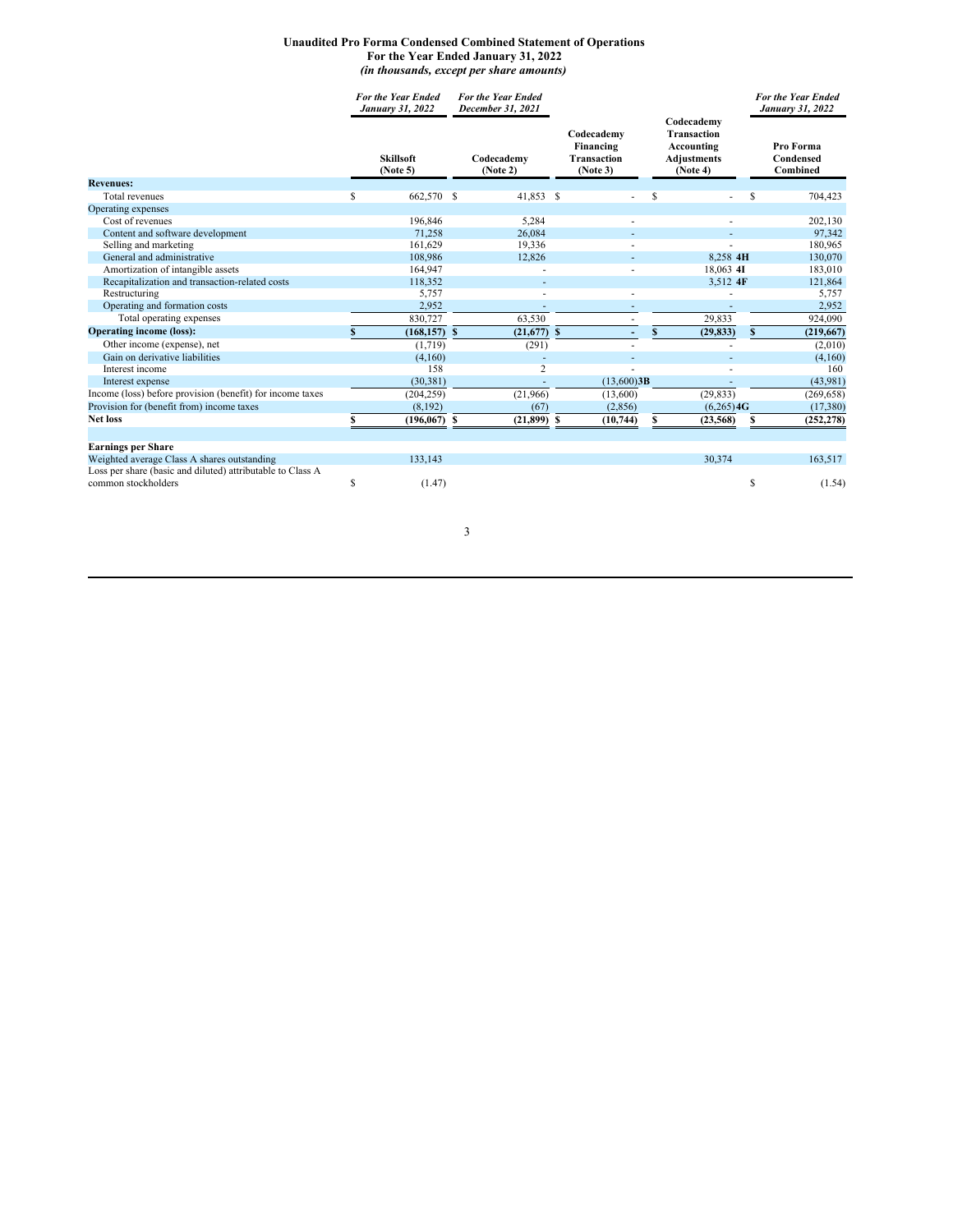#### *Notes to Unaudited Pro Forma Condensed Combined Financial Statements (\$ in thousands)*

### **1. Basis of Presentation**

The Unaudited Pro Forma Financial Information has been prepared based on GAAP and pursuant to Regulation S-X and presents the Pro Forma Balance Sheet and Pro Forma Statement of Operations of Skillsoft based upon the historical financial information of Skillsoft and Codecademy, after giving effect to the Mergers.

The Unaudited Pro Forma Financial Information is not necessarily indicative of what Skillsoft's consolidated balance sheet and statement of operations would have been had the Codecademy Transaction been completed as of the date indicated or will be for any future periods. The Unaudited Pro Forma Financial Information does not purport to project the future financial position of Skillsoft following the Codecademy Transaction. The Unaudited Pro Forma Financial Information reflects accounting adjustments related to the Codecademy Transaction management believes are necessary to present fairly the Skillsoft Pro Forma Balance Sheet assuming the Codecademy Transaction had been consummated as of January 31, 2022 and Pro Forma Statement of Operations assuming the Mergers and the Codecademy Financing Transaction had occurred on February 1, 2021. The accounting related Codecademy Transaction adjustments are based on currently available information and assumptions management believes are, under the circumstances and given the information available at this time, reasonable, and reflective of adjustments necessary to report Skillsoft financial condition as a result of the closing of the Codecademy Transaction.

The acquisition of Codecademy is treated as a business combination and accounted for using the acquisition method of accounting, with goodwill and other intangible assets recorded, in accordance with ASC 805, *Business Combinations*. Accordingly, for accounting purposes, the net assets of Skillsoft are stated at historical cost, with the acquired assets and assumed liabilities of Codecademy stated at fair value in accordance with the acquisition method of accounting. As of the date of this filing, the calculations necessary to estimate the fair values of the assets acquired and liabilities assumed have been performed based on a preliminary purchase price valuation. Skillsoft will continue to refine its identification and valuation of assets acquired and the liabilities assumed as further information becomes available, including refinement of inputs and estimates inherent in (i) the valuation of intangible assets, (ii) deferred income taxes, (iii) realization of tangible assets and (iv) the accuracy and completeness of liabilities.

The Unaudited Pro forma Financial Information and related notes have been prepared utilizing period ends that differ by fewer than one fiscal quarter, as permitted by Regulation S-X. The unaudited Pro forma condensed combined balance sheet as of January 31, 2022 combines the historical balance sheet of Skillsoft as of January 31, 2022 and the historical balance sheet of Codecademy as of December 31, 2021, on a Pro forma basis as if the Codecademy Transaction had been consummated on January 31, 2022. The unaudited Pro forma condensed statement of operations for the year ended January 31, 2022 combines the historical statement of operations of Skillsoft for the year ended January 31, 2022 and the historical statement of operations of Codecademy for the year ended December 31, 2021, on a Pro forma basis as if the Codecademy Transaction had been consummated on February 1, 2021.

The Unaudited Pro Forma Financial Information has been compiled in a manner consistent with the accounting policies adopted by Skillsoft and reflects certain adjustments to the historical financial information of Codecademy to conform to the accounting policies of Skillsoft based on a preliminary review of the accounting policies of Codecademy.

The Unaudited Pro Forma Financial Information should be read in conjunction with the audited consolidated financial statements of Skillsoft as of and for the year ended January 31, 2022 appearing in Skillsoft's Form 10-K filed with the SEC on April 18, 2022, the unaudited interim financial statements as of and for the period ended April 30, 2022 appearing in Skillsoft's Form 10-Q filed with the SEC on April 9, 2022 and the audited consolidated financial statements of Codecademy as of and for the year ended December 31, 2021 attached as Exhibit 99.1 to this 8-K/A filing.

The Unaudited Pro Forma Financial Information does not reflect adjustments for any other consummated or probable acquisition or disposition by Skillsoft that is significant in accordance with Regulation S-X Rule 3-05, as amended by Release No. 33-10786, Amendments to Financial Disclosures About Acquired and Disposed Businesses, as adopted by the SEC on May 20, 2020 because no significant transactions were identified as of the date of the Codecademy acquisition.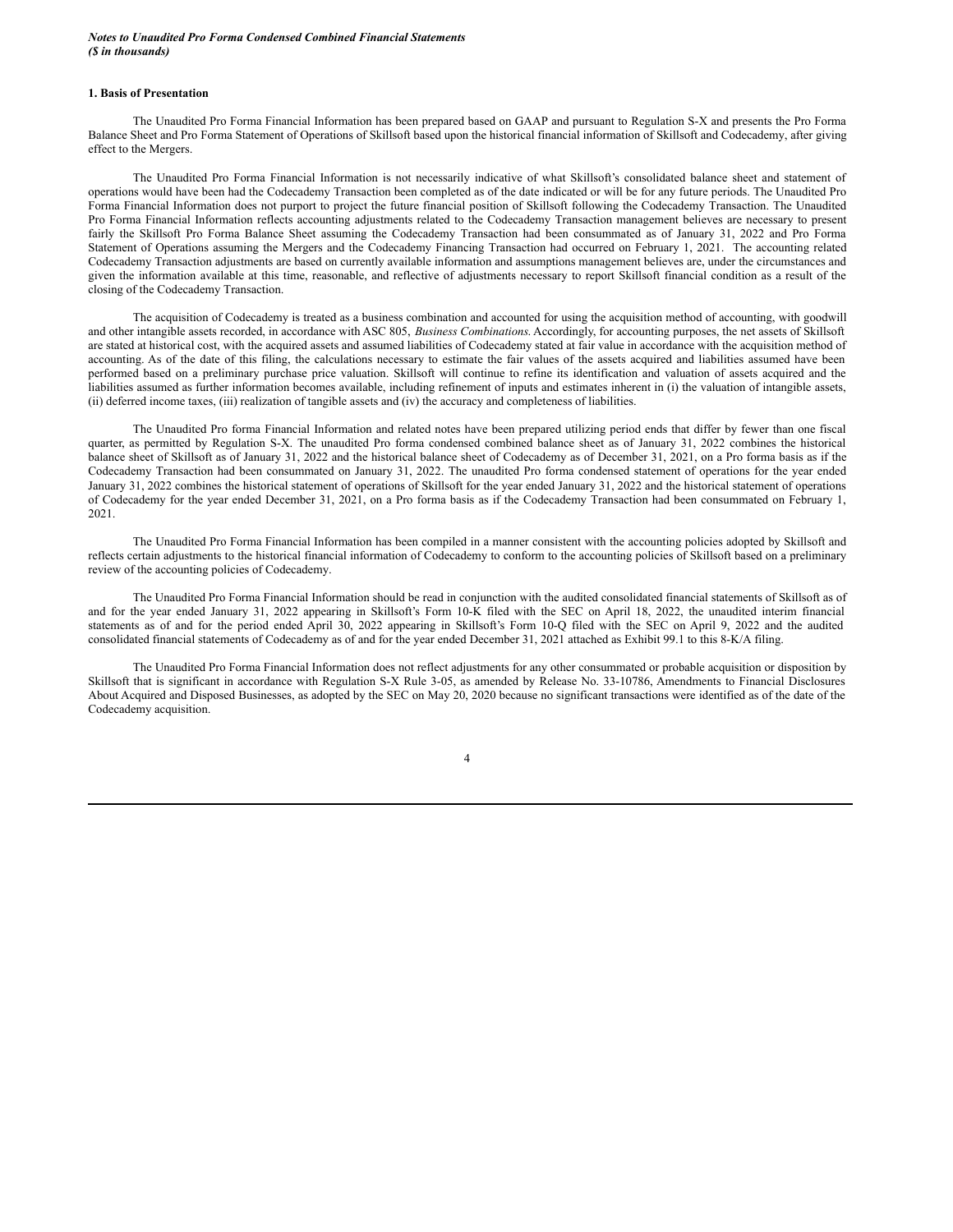### **2. Codecademy Accounting Policies and Reclassifications**

In the preparation of these unaudited pro forma condensed combined financial statements, certain reclassifications were made to align the combined company financial statement presentations. Management will continue to perform a comprehensive review of Codecademy's accounting policies following the completion of the Codecademy acquisition. As a result of the review, management may identify differences between the accounting policies of these entities which, when conformed, could have a material impact on the financial statements of the post-combination company. Based on its initial analysis, Skillsoft has identified differences between Skillsoft and Codecademy that would have an impact on the unaudited pro forma condensed combined financial information.

A summary of necessary pro forma adjustment in the unaudited pro forma condensed combined balance sheet as of January 31, 2022 is as follows:

| Codecademy<br><b>Historical</b><br><b>Accounting Policies</b><br>Codecademy<br>and Reclassifications<br>Condensed<br><b>As Adjusted</b><br><b>ASSETS</b><br><b>Current Assets</b><br>\$<br>Cash and cash equivalents<br>45,005<br>S<br>45,005<br>- \$<br>Restricted cash<br>Accounts receivable, net<br>311<br>311<br>Prepaid expenses and other current assets<br>2,338<br>2,338<br><b>Total Current Assets</b><br>47.654<br>47,654<br>Property and equipment, net<br>443<br>443<br>Goodwill<br>Intangible assets, net<br>4,293<br>$(1,920)$ 2A<br>2,373<br>Right of use assets<br>1,238 2B<br>1,238<br>766<br>Other assets<br>766<br><b>TOTAL ASSETS</b><br>(682)<br>52,474<br>S.<br>53,156<br>$\mathbf{s}$<br>S.<br><b>Current liabilities</b><br>$\mathbf S$<br>Accrued expenses and other current liabilities<br>S<br>$3,661$ \$<br>3,661<br>1,238 2B<br>Lease liability<br>1,238<br>Deferred revenue<br>16,744<br>16,744<br><b>Total Current Liabilities</b><br>1,238<br>21,643<br>20,405<br>Deferred tax liabilities<br>Long-term lease liabilities<br><b>Total Liabilities</b><br>21.643<br>20,405<br>1,238<br><b>Stockholders' Equity</b><br>Common stock, preferred stock and paid-in capital<br>91,191<br>91,191<br>Accumulated deficit<br>$(1,920)$ 2A<br>(58, 440)<br>(60, 360)<br>32,751<br><b>Total Stockholders' Equity</b><br>(1,920)<br>30,831<br>(682)<br>52,474<br>TOTAL LIABILITIES AND STOCKHOLDERS' EQUITY<br>53,156<br>s<br>S |  | As of<br>December 31, 2021 |  |  | As of<br><b>January 31, 2022</b> |
|-------------------------------------------------------------------------------------------------------------------------------------------------------------------------------------------------------------------------------------------------------------------------------------------------------------------------------------------------------------------------------------------------------------------------------------------------------------------------------------------------------------------------------------------------------------------------------------------------------------------------------------------------------------------------------------------------------------------------------------------------------------------------------------------------------------------------------------------------------------------------------------------------------------------------------------------------------------------------------------------------------------------------------------------------------------------------------------------------------------------------------------------------------------------------------------------------------------------------------------------------------------------------------------------------------------------------------------------------------------------------------------------------------------------------------------------------------|--|----------------------------|--|--|----------------------------------|
|                                                                                                                                                                                                                                                                                                                                                                                                                                                                                                                                                                                                                                                                                                                                                                                                                                                                                                                                                                                                                                                                                                                                                                                                                                                                                                                                                                                                                                                       |  |                            |  |  |                                  |
|                                                                                                                                                                                                                                                                                                                                                                                                                                                                                                                                                                                                                                                                                                                                                                                                                                                                                                                                                                                                                                                                                                                                                                                                                                                                                                                                                                                                                                                       |  |                            |  |  |                                  |
|                                                                                                                                                                                                                                                                                                                                                                                                                                                                                                                                                                                                                                                                                                                                                                                                                                                                                                                                                                                                                                                                                                                                                                                                                                                                                                                                                                                                                                                       |  |                            |  |  |                                  |
|                                                                                                                                                                                                                                                                                                                                                                                                                                                                                                                                                                                                                                                                                                                                                                                                                                                                                                                                                                                                                                                                                                                                                                                                                                                                                                                                                                                                                                                       |  |                            |  |  |                                  |
|                                                                                                                                                                                                                                                                                                                                                                                                                                                                                                                                                                                                                                                                                                                                                                                                                                                                                                                                                                                                                                                                                                                                                                                                                                                                                                                                                                                                                                                       |  |                            |  |  |                                  |
|                                                                                                                                                                                                                                                                                                                                                                                                                                                                                                                                                                                                                                                                                                                                                                                                                                                                                                                                                                                                                                                                                                                                                                                                                                                                                                                                                                                                                                                       |  |                            |  |  |                                  |
|                                                                                                                                                                                                                                                                                                                                                                                                                                                                                                                                                                                                                                                                                                                                                                                                                                                                                                                                                                                                                                                                                                                                                                                                                                                                                                                                                                                                                                                       |  |                            |  |  |                                  |
|                                                                                                                                                                                                                                                                                                                                                                                                                                                                                                                                                                                                                                                                                                                                                                                                                                                                                                                                                                                                                                                                                                                                                                                                                                                                                                                                                                                                                                                       |  |                            |  |  |                                  |
|                                                                                                                                                                                                                                                                                                                                                                                                                                                                                                                                                                                                                                                                                                                                                                                                                                                                                                                                                                                                                                                                                                                                                                                                                                                                                                                                                                                                                                                       |  |                            |  |  |                                  |
|                                                                                                                                                                                                                                                                                                                                                                                                                                                                                                                                                                                                                                                                                                                                                                                                                                                                                                                                                                                                                                                                                                                                                                                                                                                                                                                                                                                                                                                       |  |                            |  |  |                                  |
|                                                                                                                                                                                                                                                                                                                                                                                                                                                                                                                                                                                                                                                                                                                                                                                                                                                                                                                                                                                                                                                                                                                                                                                                                                                                                                                                                                                                                                                       |  |                            |  |  |                                  |
|                                                                                                                                                                                                                                                                                                                                                                                                                                                                                                                                                                                                                                                                                                                                                                                                                                                                                                                                                                                                                                                                                                                                                                                                                                                                                                                                                                                                                                                       |  |                            |  |  |                                  |
|                                                                                                                                                                                                                                                                                                                                                                                                                                                                                                                                                                                                                                                                                                                                                                                                                                                                                                                                                                                                                                                                                                                                                                                                                                                                                                                                                                                                                                                       |  |                            |  |  |                                  |
|                                                                                                                                                                                                                                                                                                                                                                                                                                                                                                                                                                                                                                                                                                                                                                                                                                                                                                                                                                                                                                                                                                                                                                                                                                                                                                                                                                                                                                                       |  |                            |  |  |                                  |
|                                                                                                                                                                                                                                                                                                                                                                                                                                                                                                                                                                                                                                                                                                                                                                                                                                                                                                                                                                                                                                                                                                                                                                                                                                                                                                                                                                                                                                                       |  |                            |  |  |                                  |
|                                                                                                                                                                                                                                                                                                                                                                                                                                                                                                                                                                                                                                                                                                                                                                                                                                                                                                                                                                                                                                                                                                                                                                                                                                                                                                                                                                                                                                                       |  |                            |  |  |                                  |
|                                                                                                                                                                                                                                                                                                                                                                                                                                                                                                                                                                                                                                                                                                                                                                                                                                                                                                                                                                                                                                                                                                                                                                                                                                                                                                                                                                                                                                                       |  |                            |  |  |                                  |
|                                                                                                                                                                                                                                                                                                                                                                                                                                                                                                                                                                                                                                                                                                                                                                                                                                                                                                                                                                                                                                                                                                                                                                                                                                                                                                                                                                                                                                                       |  |                            |  |  |                                  |
|                                                                                                                                                                                                                                                                                                                                                                                                                                                                                                                                                                                                                                                                                                                                                                                                                                                                                                                                                                                                                                                                                                                                                                                                                                                                                                                                                                                                                                                       |  |                            |  |  |                                  |
|                                                                                                                                                                                                                                                                                                                                                                                                                                                                                                                                                                                                                                                                                                                                                                                                                                                                                                                                                                                                                                                                                                                                                                                                                                                                                                                                                                                                                                                       |  |                            |  |  |                                  |
|                                                                                                                                                                                                                                                                                                                                                                                                                                                                                                                                                                                                                                                                                                                                                                                                                                                                                                                                                                                                                                                                                                                                                                                                                                                                                                                                                                                                                                                       |  |                            |  |  |                                  |
|                                                                                                                                                                                                                                                                                                                                                                                                                                                                                                                                                                                                                                                                                                                                                                                                                                                                                                                                                                                                                                                                                                                                                                                                                                                                                                                                                                                                                                                       |  |                            |  |  |                                  |
|                                                                                                                                                                                                                                                                                                                                                                                                                                                                                                                                                                                                                                                                                                                                                                                                                                                                                                                                                                                                                                                                                                                                                                                                                                                                                                                                                                                                                                                       |  |                            |  |  |                                  |
|                                                                                                                                                                                                                                                                                                                                                                                                                                                                                                                                                                                                                                                                                                                                                                                                                                                                                                                                                                                                                                                                                                                                                                                                                                                                                                                                                                                                                                                       |  |                            |  |  |                                  |
|                                                                                                                                                                                                                                                                                                                                                                                                                                                                                                                                                                                                                                                                                                                                                                                                                                                                                                                                                                                                                                                                                                                                                                                                                                                                                                                                                                                                                                                       |  |                            |  |  |                                  |
|                                                                                                                                                                                                                                                                                                                                                                                                                                                                                                                                                                                                                                                                                                                                                                                                                                                                                                                                                                                                                                                                                                                                                                                                                                                                                                                                                                                                                                                       |  |                            |  |  |                                  |
|                                                                                                                                                                                                                                                                                                                                                                                                                                                                                                                                                                                                                                                                                                                                                                                                                                                                                                                                                                                                                                                                                                                                                                                                                                                                                                                                                                                                                                                       |  |                            |  |  |                                  |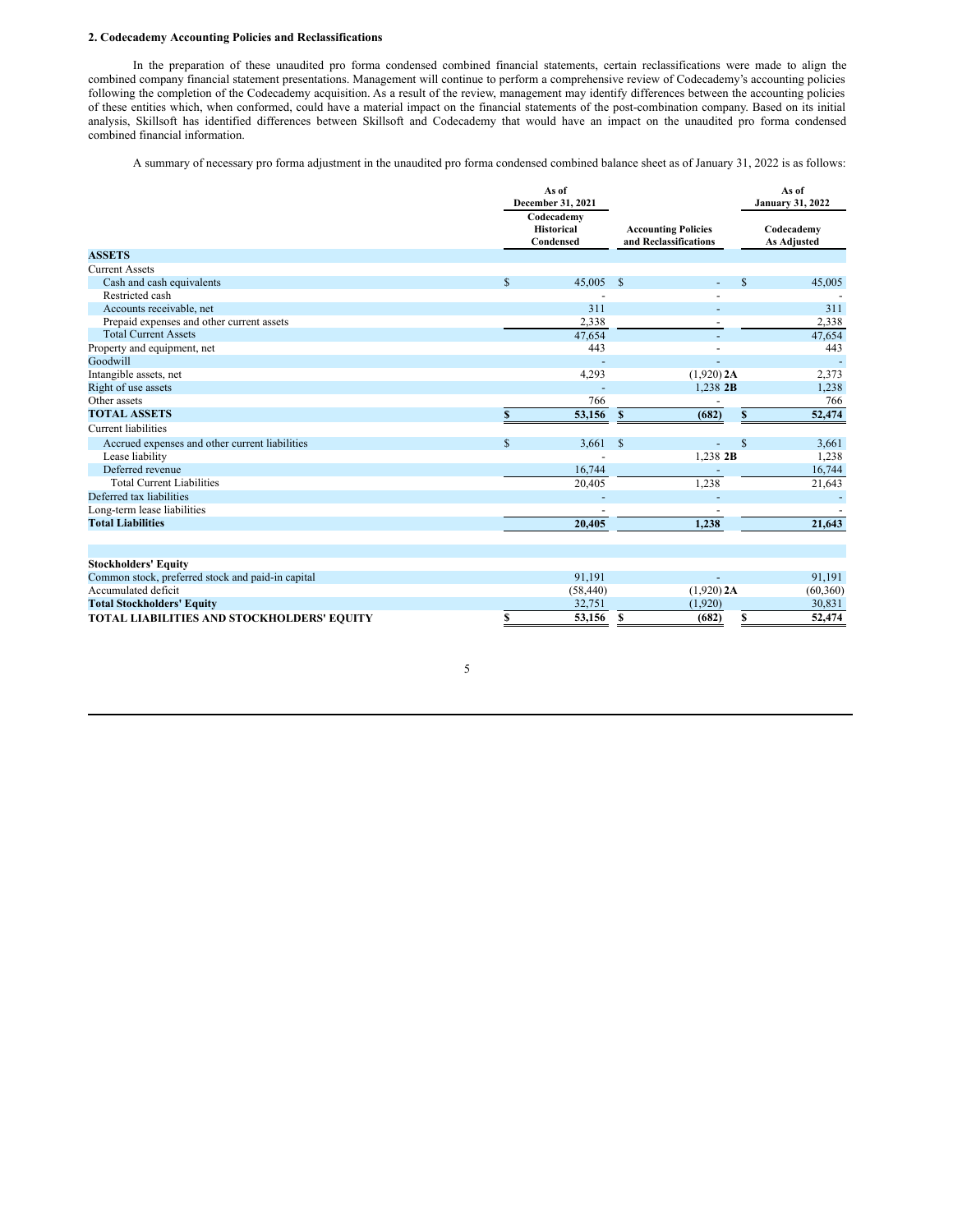A summary of necessary pro forma adjustment in the unaudited pro forma condensed combined statement of operations for the year ended January 31, 2022 as follows:

|                                                |              | <b>For the Fiscal Year</b><br>Ended December 31, 2021 |                                                                              |          |              | <b>For the Fiscal Year</b><br>Ended January 31, 2022 |
|------------------------------------------------|--------------|-------------------------------------------------------|------------------------------------------------------------------------------|----------|--------------|------------------------------------------------------|
|                                                |              | <b>Codecademy Historical</b><br>Condensed             | <b>Accounting Policies,</b><br>Reclassifications, and<br><b>Eliminations</b> |          |              | Pro Forma<br>Condensed<br>Combined                   |
| <b>Revenues:</b>                               |              |                                                       |                                                                              |          |              |                                                      |
| Total revenues                                 | \$           | 41,853                                                | <sup>\$</sup>                                                                |          | \$           | 41,853                                               |
| Operating expenses                             |              |                                                       |                                                                              |          |              |                                                      |
| Cost of revenues                               |              | 5,284                                                 |                                                                              |          |              | 5,284                                                |
| Content and software development               |              | 24,598                                                |                                                                              | 1,486 2A |              | 26,084                                               |
| Selling and marketing                          |              | 19,336                                                |                                                                              |          |              | 19,336                                               |
| General and administrative                     |              | 12,826                                                |                                                                              |          |              | 12,826                                               |
| Amortization of intangible assets              |              |                                                       |                                                                              |          |              |                                                      |
| Recapitalization and transaction-related costs |              |                                                       |                                                                              |          |              |                                                      |
| Restructuring                                  |              |                                                       |                                                                              |          |              |                                                      |
| Operating and formation costs                  |              |                                                       |                                                                              |          |              |                                                      |
| Total operating expenses                       |              | 62,044                                                |                                                                              | 1,486    |              | 63,530                                               |
| <b>Operating income (loss):</b>                | $\mathbf{s}$ | (20, 191)                                             | <sup>S</sup>                                                                 | (1, 486) | $\mathbf{s}$ | (21,677)                                             |
| Other income (expense), net                    |              | (291)                                                 |                                                                              |          |              | (291)                                                |
| Gain on derivative liabilities                 |              |                                                       |                                                                              |          |              |                                                      |
| Interest income                                |              |                                                       |                                                                              |          |              |                                                      |
| Interest expense                               |              |                                                       |                                                                              |          |              |                                                      |
| Loss before provision for income taxes         |              | (20, 480)                                             |                                                                              | (1, 486) |              | (21,966)                                             |
| Provision for income taxes                     |              | (67)                                                  |                                                                              |          |              | (67)                                                 |
| <b>Net loss</b>                                |              | (20, 413)                                             | S                                                                            | (1, 486) |              | (21, 899)                                            |

2A. Skillsoft's accounting policy with respect to content development costs is to expense such costs as incurred whereas Codecademy capitalized certain content development costs. This adjustment conforms Codecademy's financial statements to Skillsoft's policy.

2B. Skillsoft adopted ASC 842, *Leases* ("ASC 842") as of February 1, 2020 and it is reflected in its historical financial statements for all periods subsequent to date of adoption. Codecademy did not adopt ASC 842 and was not required to adopt the standard in Codecademy's December 31, 2021 consolidated financial statements. To conform Codecademy, a pro forma adjustment was made to reflect the adoption impact of ASC 842 on its financial statements as if it had adopted this standard at the beginning of its fiscal year ended December 31, 2021.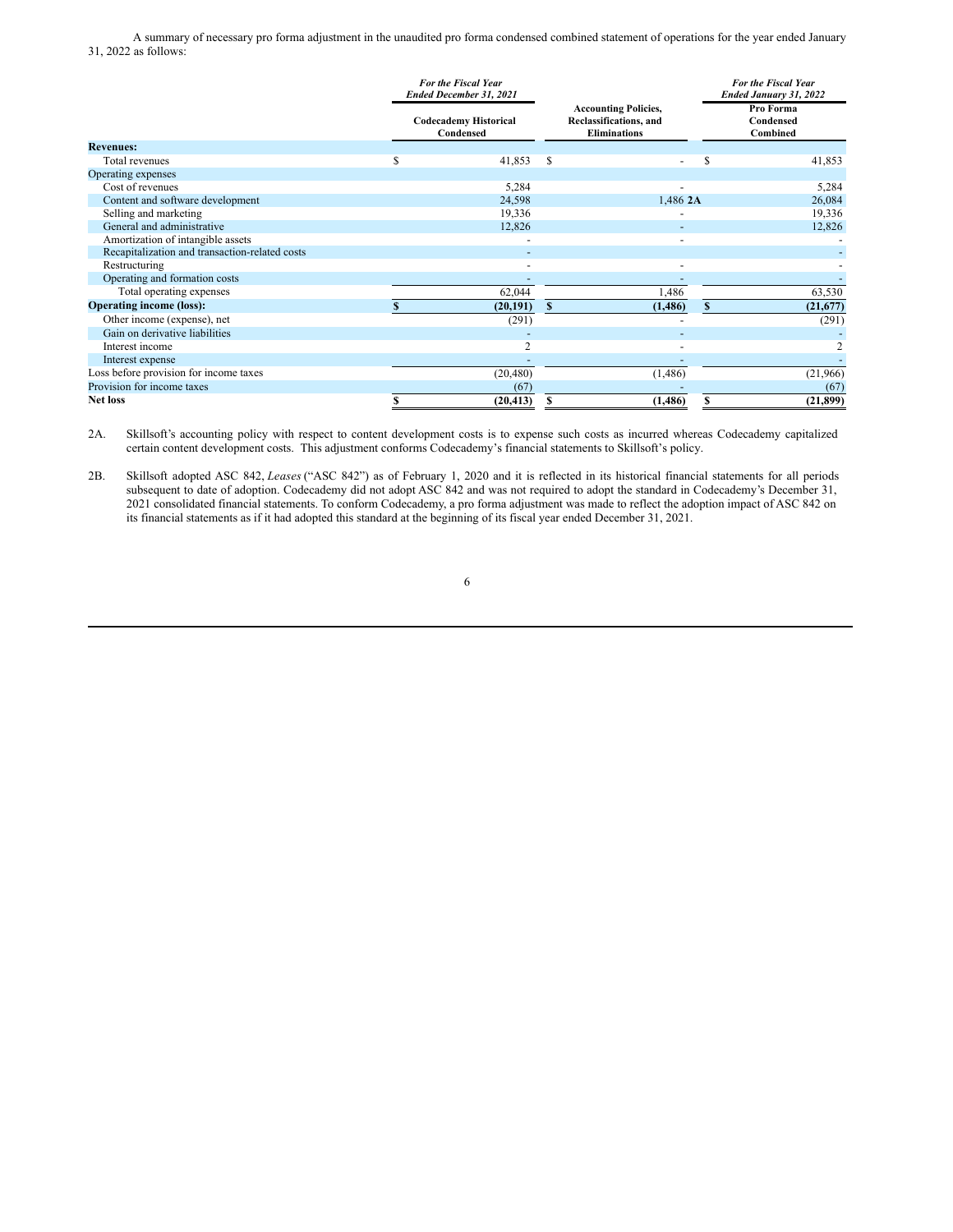#### <span id="page-33-0"></span>**3. Codecademy Financing Transactions**

The adjustments included in the unaudited pro forma condensed combined balance sheet as of January 31, 2022 are as follows:

3A. Reflects debt issuance necessary to fund a portion of the cash consideration of the Codecademy Transaction, the components of which are as follows:

| Debt issuance                                    | 160,000 |
|--------------------------------------------------|---------|
| Less: Original issue discount and issuance costs | (2,912) |
| Net Proceeds                                     | 157,088 |

The incremental term loan is assumed to bear interest at a rate of 6.0% per year, payable quarterly in arrears and has an effective interest rate of 7.0% when including the impact of debt issuance costs and original issue discount. The incremental term loan is assumed to amortize at 1% per year and mature in July 2028.

3B. Reflects additional interest expense for the incremental term loan necessary to fund the cash portion of consideration. The interest rate is variable and indexed to SOFR. A 50 basis point change in SOFR would increase or decrease interest expense on the incremental \$160 million in borrowings by approximately \$0.8 million.

### **4. Codecademy Transaction Accounting Adjustments**

The estimated consideration for the Codecademy acquisition is as follows:

| <b>Cash consideration</b>            | 203.434 |
|--------------------------------------|---------|
| Equity consideration $(1)$           | 182.550 |
| <b>Total estimated consideration</b> | 385,984 |

(1) Based on the issuance of 30.4 million shares at a closing price on April 4, 2022 of \$6.01 per share.

Under the acquisition method of accounting, the identifiable assets acquired and liabilities assumed of Codecademy are recorded at the acquisition date fair values. The pro forma adjustments are preliminary and based on estimates of the fair value and useful lives of the assets acquired and liabilities assumed and have been prepared to illustrate the estimated effects of the Mergers.

For assets acquired and liabilities assumed, other than right of use assets and lease liabilities, identified intangible assets, goodwill, and deferred revenue, the carrying values were assumed to equal fair value. The final determination of the fair value of certain assets and liabilities will be completed within the one-year measurement period subsequent to the closing of the Codecademy Transaction as required by ASC 805. The acquisition of Codecademy may necessitate the use of this measurement period to adequately analyze and assess a number of the factors used in establishing the asset and liability fair values as of the acquisition date, including the significant contractual and operational factors underlying the tradename, developed technology and customer relationship intangible assets and the assumptions underpinning the related tax impacts of any changes made. Any potential adjustments made could be material in relation to the preliminary values presented. Accordingly, the pro forma purchase price allocation is subject to further adjustment as additional information becomes available and as additional analyses and final valuations are completed. There can be no assurances that these additional analyses and final valuations will not result in significant changes to the estimates of fair value set forth below.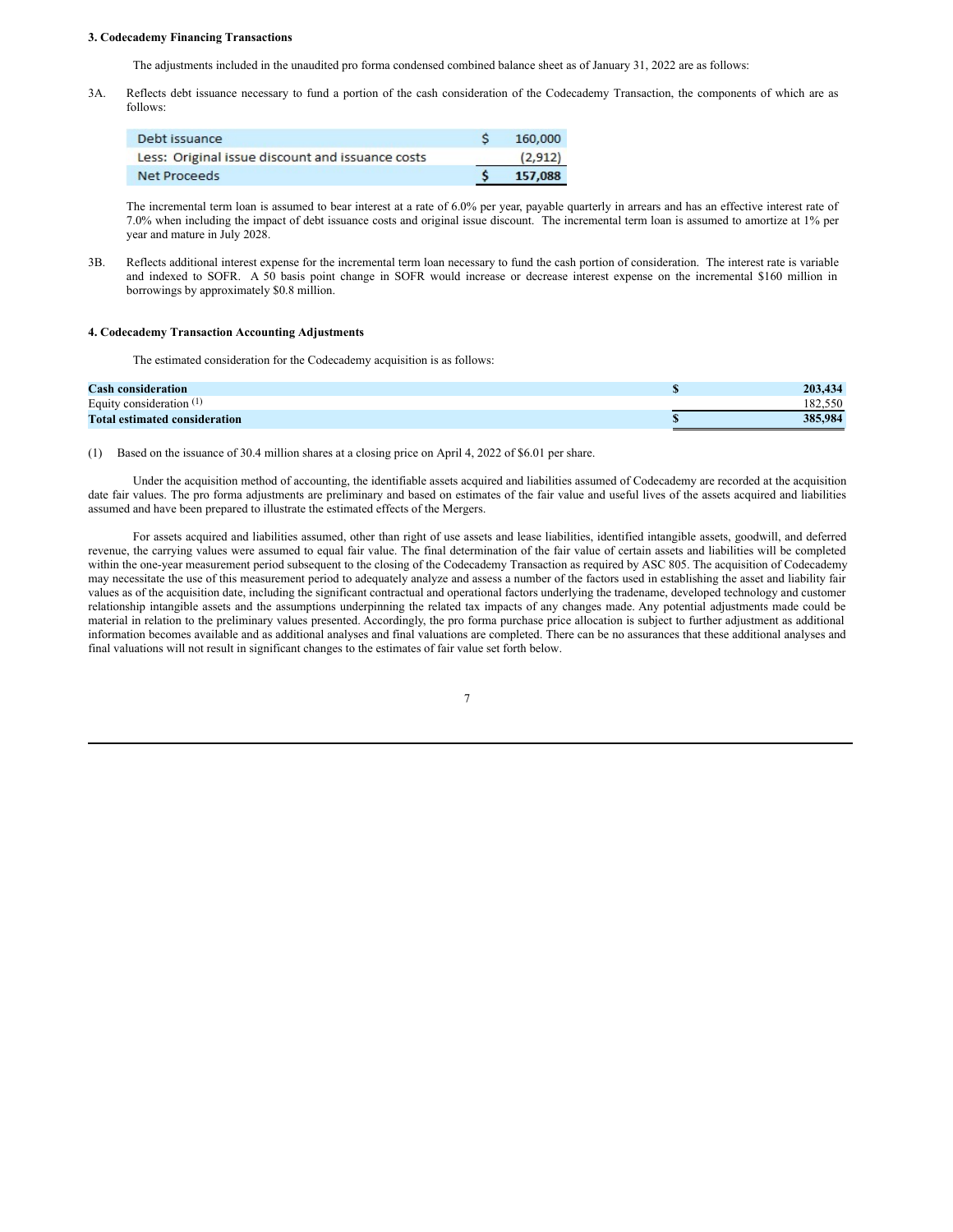The following table sets forth a preliminary allocation of the estimated consideration for the Codecademy Transaction to the identifiable tangible and intangible assets acquired and liabilities assumed based on Codecademy's December 31, 2021 balance sheet, with the excess recorded as goodwill:

| <b>Codecademy Estimated Goodwill</b>           |             |
|------------------------------------------------|-------------|
| Cash. cash equivalents and restricted cash     | \$<br>3,766 |
| <b>Current assets</b>                          | 2,649       |
| Property and equipment, net                    | 443         |
| Intangible assets                              | 112,000     |
| <b>Total assets acquired</b>                   | 118,858     |
| Accrued expenses and other current liabilities | 3.660       |
| Deferred revenues                              | 16,744      |
| Deferred tax liabilities                       | 21,615      |
| <b>Total liabilities acquired</b>              | 42,019      |
| Net assets acquired (a)                        | 76,839      |
| <b>Estimated purchase consideration (b)</b>    | 385,984     |
| Estimated goodwill $(b) - (a)$                 | 309,145     |

In accordance with ASC Topic 350, Goodwill and Other Intangible Assets, goodwill will not be amortized, but instead will be tested for impairment at least annually or more frequently if certain impairment indicators are present. In the event management determines that the value of goodwill has become impaired, an accounting charge for the amount of impairment during the quarter in which the determination is made may be recognized. Goodwill is primarily attributable to the assembled workforce of Codecademy and opportunity for Skillsoft to penetrate the enterprise market with Codecademy products. Goodwill recognized is not expected to be deductible for tax purposes. The table below indicates the estimated fair value of each of the identifiable intangible assets associated with the Mergers:

|                                                                                         |   | <b>Preliminary Estimated Asset Fair</b><br>Value | Preliminary<br><b>Weighted Average</b><br><b>Useful Life</b><br>(Years) |
|-----------------------------------------------------------------------------------------|---|--------------------------------------------------|-------------------------------------------------------------------------|
| Trade name                                                                              | ъ | 44,000                                           | 14 years                                                                |
| Developed Technology                                                                    |   | 40,000                                           | 5 years                                                                 |
| Content                                                                                 |   | 18,000                                           | 5 years                                                                 |
| <b>Customer Relationships</b>                                                           |   | 10,000                                           | 6 years                                                                 |
| Total                                                                                   |   | 112,000                                          |                                                                         |
| Less: net intangible assets reported on Codecademy's historical financial statements as |   |                                                  |                                                                         |
| of December 31, 2021                                                                    |   | 4,293                                            |                                                                         |
| Pro forma adjustment                                                                    |   | 107,707                                          |                                                                         |

The preliminary fair values reflected above were determined in accordance with ASC 820,*Fair Value Measurement*. The Codecademy customer relationship fair value was determined using an income approach under a multi-period excess earnings approach whereby the cash flows in excess of those needed to operate contributory assets over a period of time are otherwise attributed to the fair value of the asset. The Codecademy trade name fair value was determined using an income approach with an estimate developed from the relief-from-royalty method and the projected cash savings over an estimated period of time that would otherwise be required to license this asset. The developed technology and content fair assets were valued using a replacement cost approach. Excess purchase price was allocated to goodwill.

The estimated useful lives were determined based on a review of the time period over which economic benefit is estimated to be generated as well as additional factors. Factors considered include contractual life, the period over which a majority of cash flow is expected to be generated or management's view based on historical experience with similar assets.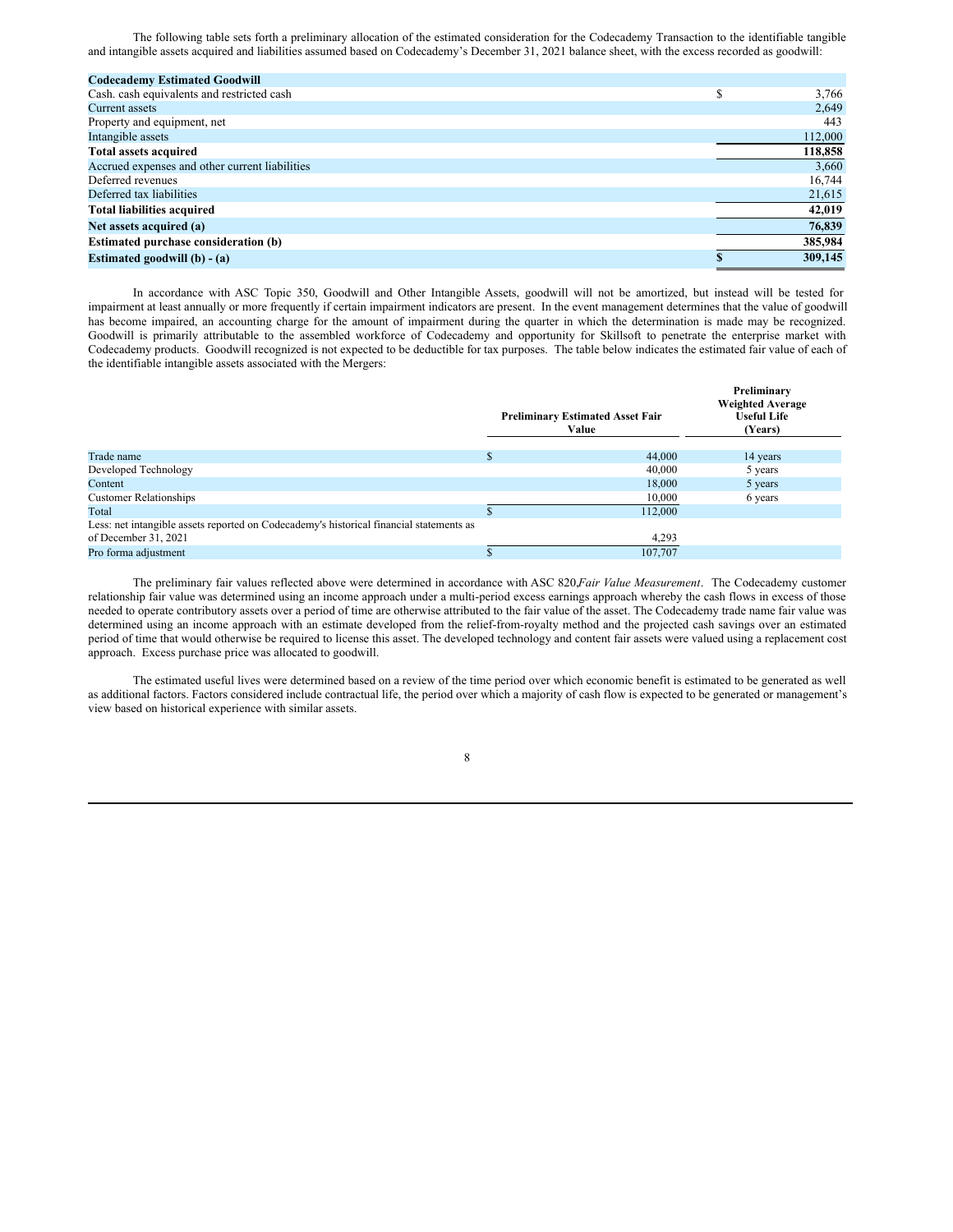The pro forma adjustments included in the unaudited pro forma condensed combined financial statements for the purchase price allocation and other transaction adjustments are as follows:

- 4A. Represents estimated cash that will be retained by the seller in accordance with the terms of the merger agreement whereby any cash in excess of \$3 million at the closing date will not be transferred to the buyer.
- 4B. Reflects payment of approximately \$203.4 million, representing the cash consideration component of the purchase price.
- 4C. Reflects issuance of 30.4 million shares of Common Stock representing equity consideration of \$182.5 million based and a closing price of Common Stock of \$6.01 per share on the April 4, 2022 acquisition date.
- 4D. Reflects the elimination of previously issued and outstanding shares of common stock of Codecademy at the date of the Codecademy Transaction and accumulated deficit balance.
- 4E. Reflects the increase in intangible assets and goodwill due to the step up in fair value adjustments recognized as part of the Codecademy Transaction based on the preliminary purchase price allocation.
- 4F. Reflects the settlement and payment of estimated transaction costs related to the Mergers, including, among others, fees paid for financial advisors, legal services, and professional accounting services. These transaction costs are not reflected in the historical consolidated balance sheet of Skillsoft or Codecademy.
- 4G. Reflects adjustments for the tax impact on the pro forma adjustments at the U.S. federal statutory tax rate of 21% as of January 31, 2022 resulting from the acquisition. The effective tax rate of Skillsoft following the Mergers could be significantly different than what is presented within the unaudited pro forma financial information based on several factors including geographic mix of our taxable income or legal entity structure, among others.
- 4H. Reflects additional stock-based compensation expense that would have been recognized had the Mergers occurred as of February 1, 2021.
- 4I. Reflects additional amortization expense as if the Mergers had occurred as of February 1, 2021. Amortization expense is based on the fair value of the amortizable assets and the estimated economic useful life of the identified intangible assets.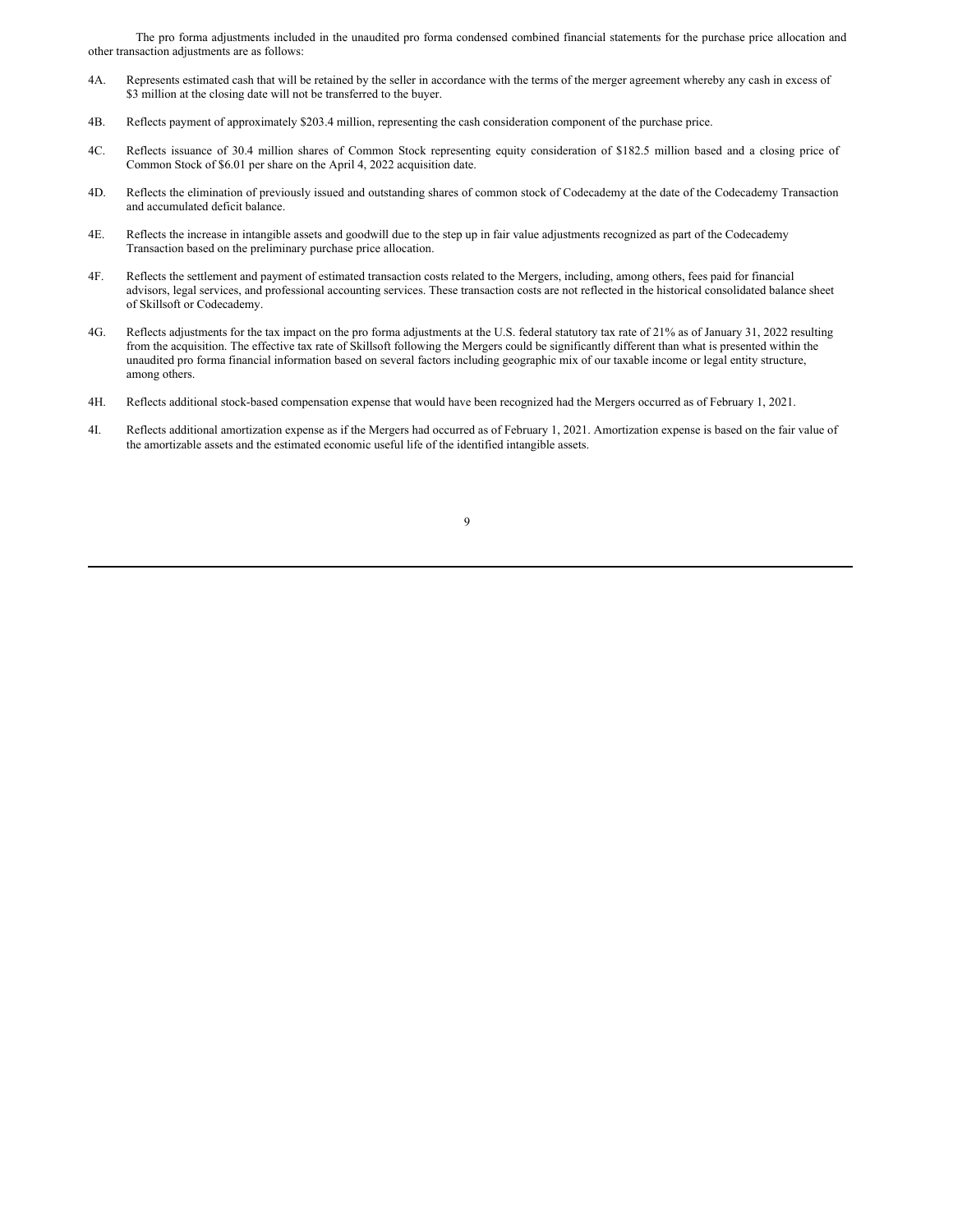### **5. Predecessor Pro Forma Statement of Operations**

On October 12, 2020, Software Luxembourg Holding S.A. ("Software Luxembourg") and Churchill Capital Corp II, a Delaware corporation ("Churchill"), entered into an Agreement and Plan of Merger (the "Skillsoft Merger Agreement") by and between Churchill and Software Luxembourg. Pursuant to the terms of the Skillsoft Merger Agreement, a business combination between Churchill and Software Luxembourg was effected through the merger of Software Luxembourg with and into Churchill (the "Skillsoft Merger"), with Churchill being the surviving company. On June 11, 2021, Churchill completed its acquisition of Software Luxembourg, and changed its corporate name from Churchill to Skillsoft Corp. In addition, the Company changed its fiscal year end from December 31 to January 31. On June 11, 2021, the Company completed the acquisition of Albert DE Holdings Inc. ("Global Knowledge" and such acquisition, the "Global Knowledge Merger"). The unaudited condensed consolidated statement of operations included herein have been calculated on a pro forma basis as if each of these transactions occurred on February 1, 2021.

A summary of the Pro Forma Statement of Operations for predecessor entities for the year ended January 31, 2022 is as follows:

|                                                           | <b>Predecessor Companies</b><br>for the period from February 1, 2021 to June 11, 2021 |                                                 |               |                                    |    | <b>Successor Company</b><br>for the Period from<br>June 12, 2021 to<br><b>January 31, 2022</b> |    |                                    | <b>For the Fiscal Year</b><br><b>Ended January 31,</b><br>2022 |                                                        |
|-----------------------------------------------------------|---------------------------------------------------------------------------------------|-------------------------------------------------|---------------|------------------------------------|----|------------------------------------------------------------------------------------------------|----|------------------------------------|----------------------------------------------------------------|--------------------------------------------------------|
|                                                           |                                                                                       | <b>Churchill Capital</b><br>Corp II<br>(Note 6) |               | Software<br>Luxembourg<br>(Note 7) |    | <b>Global Knowledge</b><br>(Note 8)                                                            |    | <b>Skillsoft Corp.</b><br>(Note 9) |                                                                | <b>Skillsoft Pro</b><br>Forma<br>Condensed<br>Combined |
| <b>Revenues:</b>                                          |                                                                                       |                                                 |               |                                    |    |                                                                                                |    |                                    |                                                                |                                                        |
| Total revenues                                            | <sup>\$</sup>                                                                         |                                                 | <sup>\$</sup> | 163,031                            | -S | 71,785                                                                                         | -S | 427,754                            | S                                                              | 662,570                                                |
| Operating expenses                                        |                                                                                       |                                                 |               |                                    |    |                                                                                                |    |                                    |                                                                |                                                        |
| Cost of revenues                                          |                                                                                       |                                                 |               | 35,881                             |    | 34,551                                                                                         |    | 126,414                            |                                                                | 196,846                                                |
| Content and software development                          |                                                                                       |                                                 |               | 24,084                             |    | 492                                                                                            |    | 46,682                             |                                                                | 71,258                                                 |
| Selling and marketing                                     |                                                                                       |                                                 |               | 36,198                             |    | 16,404                                                                                         |    | 109,028                            |                                                                | 161,629                                                |
| General and administrative                                |                                                                                       |                                                 |               | 17,217                             |    | 19,765                                                                                         |    | 72,004                             |                                                                | 108,986                                                |
| Amortization of intangible assets                         |                                                                                       |                                                 |               | 51,384                             |    | 17,034                                                                                         |    | 96,529                             |                                                                | 164,947                                                |
| Recapitalization and transaction-related costs            |                                                                                       | 59,121                                          |               | 47,760                             |    |                                                                                                |    | 11,471                             |                                                                | 118,352                                                |
| Restructuring                                             |                                                                                       |                                                 |               | (703)                              |    | 2,764                                                                                          |    | 3,696                              |                                                                | 5,757                                                  |
| Operating and formation costs                             |                                                                                       | 2,952                                           |               |                                    |    |                                                                                                |    |                                    |                                                                | 2,952                                                  |
| Total operating expenses                                  |                                                                                       | 62,073                                          |               | 211,820                            |    | 91,010                                                                                         |    | 465,824                            |                                                                | 830,727                                                |
| <b>Operating income (loss):</b>                           |                                                                                       | (62,073)                                        | S             | (48, 789)                          | S  | (19, 225)                                                                                      | S. | (38,070)                           | S                                                              | (168, 157)                                             |
| Other income (expense), net                               |                                                                                       |                                                 |               | (493)                              |    | 624                                                                                            |    | (1, 850)                           |                                                                | (1,719)                                                |
| Gain on derivative liabilities                            |                                                                                       | (22, 501)                                       |               | 900                                |    |                                                                                                |    | 17,441                             |                                                                | (4,160)                                                |
| Interest income                                           |                                                                                       |                                                 |               | 64                                 |    | ٠                                                                                              |    | 94                                 |                                                                | 158                                                    |
| Interest expense                                          |                                                                                       |                                                 |               | (10,904)                           |    |                                                                                                |    | (19, 477)                          |                                                                | (30, 381)                                              |
| Income (loss) before provision (benefit) for income taxes |                                                                                       | (84, 574)                                       |               | (59, 222)                          |    | (18,601)                                                                                       |    | (41, 862)                          |                                                                | (204, 259)                                             |
| Provision (benefit) for income taxes                      |                                                                                       |                                                 |               | (5,021)                            |    | (149)                                                                                          |    | (3,025)                            |                                                                | (8,192)                                                |
| Net income (loss)                                         | S                                                                                     | (84, 576)                                       | S             | (54,202)                           | s  | (18, 452)                                                                                      | \$ | (38, 837)                          | \$                                                             | (196, 067)                                             |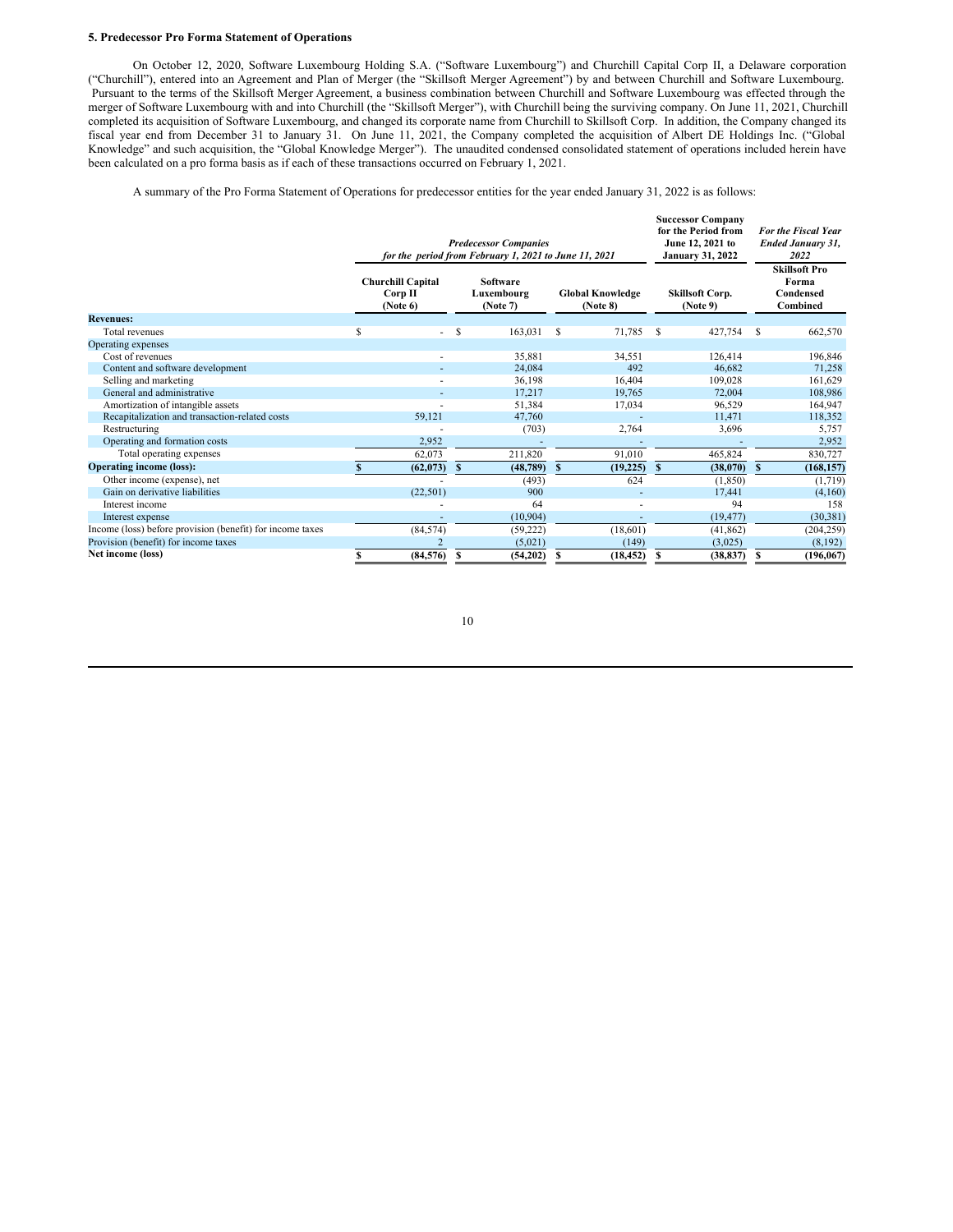### **6. Churchill Capital Corp II Pro forma Adjustments**

A summary a pro forma adjustments to the Churchill Capital Corp II historical financial statements for the year ended January 31, 2022 is as follows:

|                                                           | For the period from February 1, 2021 to June 11, 2021 |                                     |   |                          |    |                                    |
|-----------------------------------------------------------|-------------------------------------------------------|-------------------------------------|---|--------------------------|----|------------------------------------|
|                                                           |                                                       | <b>Churchill Capital</b><br>Corp II |   | Pro Forma<br>Adjustments |    | Pro Forma<br>Condensed<br>Combined |
| <b>Revenues:</b>                                          |                                                       |                                     |   |                          |    |                                    |
| Total revenues                                            | S                                                     | ۰                                   |   |                          | \$ |                                    |
| Operating expenses                                        |                                                       |                                     |   |                          |    |                                    |
| Cost of revenues                                          |                                                       |                                     |   |                          |    |                                    |
| Content and software development                          |                                                       |                                     |   |                          |    |                                    |
| Selling and marketing                                     |                                                       |                                     |   |                          |    |                                    |
| General and administrative                                |                                                       |                                     |   |                          |    |                                    |
| Amortization of intangible assets                         |                                                       |                                     |   |                          |    |                                    |
| Impairment of goodwill                                    |                                                       |                                     |   |                          |    |                                    |
| Recapitalization and transaction-related costs            |                                                       | 59,121                              |   |                          |    | 59,121                             |
| Restructuring                                             |                                                       |                                     |   |                          |    |                                    |
| Operating and formation costs                             |                                                       | 2,952                               |   |                          |    | 2,952                              |
| Total operating expenses                                  |                                                       | 62,073                              |   |                          |    | 62,073                             |
| <b>Operating income (loss):</b>                           |                                                       | (62,073)                            | S |                          |    | (62,073)                           |
| Other income (expense), net                               |                                                       | 60                                  |   | $(60)$ 6A                |    |                                    |
| (Loss) gain on derivative liabilities                     |                                                       | (51, 282)                           |   | 28,781 6B                |    | (22, 501)                          |
| Reorganization items, net                                 |                                                       |                                     |   |                          |    |                                    |
| Interest income                                           |                                                       |                                     |   |                          |    |                                    |
| Interest expense                                          |                                                       |                                     |   |                          |    |                                    |
| (Loss) income before provision (benefit) for income taxes |                                                       | (113, 295)                          |   | 28,721                   |    | (84, 574)                          |
| Provision (benefit) for income taxes                      |                                                       |                                     |   |                          |    |                                    |
| Net (loss) income                                         | s                                                     | (113, 297)                          | S | 28,721                   | S  | (84, 576)                          |

The pro forma adjustments above consist of the following:

6A. Reflects the removal of interest income earned on Churchill's marketable securities

6B. Reflects (i) the recognition of a \$27.7 million and \$0.2 million loss related to a subscription agreement with a PIPE investor for the year ended January 31, 2022 and for the period from February 1, 2021 to June 11, 2021, respectively, and (ii) a \$1.0 million loss and \$0.6 million gain on a conversion feature of a note receivable used to fund working capital for the year ended January 31, 2022 and for the period from February 1, 2021 to June 11, 2021, respectively.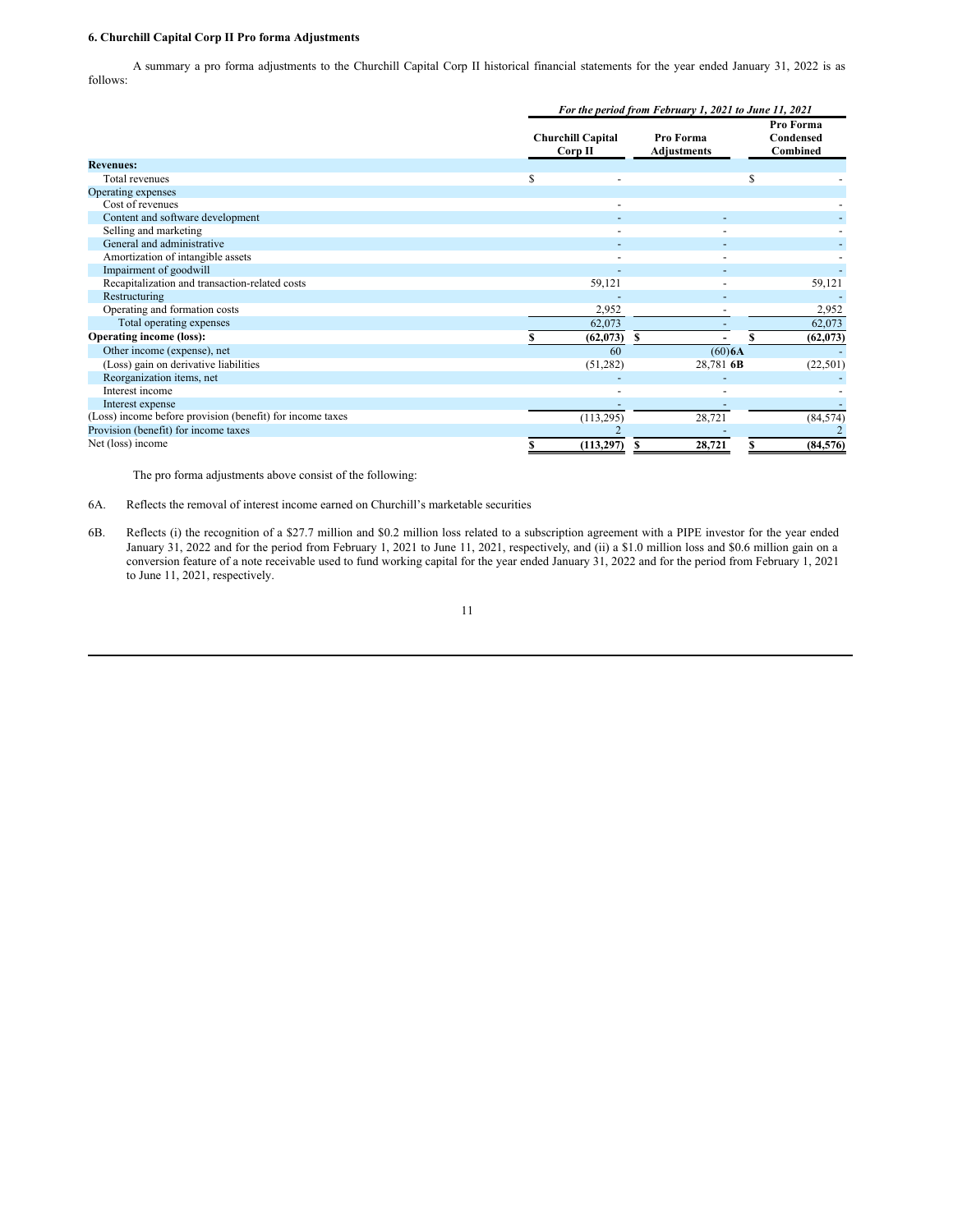#### **7. Software Luxembourg Pro forma Adjustments**

A summary a pro forma adjustments to the Software Luxembourg historical financial statements for the year ended January 31, 2022 is as follows:

|                                                 | For the period from February 1, 2021<br>through June 11, 2021 |           |     |                                 |                               |  |
|-------------------------------------------------|---------------------------------------------------------------|-----------|-----|---------------------------------|-------------------------------|--|
| (amounts in thousands)                          | <b>Skillsoft</b><br>Predecessor<br><b>Basis</b>               |           |     | Pro Forma<br><b>Adjustments</b> | Pro Forma<br><b>Skillsoft</b> |  |
| <b>Revenues:</b>                                |                                                               |           |     |                                 |                               |  |
| Total revenues                                  | \$                                                            | 139,636   | S   | 23,395 7A \$                    | 163,031                       |  |
| Operating expenses                              |                                                               |           |     |                                 |                               |  |
| Cost of revenues                                |                                                               | 35,881    |     |                                 | 35,881                        |  |
| Content and software development                |                                                               | 24,084    |     |                                 | 24,084                        |  |
| Selling and marketing                           |                                                               | 41,940    |     | $(5,742)$ 7B                    | 36,198                        |  |
| General and administrative                      |                                                               | 17,217    |     |                                 | 17,217                        |  |
| Amortization of intangible assets               |                                                               | 50,902    |     | 482 7C                          | 51,384                        |  |
| Impairment of goodwill                          |                                                               |           |     |                                 |                               |  |
| Recapitalization and transaction-related costs  |                                                               | 6,938     |     | 40,822 7D                       | 47,760                        |  |
| Restructuring                                   |                                                               | (703)     |     |                                 | (703)                         |  |
| Total operating expenses                        |                                                               | 176,259   |     | 35,561                          | 211,820                       |  |
| <b>Operating loss:</b>                          |                                                               | (36, 623) | \$. | (12, 166)<br>S.                 | (48, 789)                     |  |
| Other expense, net                              |                                                               | (493)     |     |                                 | (493)                         |  |
| Reorganization items, net                       |                                                               |           |     |                                 |                               |  |
| Loss on derivative instruments                  |                                                               | 900       |     | $\overline{\phantom{a}}$        | 900                           |  |
| Interest income                                 |                                                               | 64        |     |                                 | 64                            |  |
| Interest expense, net                           |                                                               | (16, 820) |     | 5,916 7E                        | (10, 904)                     |  |
| Income (loss) before provision for income taxes |                                                               | (52, 972) |     | (6,250)                         | (59, 222)                     |  |
| Provision for income taxes                      |                                                               | (3,708)   |     | (1,313)7F                       | (5,021)                       |  |
| Net income (loss)                               |                                                               | (49, 264) | \$  | (4,938)                         | (54,202)                      |  |

7A. Reflects the elimination of deferred revenue "fresh start reporting" and fair value adjustments recorded in Skillsoft's historical periods based on the assumed adoption of ASU 2021-08 – Business Combinations (Topic 805): *Accounting for Contract Assets and Contract Liabilities from Contracts with Customers ("ASU 2021-08")* as of February 1, 2021, which requires deferred revenue to be recognized using the revenue recognition guidance in Accounting Standards Codification Topic 606 rather than fair value.

- 7B. Reflects the reduction of commissions expense based due to the assumed elimination of Skillsoft's deferred contract acquisition costs as of February 1, 2021 which were replaced by the establishment of customer relationship assets and corresponding increases to amortization expense.
- 7C. Reflects adjustments to amortization expense assuming as if the Skillsoft Merger had occurred as of February 1, 2021. Amortization expense is based on the fair value of the amortizable assets and the estimated economic useful life of the identified intangible assets.
- 7D. Reflects transaction costs incurred by Skillsoft related to the acquisition by Churchill Capital Corp II. including, among others, fees paid for financial advisors, legal services and professional accounting services. These transaction costs were incurred during the period from June 11, 2021 to January 31, 2022 but have been reclassified to the earliest period presented as if the acquisitions had occurred on February 1, 2021.
- 7E. Reflects adjustment to interest expense based on the current capital structure in place after completion of the Skillsoft Merger and Global Knowledge Merger.
- 7F. Reflects adjustments for the tax impact on the pro forma adjustments at the US federal statutory tax rate of 21%. The prospective effective tax rate of the combined company could be significantly different than what is presented within the unaudited pro forma financial information based on several factors including geographic mix of our taxable income or legal entity structure and tax planning strategies, among other things.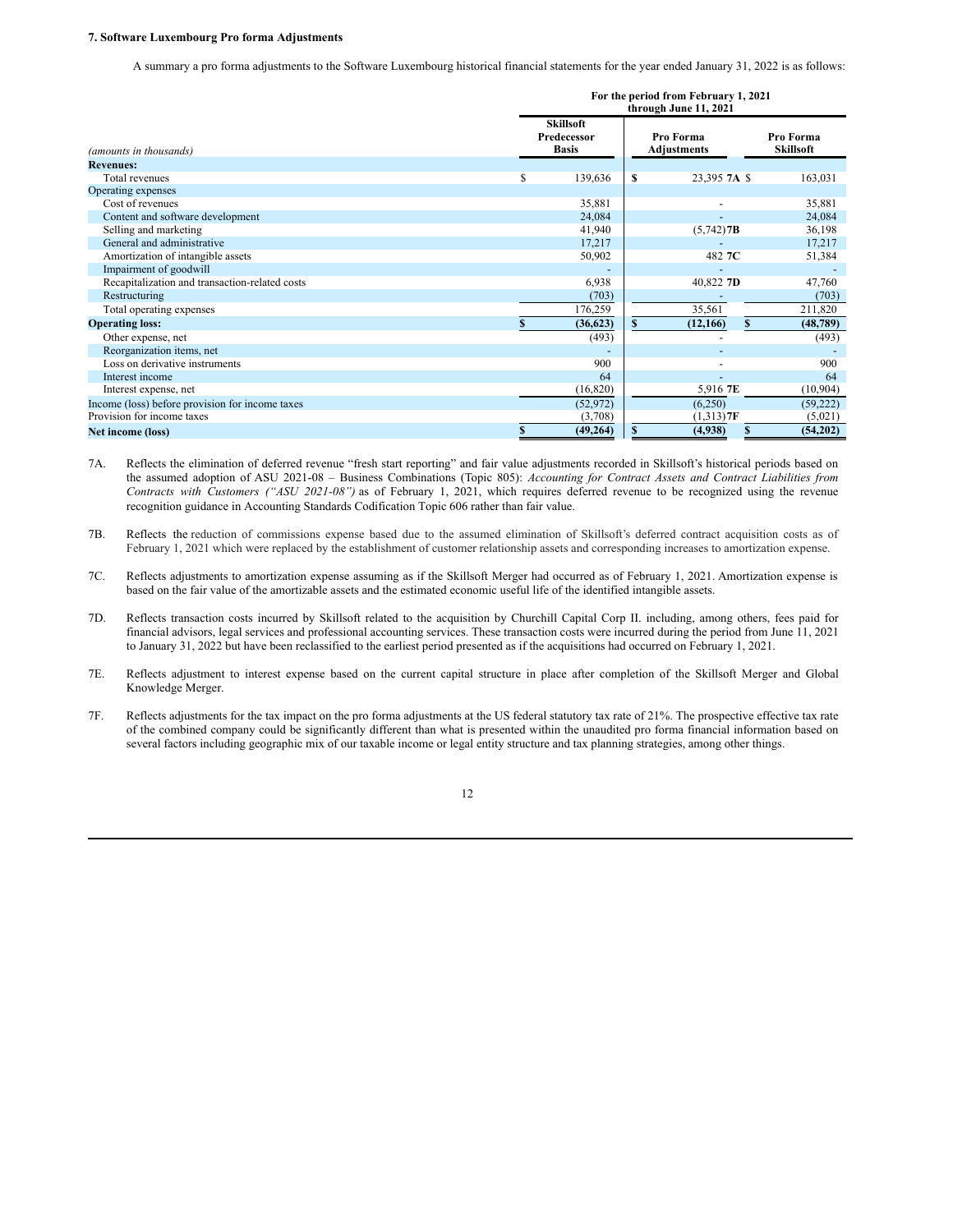### **8. Global Knowledge Pro Forma Adjustments**

A summary of pro forma adjustments to the Global Knowledge historical financial statements for the year ended January 31, 2022 is as follows:

|                                                 |    |                                                    | For the period from February 1, 2021<br>through June 11, 2021 |               |   |                                      |  |
|-------------------------------------------------|----|----------------------------------------------------|---------------------------------------------------------------|---------------|---|--------------------------------------|--|
| (amounts in thousands)                          |    | Global<br>Knowledge<br>Predecessor<br><b>Basis</b> |                                                               |               |   | Pro Forma<br><b>Global Knowledge</b> |  |
| <b>Revenues:</b>                                |    |                                                    |                                                               |               |   |                                      |  |
| Total revenues                                  | \$ | 71,932                                             | \$                                                            | $(147)$ 8A \$ |   | 71,785                               |  |
| Operating expenses                              |    |                                                    |                                                               |               |   |                                      |  |
| Cost of revenues                                |    | 34,698                                             |                                                               | $(147)$ 8A    |   | 34,551                               |  |
| Content and software development                |    | 492                                                |                                                               |               |   | 492                                  |  |
| Selling and marketing                           |    | 16,404                                             |                                                               |               |   | 16,404                               |  |
| General and administrative                      |    | 19,765                                             |                                                               |               |   | 19,765                               |  |
| Amortization of intangible assets               |    | 2,646                                              |                                                               | 14,388 8B     |   | 17,034                               |  |
| Impairment of goodwill                          |    |                                                    |                                                               |               |   |                                      |  |
| Recapitalization and transaction-related costs  |    |                                                    |                                                               |               |   |                                      |  |
| Restructuring                                   |    | 2,764                                              |                                                               |               |   | 2,764                                |  |
| Total operating expenses                        |    | 76,769                                             |                                                               | 14,241        |   | 91,010                               |  |
| <b>Operating loss:</b>                          |    | (4, 837)                                           | S                                                             | (14, 388)     | S | (19, 225)                            |  |
| Other expense, net                              |    | 624                                                |                                                               |               |   | 624                                  |  |
| Reorganization items, net                       |    |                                                    |                                                               |               |   |                                      |  |
| Loss on derivative instruments                  |    |                                                    |                                                               |               |   |                                      |  |
| Interest income                                 |    |                                                    |                                                               |               |   |                                      |  |
| Interest expense, net                           |    | (11,970)                                           |                                                               | 11,970 8C     |   |                                      |  |
| Income (loss) before provision for income taxes |    | (16, 183)                                          |                                                               | (2, 418)      |   | (18,601)                             |  |
| Provision for income taxes                      |    | 359                                                |                                                               | $(508)$ 8D    |   | (149)                                |  |
| Net income (loss)                               |    | (16, 542)                                          | \$                                                            | (1,910)       | S | (18, 452)                            |  |

8A. Reflects the elimination of historical intercompany revenues and cost of revenues between Skillsoft and Global Knowledge.

8B. Reflects adjustments to amortization expense assuming as if the Global Knowledge Merger had occurred as of February 1, 2021. Amortization expense is based on the fair value of the amortizable assets and the estimated economic useful life of the identified intangible assets.

8C. Reflects the elimination of interest expense for historical periods. See Note 5 for pro forma interest of the combined company.

8D. Reflects adjustments for the tax impact on the pro forma adjustments at the US federal statutory tax rate of 21%. The prospective effective tax rate of the combined company could be significantly different than what is presented within the unaudited pro forma financial information based on several factors including geographic mix of our taxable income or legal entity structure and tax planning strategies, among other things.